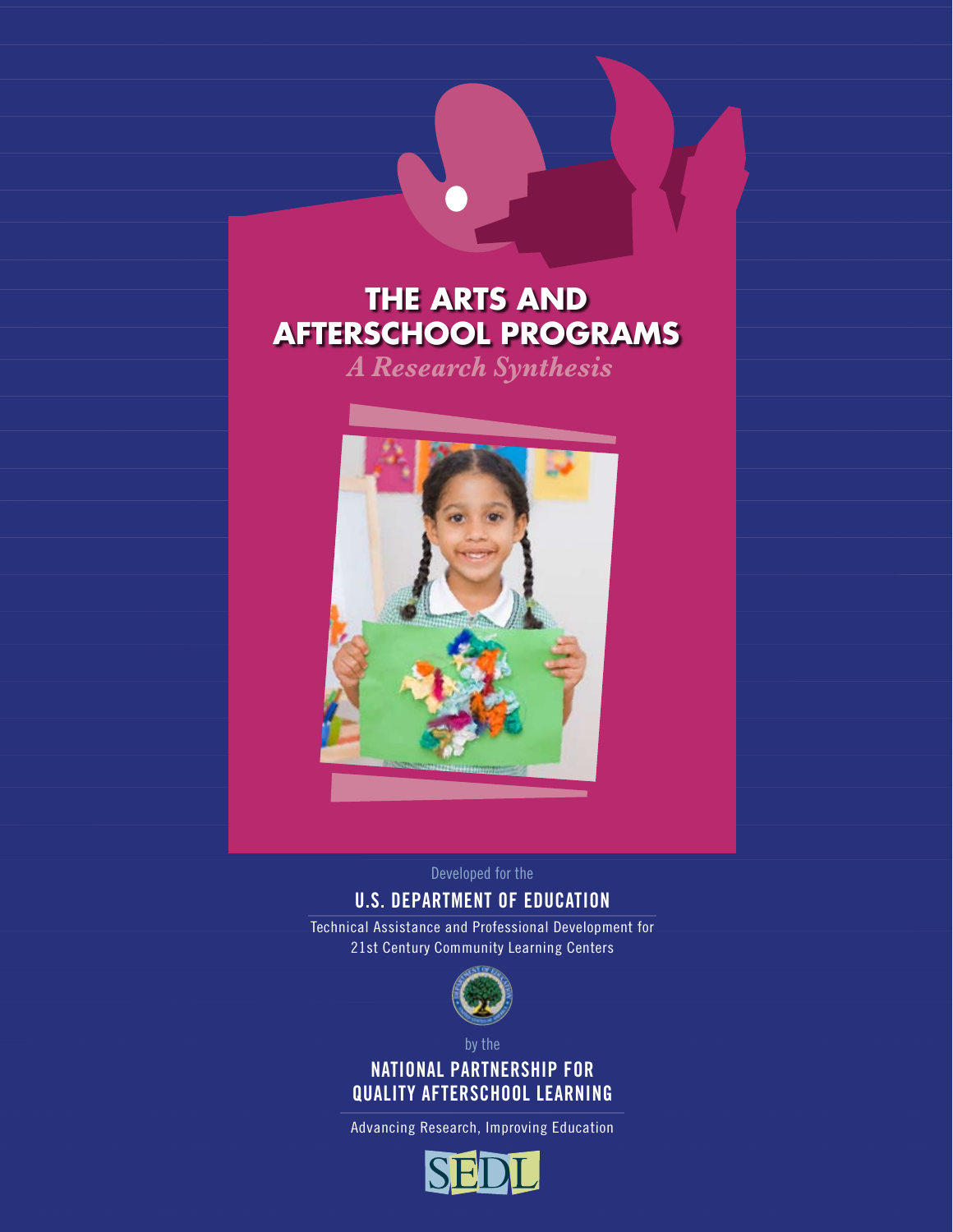Suzanne Stiegelbauer, PhD

With assistance from:

Linda Malcolm, PhD

Tara Adams

January 16, 2008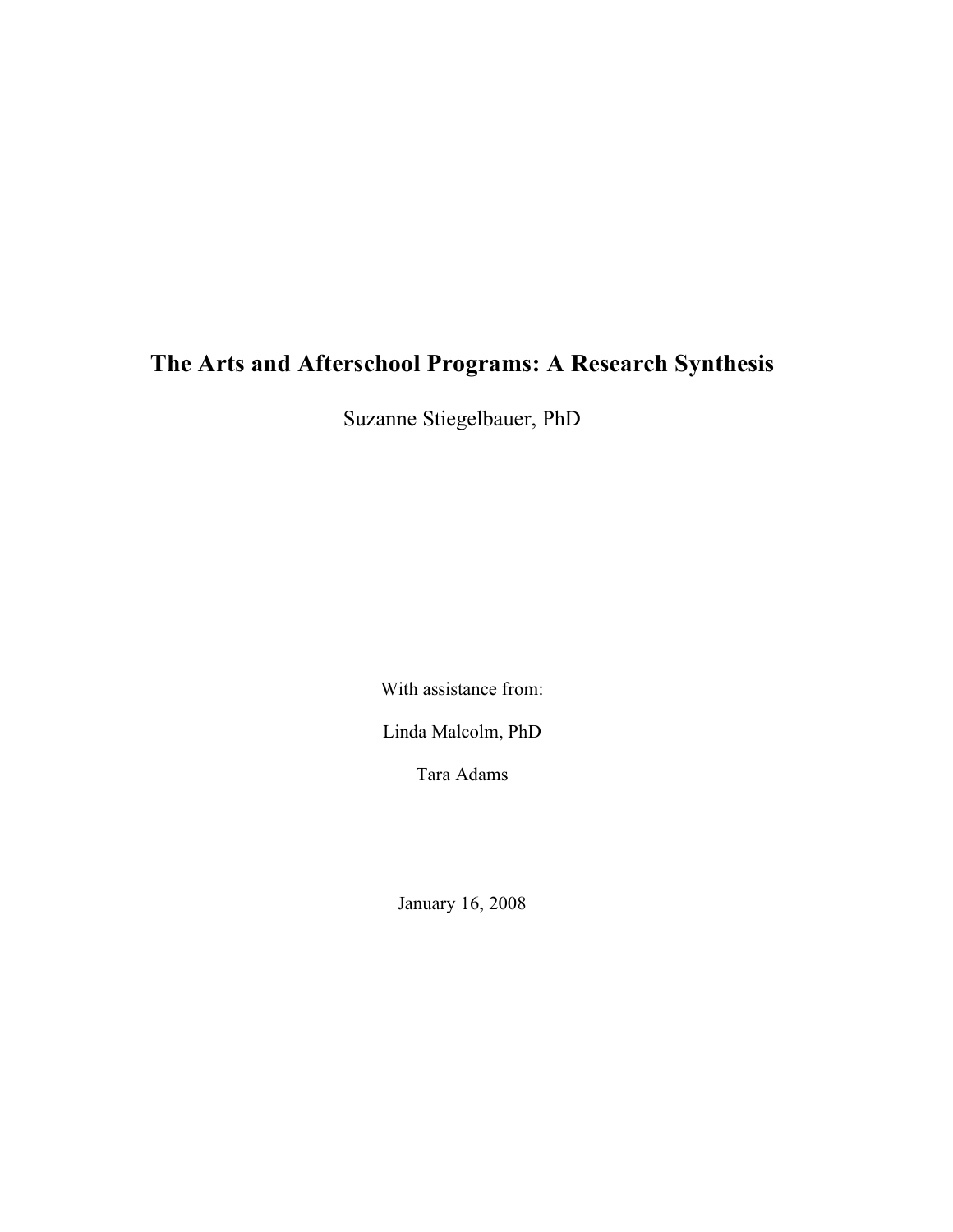# **The Arts and Afterschool Programs:**

# **A Research Synthesis**

Suzanne Stiegelbauer, PhD

*Among all the fields of study in our schools, the arts are at the forefront in the celebration of diversity, individuality, and surprise: "the possibilities for growth in and through the arts cease only when we do" (Eisner, The Arts and the Creation of Mind, 2002).*

*The artist endeavors: to see, to know, to shape, to show. It is also true that by following in the footsteps of the artist we are led: to see, to know, to shape, to show, and thus come to recognize, humble or small, the artist in us all (Booth & Hachiya, 2004).*

## **INTRODUCTION**

Recent years have seen much discussion about the role and value of the arts—music, visual arts, drama, and dance—in and out of the school day. As school districts have had to turn their attention to the requirements of No Child Left Behind (NCLB), many of them have cut back on the availability of the arts, especially in low-income areas. If the arts are not as available in the school day, where do they fit? And what do they have to offer that other subjects cannot provide? For many middle and upper class families, the arts might be accessible through summer programs or private lessons. For those without resources, engagement with the arts may not be an easy option. What then is lost?

One answer to this question is that the arts present another way for children to learn, and one that potentially provides opportunities for children to succeed where they might not in other traditional academic subjects. Where language, social status,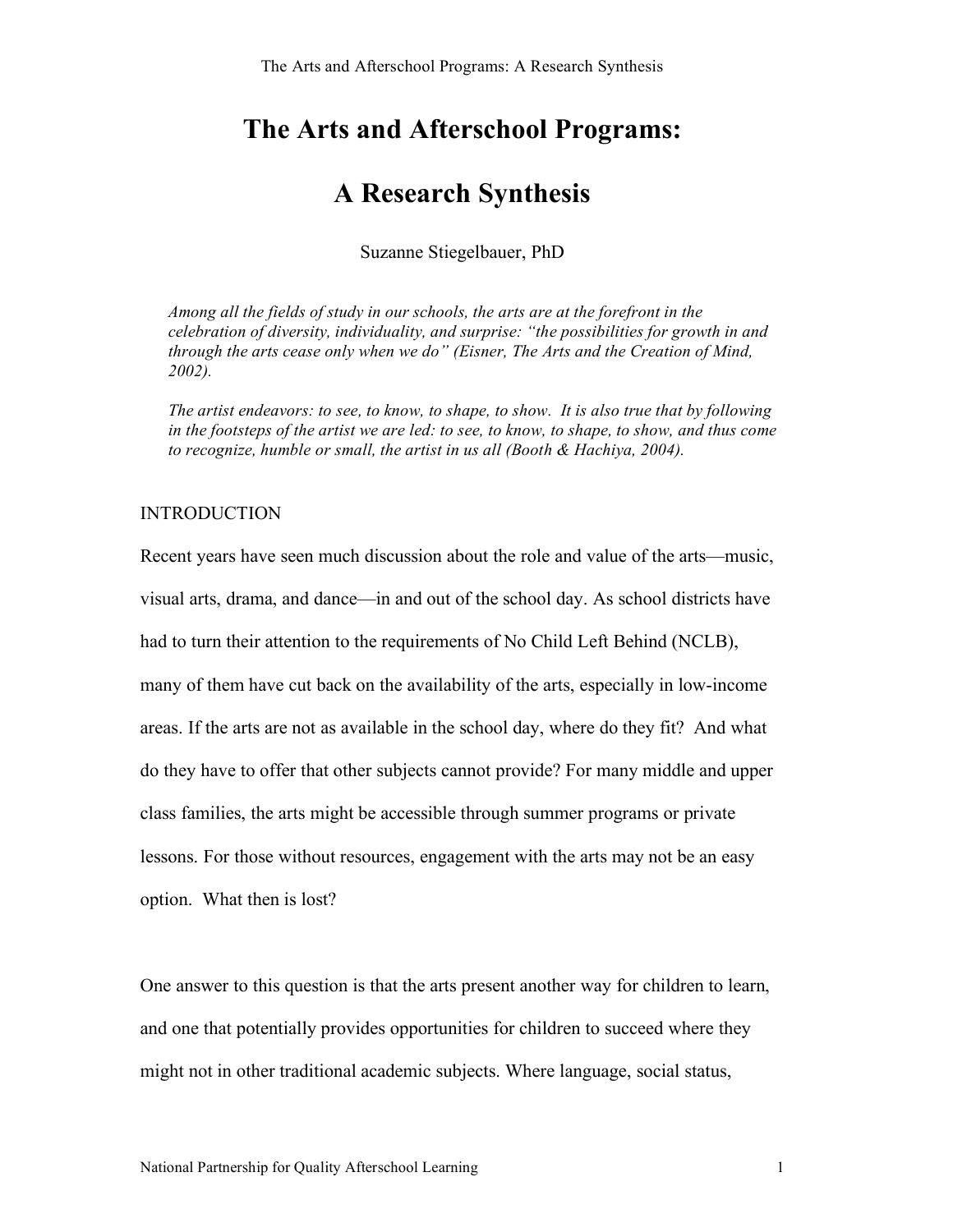academic achievement or other factors work against them in a traditional classroom, the hands-on, individualistic strategy of arts teaching provides another way to approach a problem; teaching artists become alternative models of success and facilitate the development of a self-concept based on each student's individual talents (Americans for the Arts, 2004). Again, if the arts are undervalued in many school districts because of other pressures, where will these children receive the benefits of the arts, either as arts education or using the approach of the arts as a way to teach other subjects through arts integration? Afterschool programs have become one option.

There are few afterschool programs that would not acknowledge the fact that children enjoy and learn from the arts; whether taught only one afternoon, or using local musical talent to produce a musical--the arts in many cases are a major attraction factor. Many of these programs do not have trained art teachers and are unable to go beyond occasional activities. Unless they have been able to develop a partnership with an arts organization, train their own staff, or find funding for a visiting artist, more in-depth work with the arts is unlikely despite its acknowledged value (Stiegelbauer, 2007). If research has shown the arts to have value to learning and academic achievement, as well as to self-confidence and reaching disengaged youth, how can afterschool use this arts advantage in their programs? In what ways are the arts important; what does research have to say about how the arts have contributed to learning and self-efficacy? What is unique about the arts in Afterschool settings?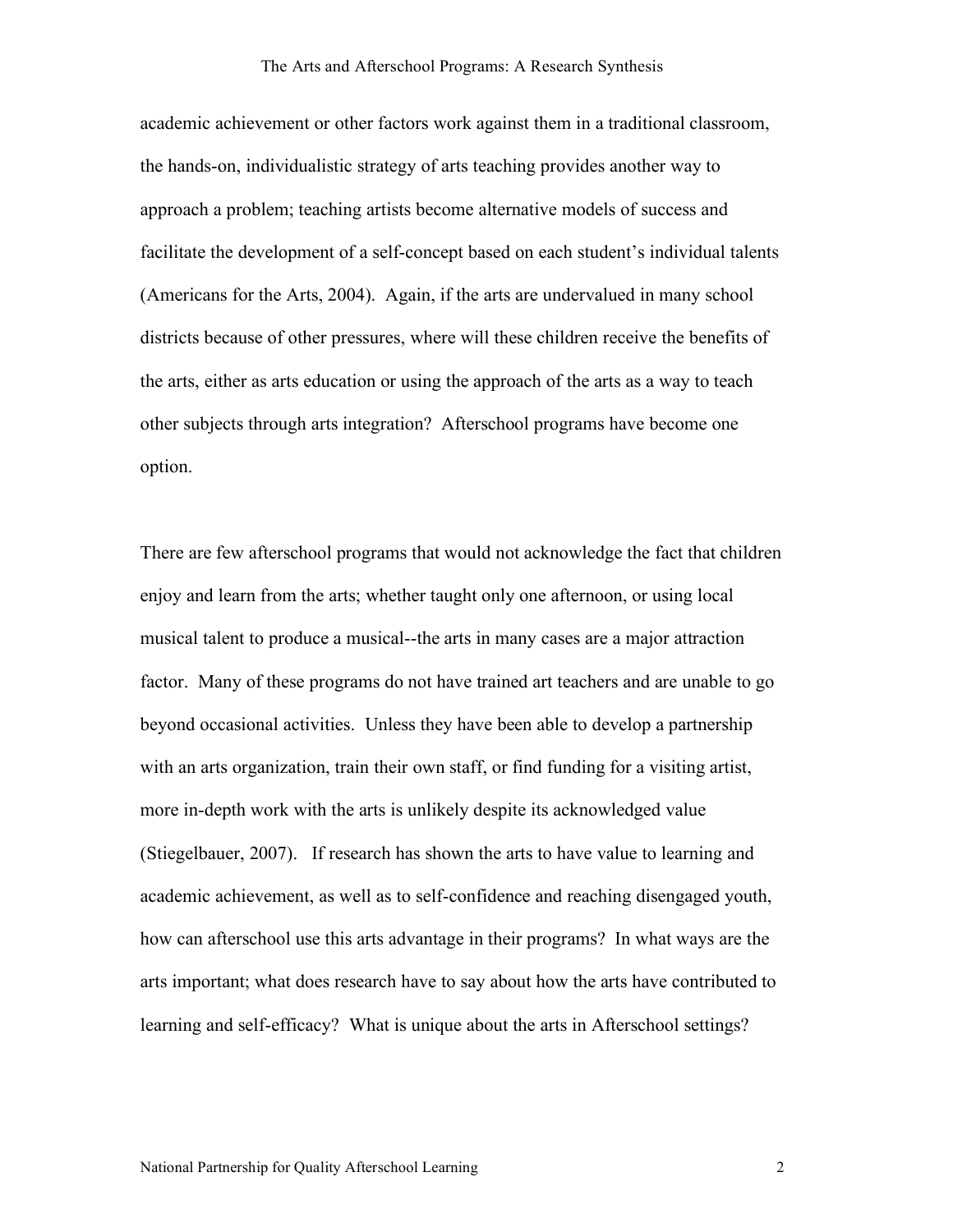Over the last ten years, a large number of research studies and compilations of research on the effects of the arts have come forward. These studies cross the art forms—music, visual arts, drama, and dance, providing slightly different findings depending on the art form that was part of the research. After the first wave of general findings, researchers began to look more specifically at the intrinsic and extrinsic value of the arts as well as at the kinds of transfer occurring between arts instruction and academic achievement. In broad overview, all these research studies reinforce the idea that students exhibit enhanced learning and achievement when involved in a variety of arts experiences. Such studies showed that the arts<sup>1</sup>:

- Reach students in ways that they are not otherwise being reached
- Reach students who are not otherwise being reached
- Connect students to themselves and each other
- Transform the environment for learning
- Provide learning opportunities for the adults in the lives of young people
- Provide new challenges for those students already considered successful
- Connect learning experiences to the world of real work
- Enable students to have direct involvement with the arts and artists
- Require significant staff development
- Support life-long and occasionally professional engagement with the artistic process.

 <sup>1</sup> <sup>A</sup> number of studies of the arts mention similar factors, including *Champions of Change* (Fiske, 1999), the Wallace Foundation's *Gifts of the Muse* (McCarthy et al, 2004), *Critical Links* (Deasy, 2002), the Arts Education Partnership's *Third Space* (Stevenson & Deasy, 2005), and the Annenberg Foundation's *The Arts and School Reform* (2003).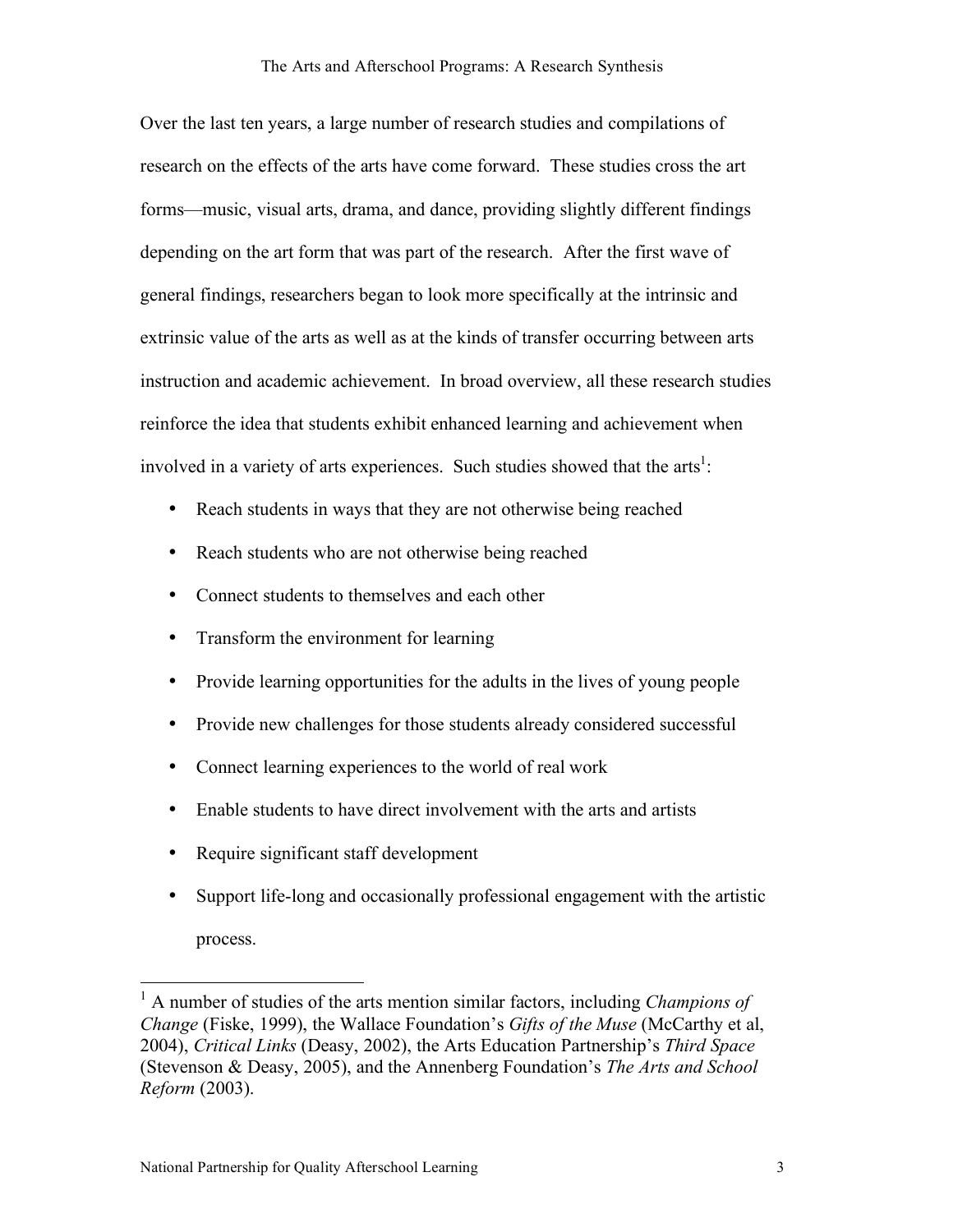Many of these same themes can be seen in research on the potential of afterschool environments as described by Miller in *Critical Hours* (2003). This synthesis of research found that afterschool programs provide students with opportunities to learn from adults and peers through hands-on activities that hold interest and develop skills and a sense of competence. This holds true regardless of the age (preschool to high school) or the locale of the student (urban to rural). The studies included in the *Critical Hours* synthesis show that:

- Students who participate in extracurricular activities and community service have higher academic achievement, even when other factors that affect school success are taken into consideration
- Students who attend afterschool programs are more engaged in learning
- Increased engagement in learning can result in higher academic performance
- Afterschool programs have a special role to play in reducing racial and income achievement gaps, especially in providing access to enrichment activities common to higher income students (Miller, highlights, 2003).

# **Definitions**:

*Intrinsic*: has a value in itself, i.e. the arts have value just because individuals enjoy their experience with them.

*Extrinsic*: a value placed from the outside, i.e. the arts have value because they improve students' ability to problem solve.

*Instrumental*: the arts play an important role in achieving certain results, such as developing an improved capacity for math.

*Transfer*: what has been learned through one method can be moved to another, i.e. what is learned through the arts "transfers" to learning in other subjects.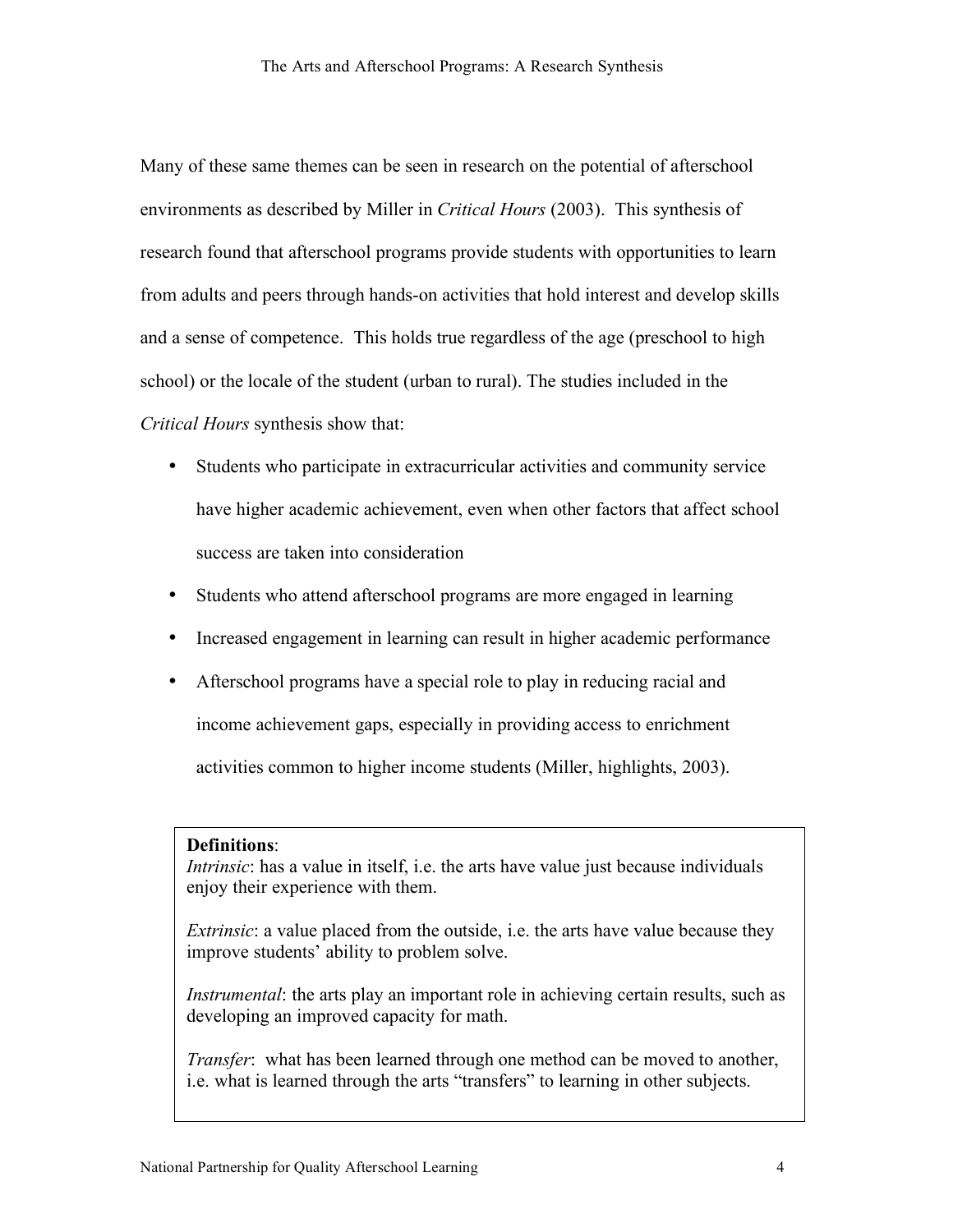# THE NATURE AND LIMITATIONS OF RESEARCH ON THE ARTS OR ARTS IN AFTERSCHOOL

Conducting research on the value and effects of the arts is not an efficient endeavor. Whether the research looks at the impact of arts education (where work with one of the arts is the subject of research), or arts integration (where an academic goal is set using the arts as a strategy), looking for outcomes most often is done through a qualitative method—case studies, ethnographic work, observation and interviews with, perhaps, a quantitative comparison added if the study requires it. A quantitative strategy would be to compare the students involved with the arts to students who are not involved and see what difference their grades are in a particular subject (music students and math: Catterall et al, 1999), or their academic outcomes in general (students with high arts involvement—more time with the arts—have better academic scores than students with low arts involvement (Burton et al, 1999). The quantitative outcomes may or may not be statistically significant. Many of the capacities often described as a result of arts learning (such as creative thinking, imagination, etc.) are also dimensions that can be attributed to learning in other subject areas (Burton et al, 2000).

Burton, Horowitz and Abeles (2000) in their research with 2,406 students in 12 schools on the question of transfer (arts skills to academic areas) struggled to create a research design that reduced other variables. Yet they say, "when considering our results, the reader should keep in mind that we worked within real school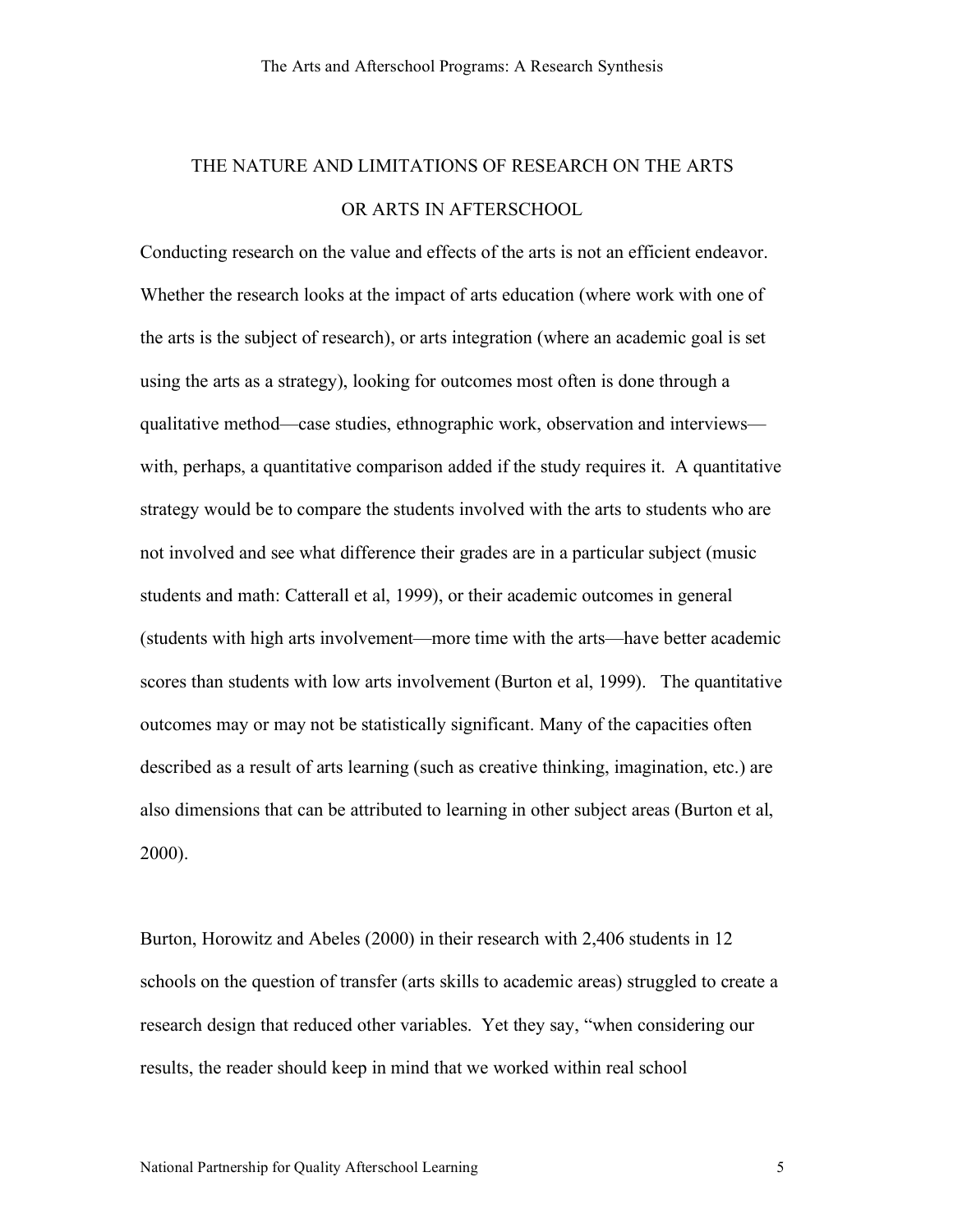settings….we did not introduce an experimental 'treatment' or only observe where teachers intentionally taught for transfer. By relying on children's memories of their past arts experiences, we undoubtedly added error…. but made our results more convincing" (2000, 238).

Heath and Roach (1998) studied three out-of-school youth programs, one focused on athletics, one community centered, and one arts based. To their surprise, it was the arts based program that was the rich cognitive environment, an unanticipated finding given the three settings. Through their anthropological collection and analysis of statements made by students and adults involved with the program, they found that the arts program had the greatest effect on attitude, self-confidence, and skill development. They compare the research process to a comment an art student made: "in prose you try to tell everything that happened; in poetry you leave out things on purpose so that you can tell the truth" (1998, 33). They go on to say that "it is not possible—in prose or poetry—to portray all that goes on in the learning that happens through participation in the arts within youth organizations," though, qualitatively, they can describe many of the outcomes and the essence of the organizational life that seems to create them. Qualitative research takes time, especially as it involves the development of youth who are changing before your eyes.

Likewise with afterschool research. Afterschool programs are as different as the people involved. They are different in community, in strategy and goals, in resources, in curriculum, in teachers and teaching, and in student populations. In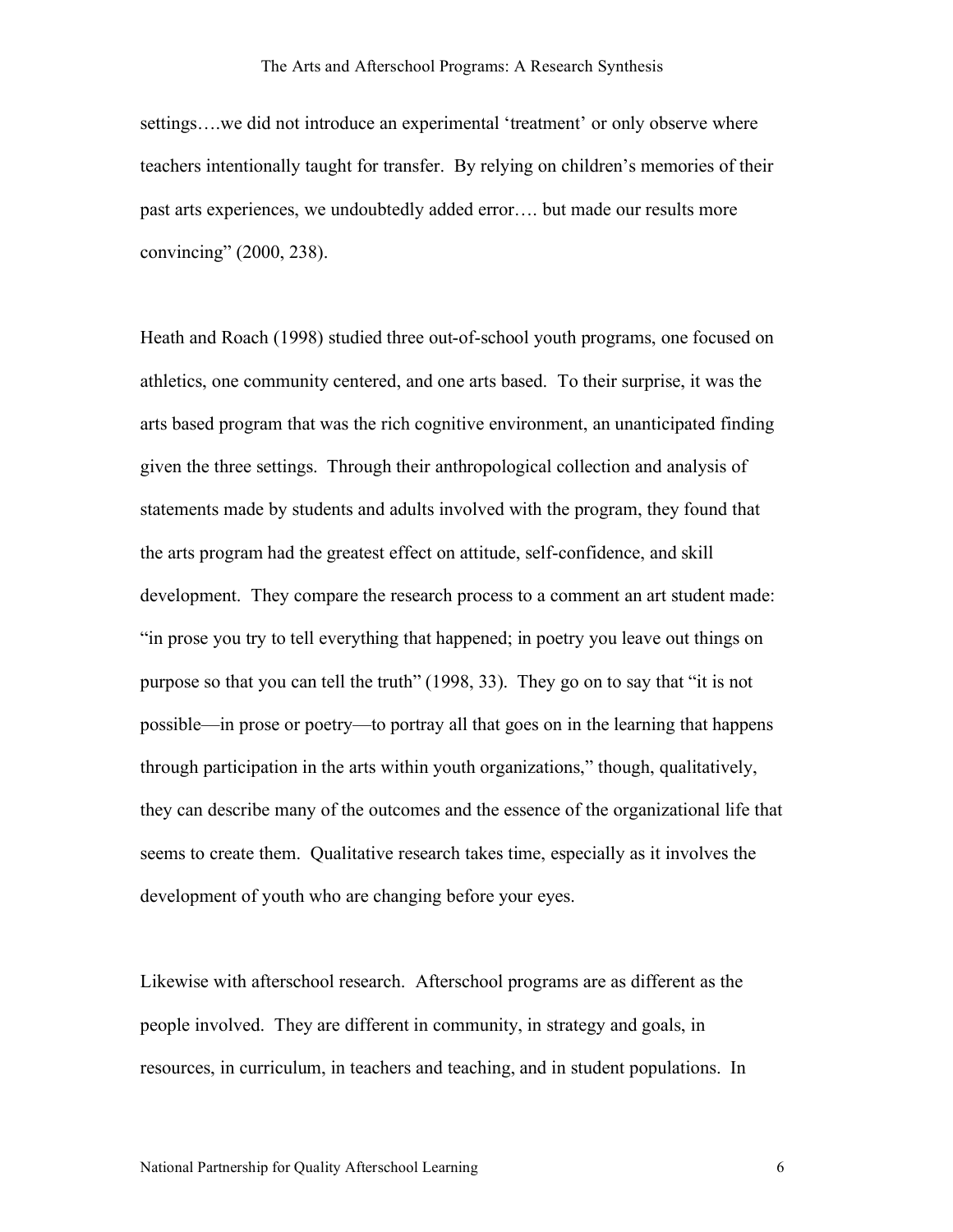setting questions about the arts in afterschool environments, similar research strategies emerge: descriptive and qualitative to capture a portrait of the afterschool environment; statistical comparisons of students and student academic outcomes. Studies of the arts in afterschool are largely limited to evaluation projects (Snell-Johns et al, 2006; Ingram & Seashore, 2003; Wolf, 2003) with some exceptions (Heath, 1998, Fanelli & Klippel, 2001 as a sample). The majority of research addresses art education in school day settings, or independent programs in the arts; a few studies address arts integration or project-based learning (AEP, 2006).

## Choosing Studies to Be Included in This Synthesis

Studies were selected from searches in the Educator Reference Desk, ERIC, EBSCO, databases with categories "afterschool" and "Arts" and "Programs" and "At-Risk" and "Arts Education" and "Artist Residencies" and "Museum educational programs" among others. Further articles were located by using initial research to search for other research. Also utilized were large searchable databases about and for the are: Americans for the Arts, National Educational Report Card, Kennedy Center, ArtsEdge, etc. Large meta-analysis, annotated bibliographies and research reviews were important pieces of data. Publications such as *Critical Links*, *Critical Hours*, and *Champions of Change*, were helpful not only in providing summaries but bibliographies that lead to other sources. Most of the studies included here are data driven utilizing qualitative, quantitative, and mixed method research strategies. An effort was made to find studies that had an empirical base or experimental model.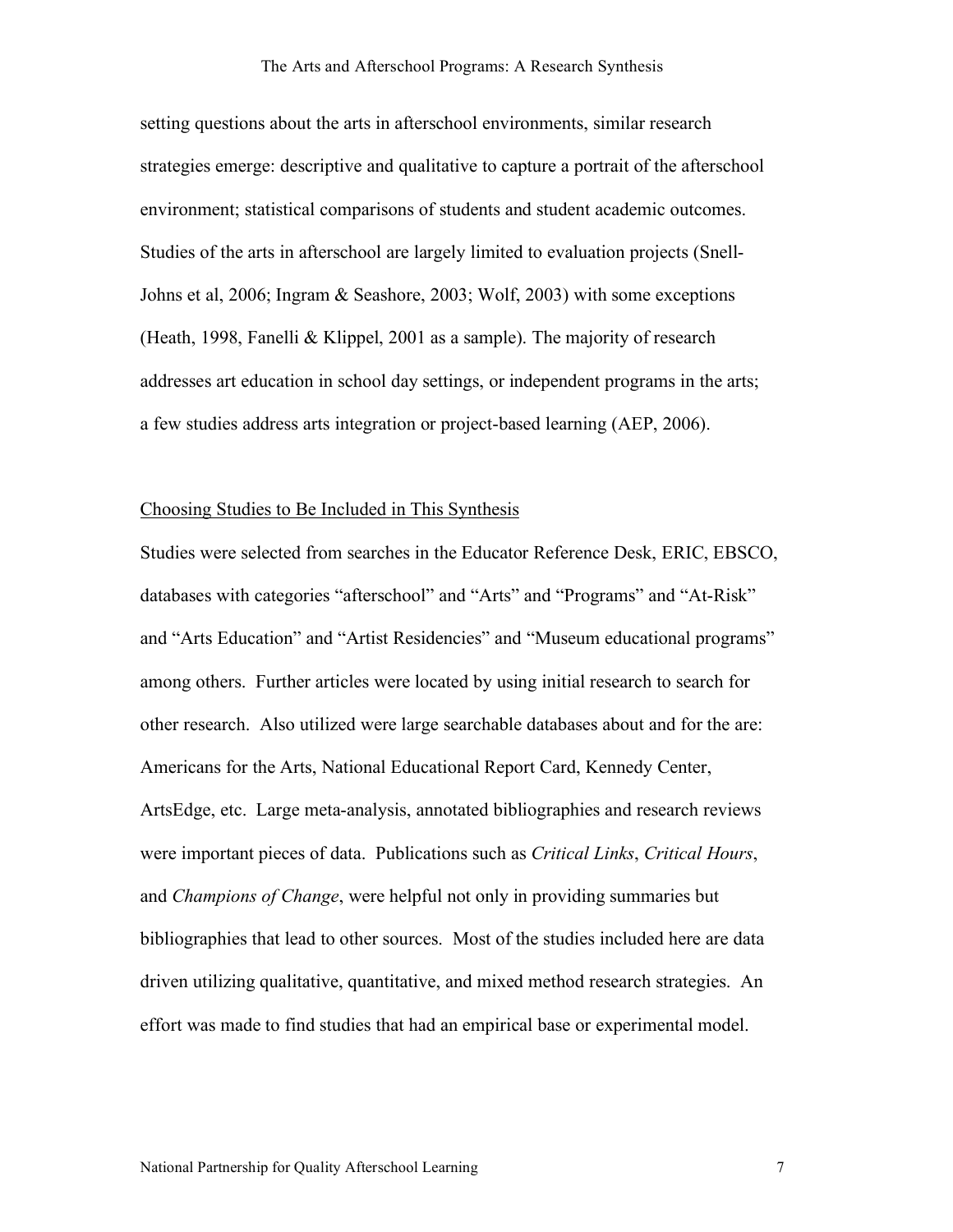Further, the studies included were selected based on the following criteria:

- 1. They represent high quality national and international efforts to understand the value and application of the arts to learning
- 2. They include analyses of large samples, or
- 3. The study addresses a specific example of application, e.g. the relationship of music to mathematics learning, or visual arts to reading
- 4. Primary investigators are external, known and reliable
- 5. A reasonable causal link is made for findings

There are many studies that could have been included; and many that represent good descriptions or applications of a use of the arts for learning. However, they were excluded because they did not meet the broader criteria described above, or because they did not address one or more of the questions set out for investigation in this paper.

#### Questions used for structuring synthesis

In considering what we might want to know about the research on the arts that would be of value to afterschool, the following questions were developed to guide the synthesis:

- 1. What is the value of arts education and its relationship to learning as a general premise?
- 2. How have the arts been used by afterschool programs?
- 3. And, what effects might be seen in working with the arts, especially effects related to academic achievement and student self-efficacy, in either setting?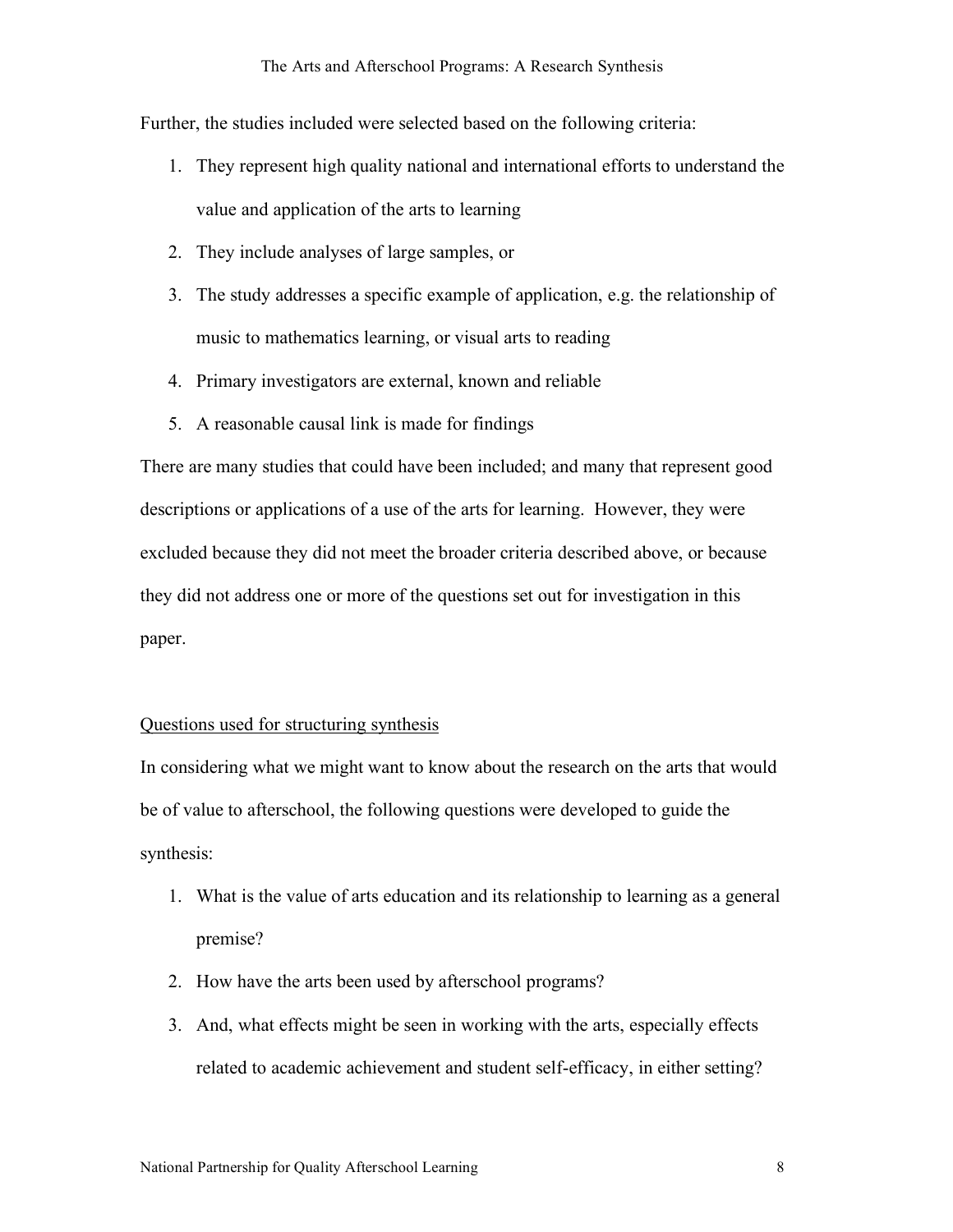4. What recommendations come from research and expert opinion as to what is important for the arts or teaching with or through the arts in afterschool?

# RESEARCH ON THE VALUE AND RELATIONSHIP OF THE ARTS TO LEARNING

*The importance of the arts*. A place to start in this section would be with two national compilations of research that stand as hallmarks for an increased interest and investigation of the relationship of the arts to learning. The first is the research presented by *Champions of Change: The Impact of the Arts on Learning*, a study conducted by the Arts Education Partnership in cooperation with the President's Committee on the Arts and Humanities, and funded by the GE fund and the John D. and Catherine T. MacArther Foundation (Fiske, 1999). This five-year study was conducted by seven teams of researchers looking at a variety of art education programs using diverse methods. These studies covered both in-school and out-ofschool settings. The studies included:

- The Imagination Project at the University of Los Angeles, analyzing data on more than 25,000 students to determine the relation of engagement in the arts to student performance and attitudes (conducted by James S. Catterall).
- School programs for youth in poor communities—looking at the qualities that made programs in the arts, sports, and community service effective sites for learning and development. This study illustrated ways that involvement with the arts influenced success in and out of school (Shirley Brice Heath).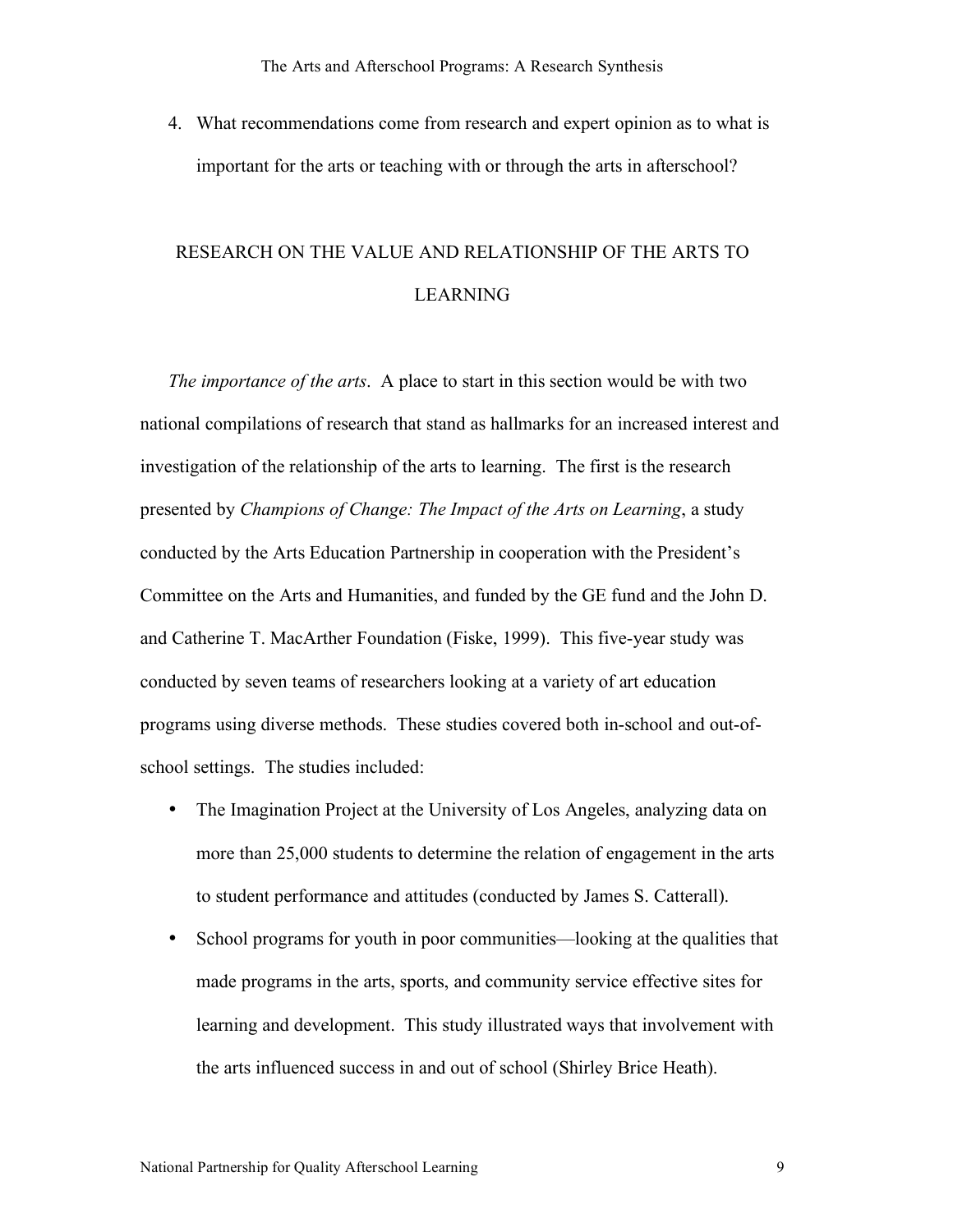- Arts education programs in elementary and junior high schools (Burton, Horowitz, and Abeles of Columbia University).
- The Chicago Arts Partnership in Education (CAPE), a partnership of 23 local schools, 33 art organizations and 11 community based organization that integrated arts with learning across the curriculum (James Catterall and the North Central Regional Educational Laboratory).
- The offerings of Arts Connection, the largest provider of arts education programming to the New York City public school system (National Center for Gifted and Talented, University of Connecticut).
- Two teacher training programs of Shakespeare & Company: the National Institute on Teaching Shakespeare and the Fall Festival of Shakespeare (Steve Seidel, Harvard University's Project Zero).
- The Creating Original Opera Program of the Metropolitan Opera Guild (Dennie Palmer Wolf, Harvard Graduate School of Education).

All of these studies found that learners could attain higher levels of achievement through their engagement with the arts, especially students from disadvantaged circumstances. The programs and institutions examined in these research projects were selected because they were making a difference and were "models of excellence". They all had the following criteria:

- 1. They enabled young people to have direct involvement with the arts and artists
- 2. The provided the necessary staff development
- 3. They supported extended engagement in the artistic process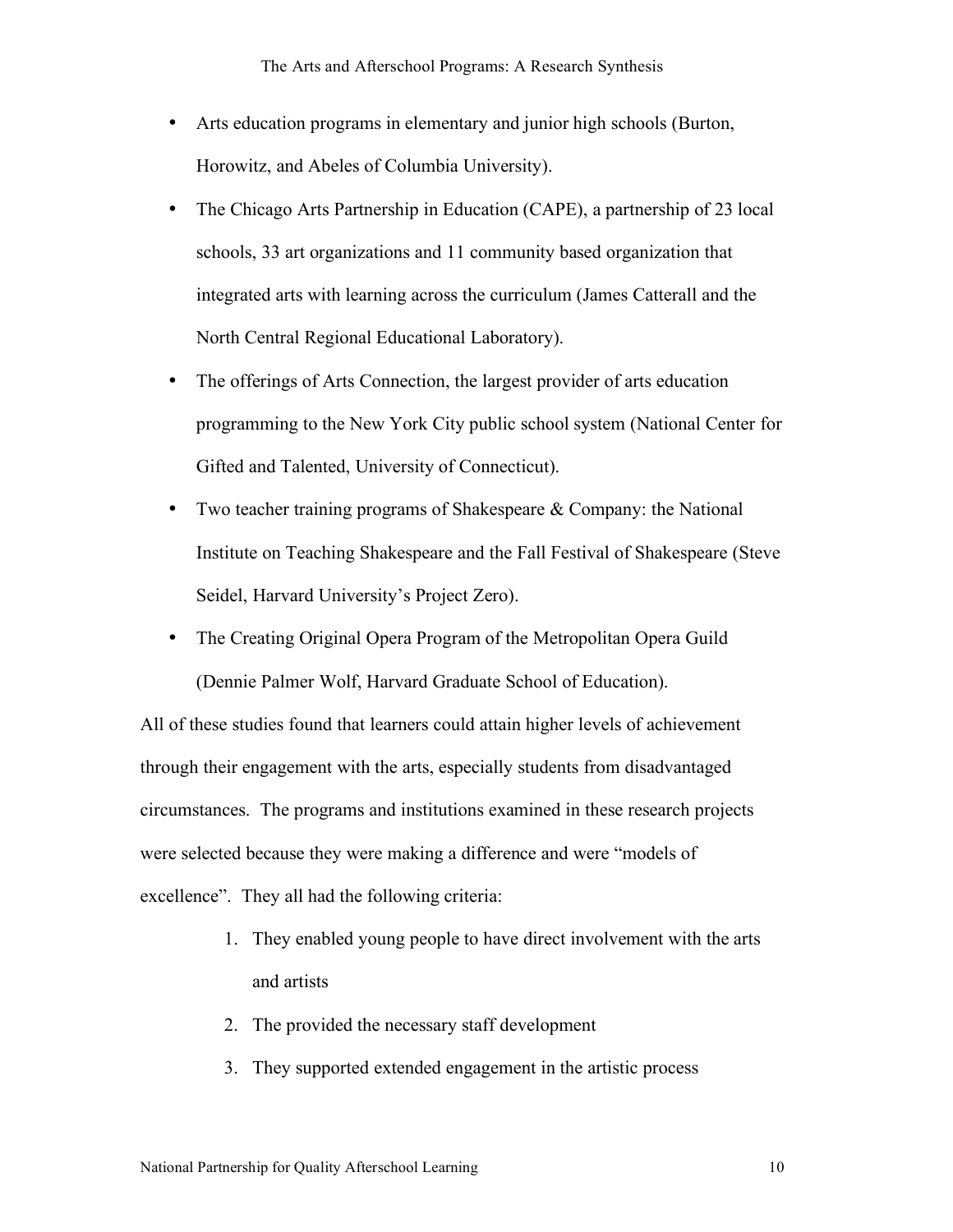- 4. They encouraged self-directed learning
- 5. They promoted complexity in the learning experience
- 6. They allowed management of risk by the learners
- 7. They engaged community leaders and resources.

Important to all the studies was the phenomena of the arts as a learning strategy different from that in the school day. Students in these studies engaged in learning experiences that broadened their outlook in personal and academic ways. Many of them learned through strategies that would not have been accepted in a day school environment, might have even gotten them in trouble (Oreck et al, 1999). All benefited from involvement with adult models, such as artists, that offered them another way to see adult work and roles. These effects were particularly marked in disadvantaged communities.

If *Champions of Change* broke ground for public acknowledgement and further research of the role of the arts in learning*, Critical Links: Learning in the Arts and Student Academic and Social Development* (Deasy, 2002) illustrated further how the arts work to broaden students' social and academic skills. This compendium summarizes and discusses 62 research studies, conducted in a variety of settings and methodologies. Taken as a whole these studies presented themes related to the following categories<sup>2</sup>:

 <sup>2</sup> Catterall, James (2002). *<sup>A</sup> Summary of Findings from Critical Links*. The list shown here represents findings across a number of studies included in *Critical Links*.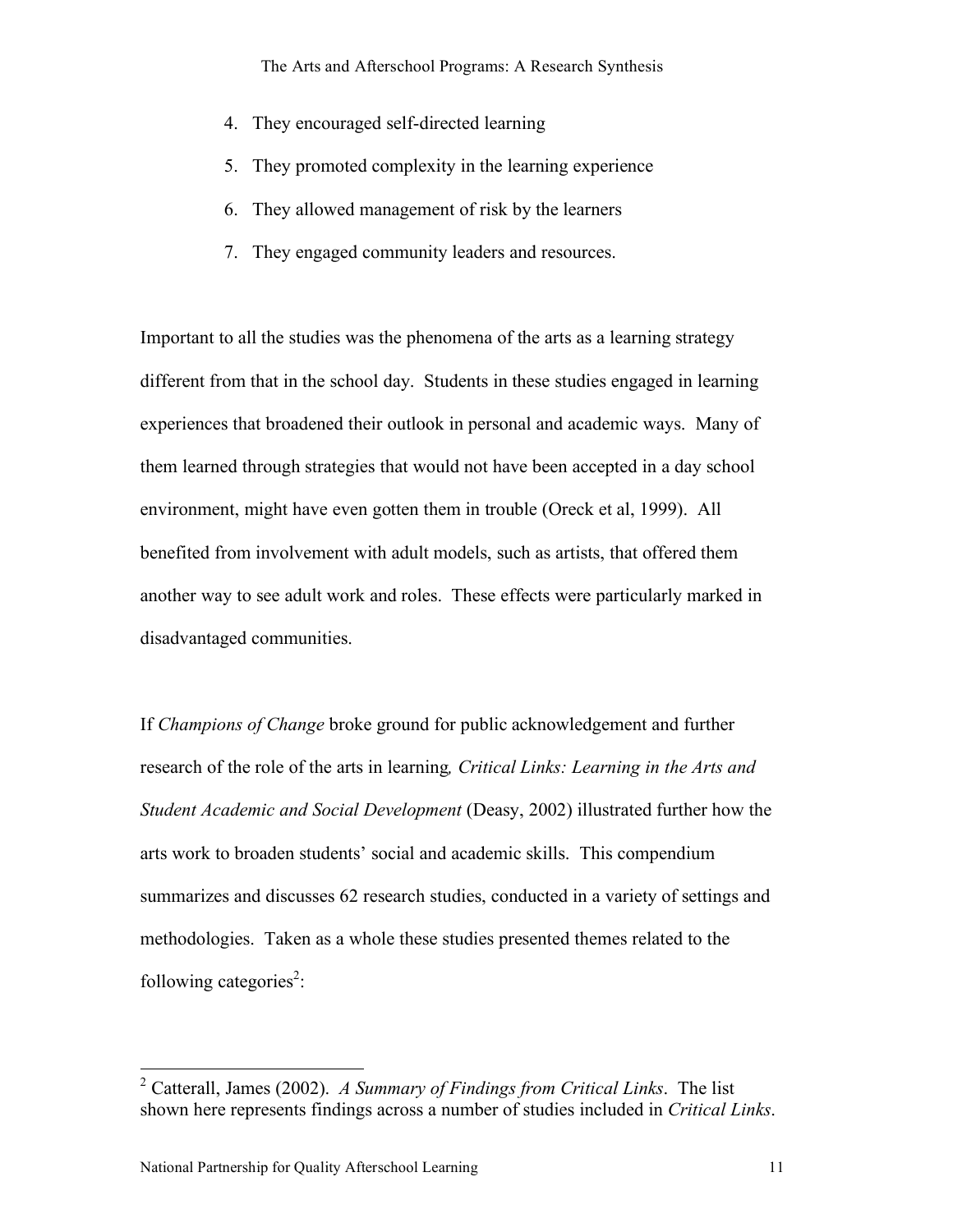- The arts and children at risk: the arts contribute to basic reading comprehension and achievement motivation through nurturing feelings of competence and engagement, especially for economically disadvantaged children. These children also showed increased attendance and fewer discipline referrals.
- Special populations: arts activities associated with outcomes related to writing and reading skills, oral language skills, and sustained attention and focus. Arts activities had special value to English Language learners, low SES students, special education, and students who responded to different learning strategies.
- Differentiated groups: the studies in *Critical Links* identify no fewer the 84 separately distinguishable, valid effects of the arts when differentiated among groups of children who benefit, from children at risk to all children.
- Literacy Skill development: the arts pay off greatly in the areas of reading skills, language development, and writing skills, as well as general academic skills.
- Fundamental Thinking Skills and Capacities: Learning in individual art forms, as well as in multiple arts experiences engages and strengthens such fundamental cognitive capacities as spatial reasoning, conditional reasoning, problem solving and creative thinking.
- Motivation to Learn: Learning in the arts nurtures motivation, including active engagement, disciplined and sustained attention, persistence and risk taking. It also increases attendance and interest in pursuing education.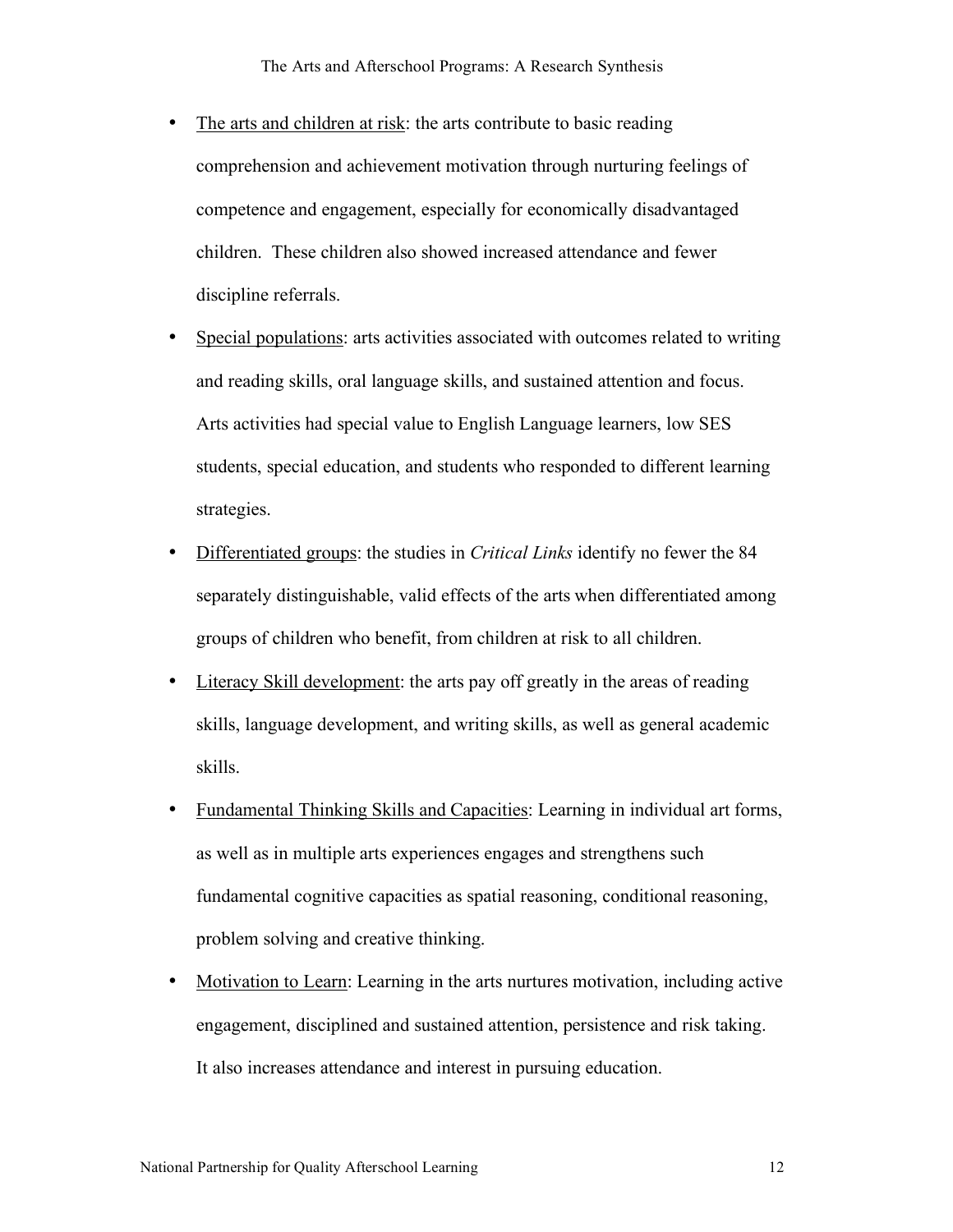- Effective Social Behavior: Learning in certain arts activities promotes student growth in self-confidence, self-control, self-identity, conflict resolutions, collaboration, empathy, and social tolerance, and attention to moral development.
- Specific contributions of each of the arts: many of the studies looked at music and classroom drama with their predictable effects on literacy and math; fewer looked at dance and visual arts. Highlights include:
	- o *Music*: important impacts on brain functions related to spatial reasoning and spatial-temporal reasoning, or the relations of ideas and objects in space in time. This includes problem solving, mathematics, and creative scientific processes.
	- o *Drama*: shows consistent effects on narrative understanding as well as on identifying characters and the motivations, reading and writing skills and interpersonal skills, collaboration and conflict resolution.
	- o *Dance*: contributes to self-confidence, persistence, social tolerance, and appreciation of individual and group social development; indirectly also to originality, fluency, flexibility, and creative thinking.
	- o *Visual Arts*: increases reading readiness in preschoolers, drawing helps communication and writing, contributes to science, history, and reading skills.

The 62 research studies that are a part of *Critical Links* range from "The effects of a movement poetry program on the creativity of children with behavioral disorders" to "Strengthening verbal skills through the use of classroom drama: a clear link" to "the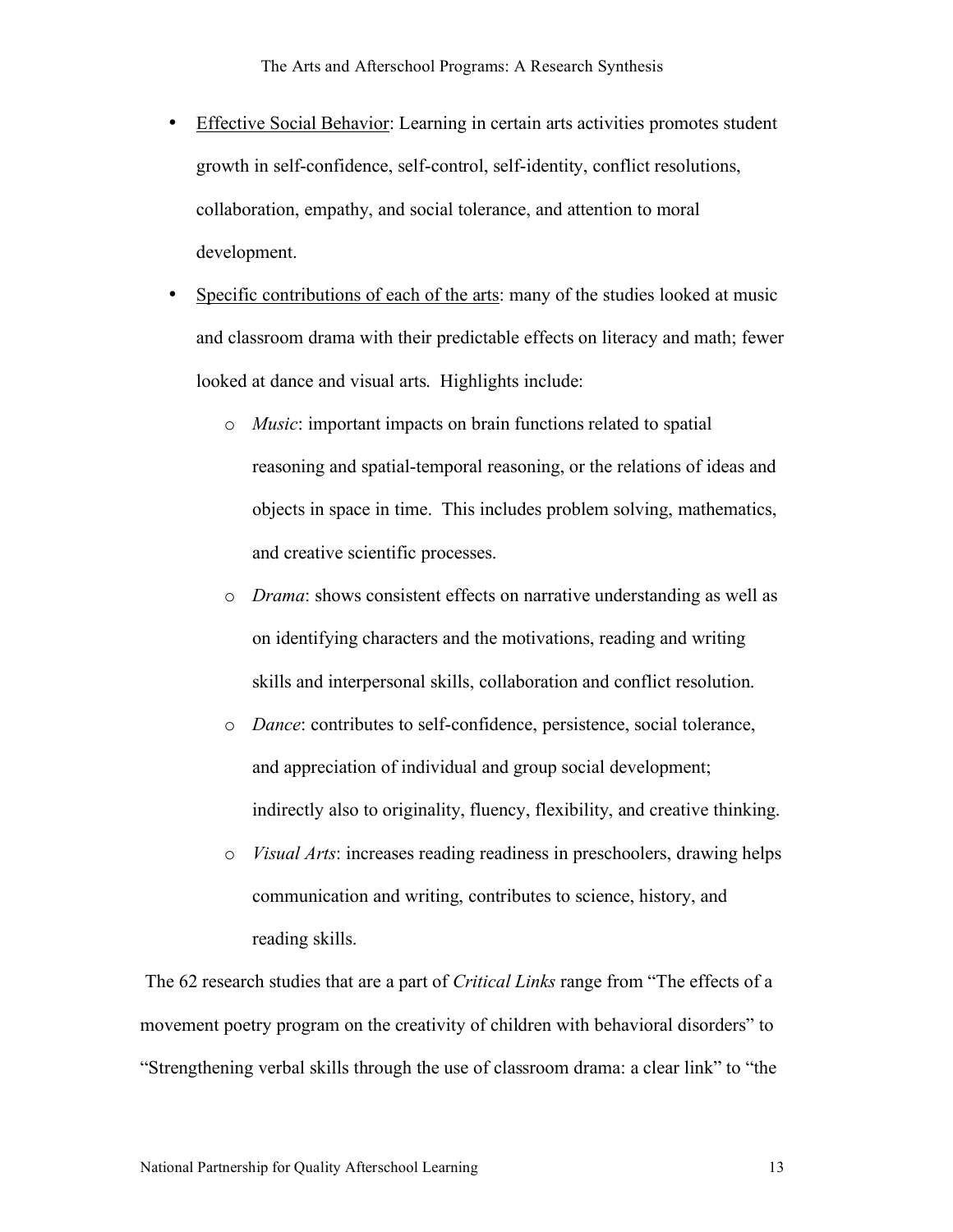effects of three years of piano instruction on children's cognitive development". While there are likely many other studies that could have been included in this national compilation, *Champions of Change* and *Critical Links* laid the foundation for putting elements associated with the arts into discussions about learning, cognition, instructional strategies, and curriculum content and design. The Arts Education Partnership (AEP), the publisher of *Critical Links*, currently publishes a quarterly newsletter featuring articles and resources on emerging issues related to arts education and promising practices 3 . As with *Critical Links*, their ongoing focus is to revel the important relationships between learning in the arts and cognitive capacities and motivations that underlie academic achievement and effective social behavior.

*The political environment of research*. These two compilations of studies come out of a political and social environment where arts advocates are trying to emphasize that the arts are "basic" to education, not something to be disenfranchised by the emphasis put on academic subjects by the politics of the time. While No Child Left Behind states that the Arts are a "core subject," in reality many School districts have redirected resources to work on improving literacy and math scores leaving the arts behind. Arts communities increasingly made a case for the arts in terms of their instrumental benefits to individuals and communities. This trend started with the late 1990's with studies that looked at the relationship between arts education and academic growth. Many of these earlier studies were focused on the benefits of arts education in relation to its potential to level the "learning field" across socio-

 <sup>3</sup> http://www.aep-arts.org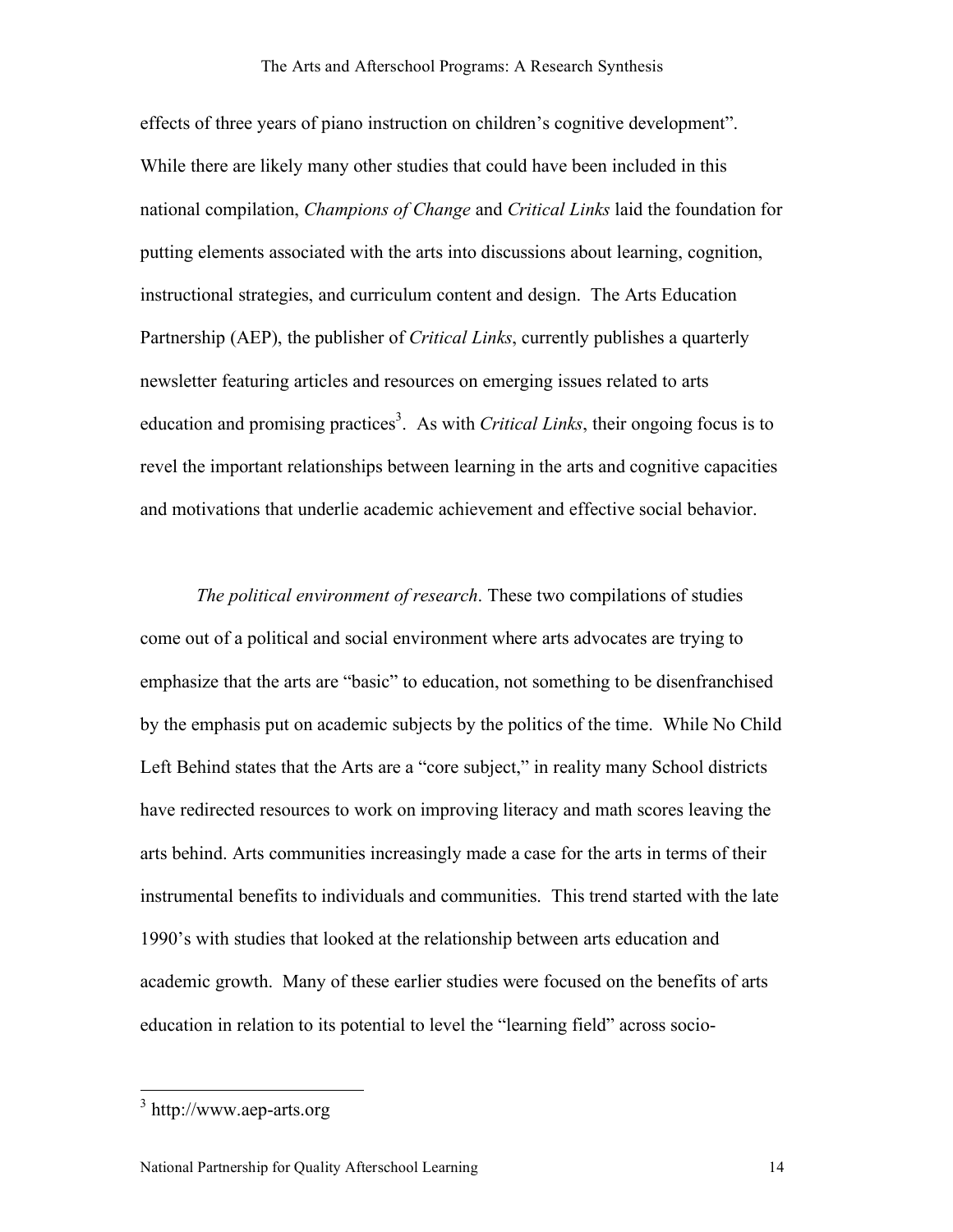economic boundaries. Catterall (1998, 1999) in his reviews of the Chicago Arts Partnership (23 schools, 33 arts organizations, 11 community organizations) and the Imagination Project, Involvement in the Arts and Success in Secondary Schools, found that sustained involvement with the arts makes a difference in academic proficiency (especially music and math) and developmental growth.

Burton, Horowitz and Abeles of Columbia University (1999) in looking at "Learning In and Through the Arts" found that students in the arts performed better than non art students on measures of creativity, fluency, originality, elaboration and resistance to closure; they took more risks in learning, and were more able to layer one thought upon another and to see problems from different perspectives. Further, they found that there is clear empirical evidence that children are less able to extend their thinking in a narrowly conceived curriculum in which the arts are either not offered or are offered in limited or sporadic amounts.

Dennie Palmer Wolf (2003) in her longitudinal study of student outcomes related to programs of Dallas ArtsPartners, an arts and cultural education service for schools and afterschool, found that students working with ArtsPartners-enriched lesson cycles showed significant growth on the Reading Texas Learning Index--6 percentage points higher than those students who did not receive ArtsPartners enrichment. This was particularly true of students of color. African American students involved with ArtsPartners curriculum were an average of 16.09 points higher than their peers; Hispanic students 4.98 points higher. Disadvantaged students showed generallymore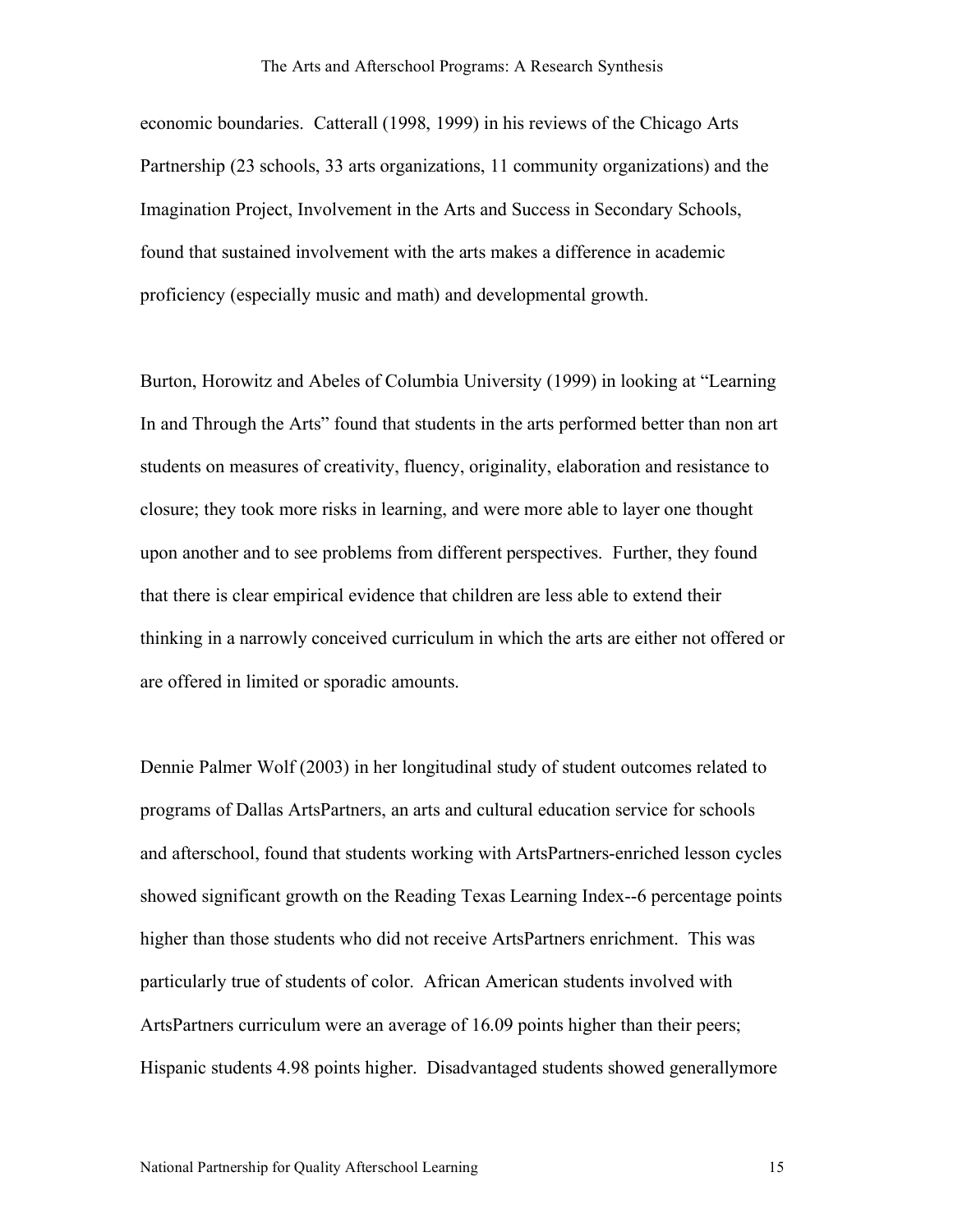accelerated growth than other groups. ArtsPartners infused curriculum had a positive impact on students across ethnic, socio-economic, and academic separations.

Ingram and Seashore (2003) working with the Annenberg Foundation, evaluated the effects of the "Arts for Academic Achievement Program", an integrated arts program in the Minneapolis Public Schools (45 schools ranging from elementary to high school). They found a significant relationship between arts integrated instruction and improved student learning in reading and mathematics. Further, this relationship was more powerful for disadvantaged learners, helping to close the achievement gap. It was not the mere presence of arts integration that made the difference but the intensity of it that related to gains in student learning, especially in reading and math, intensity in this case meaning, using the arts or an arts strategy frequently, persistently, and for a long period of time. It may be valuable to remember that the arts reflect the senses--vision, hearing, touching, moving, speaking, and feeling--and as such provide different ways for the brain to collect and synthesize information (Stiegelbauer, 2000). As with multiple intelligences, the more pathways for learning, the more likely learning will occur.

*The debate about benefits.* The emphasis on the instrumental benefits of the arts has engendered a response requiring more evidence of the truth of benefits. *Gifts of the Muse: Reframing the Debate About the Benefits of the Arts* (McCarthy et al, 2004), a study commissioned by the Wallace Foundation, evaluated the strengths and weaknesses of the instrumental benefit arguments and made the case that a new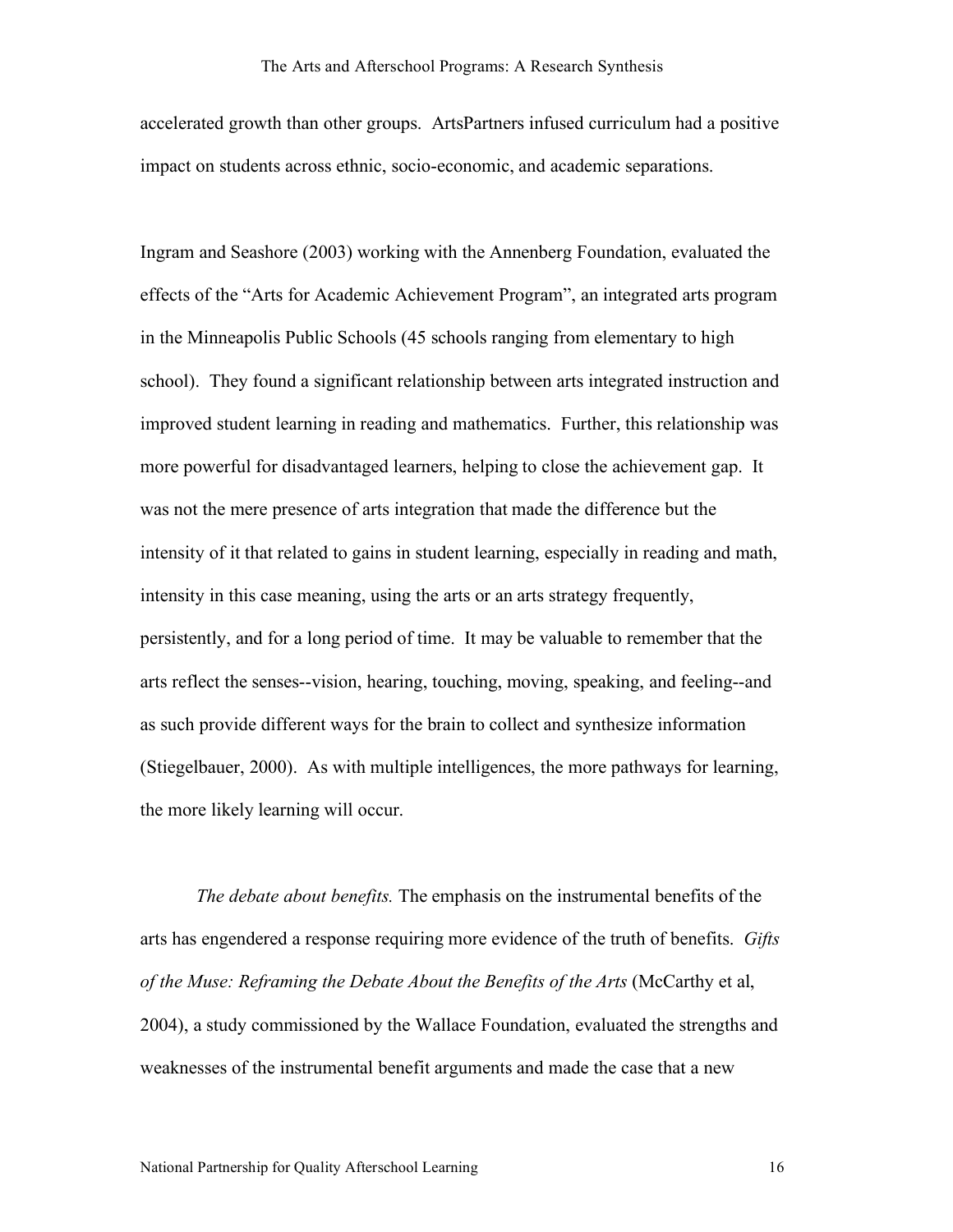approach to understanding the benefits of the arts is needed. The authors call for a greater recognition of the intrinsic benefits of the arts experience, their value to individuals and their life paths, and link the realization of those benefits to the nature of arts involvement. They emphasize the importance of sustained involvement in the arts to the achievement of both instrumental and intrinsic benefits. The authors found that most of the empirical research on instrumental benefits suffered from conceptual or methodological limitations, especially as related to a lack of longitudinal study. The authors emphasize a need to examine the intrinsic benefits, such as pleasure, expanded capacity for empathy, cognitive growth, the creation of social bonds, the expression of communal meanings, and the phenomenon of rapt absorption that can more the individual away from everyday reality. They suggest that promoting early exposure to the arts and supporting or creating circumstances for rewarding arts experiences would go a long way to creating a context for both intrinsic and some instrumental benefits of arts exposure.

Harvard's Project Zero's Project REAP (Reviewing Education and Arts Project, Winner & Hetland, 2000) which conducted 10 meta-analyses of 188 reports investigating the relationship between one or more arts areas to one or more academic areas found that there was a clear causal link between education in an art form and achievement in a non-arts academic area, especially in the areas of music and spatial temporal reasoning and classroom drama and verbal skills. They caution however, that many of the studies, are not structured to test causal hypotheses and show results that might be based on other factors (Winner & Hetland, 2002). They suggest that an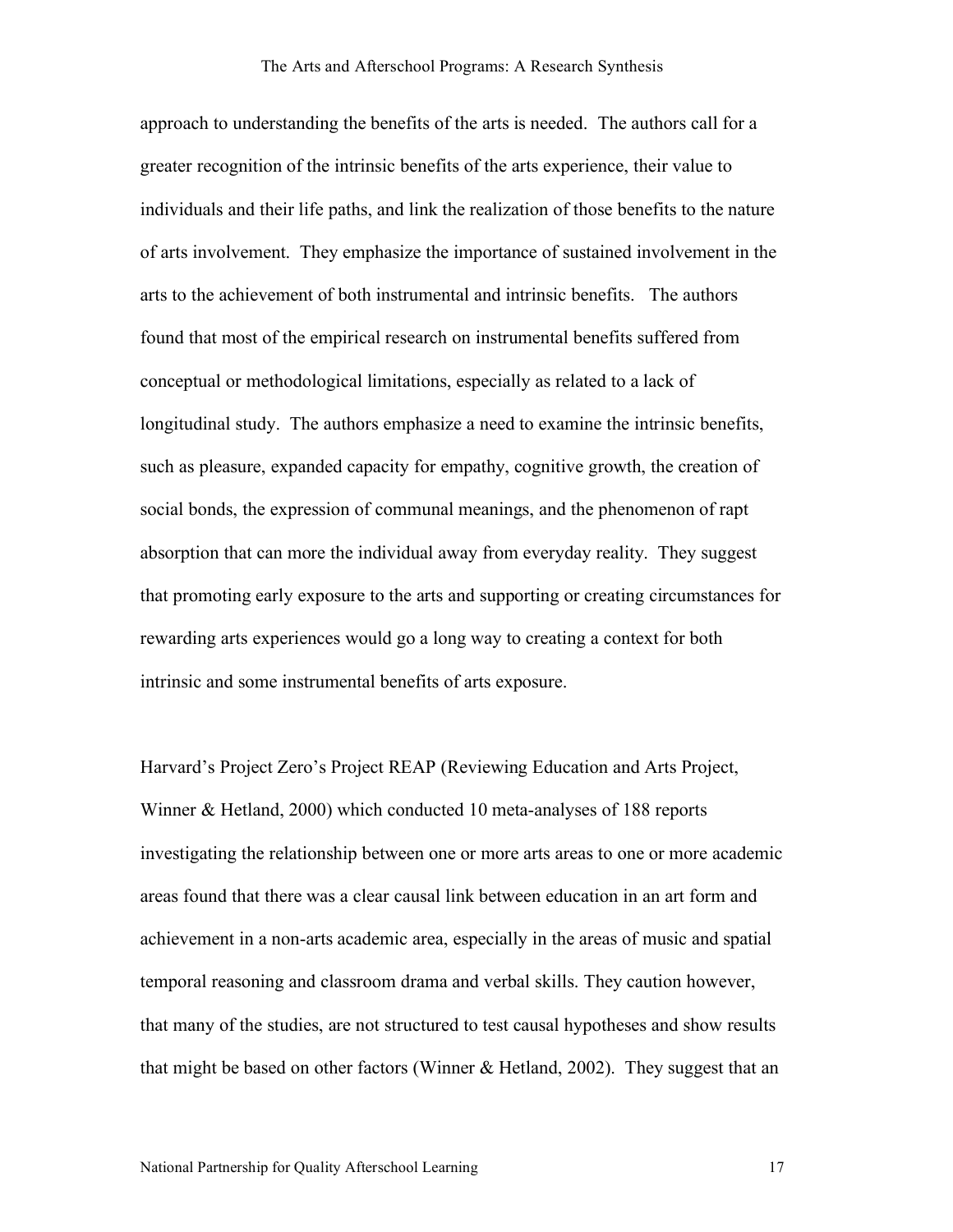important information base is not necessarily instrumental relationships, but what cognitive, affective, and social skills are taught and learned in arts classes, especially when taught well. In a high school study in process, Winner & Hetland describe how students are being helped to reflect about their work, to evaluate their work and that made by other, to learn from their mistakes, and to see in new ways (2002, 5). Whether their art learning transfers or influences their work with other subjects is difficult to map.

The debate about intrinsic and instrumental benefits of arts instruction continues with *Critical Evidence: How the Arts Benefit Student Achievement* (Ruppert, 2006, for the National Assembly of State Arts Agencies in collaboration with the Arts Education Partnership), and *Third Space: Where Learning Matters* (Stevenson & Deasy, 2005, for the Arts Education Partnership). *Third Space* set out to examine arts instruction in ten case study schools with the goal of identifying strategies that educators could use to improve schools serving economically disadvantaged communities. They found that the lessons from the schools were more about how the arts changed schools, connected them with their communities and enabled them to create context and conditions for learning, than they were about the value of arts education alone. The book tells two stories, one about the strategies the schools used to sustain their arts education programming; the other about the nature and effects of the arts programming and how it created new opportunities for teaching, learning and building community; in the end both came to be about the "purpose" of schooling as much as about the nature and effects of work with the arts in education.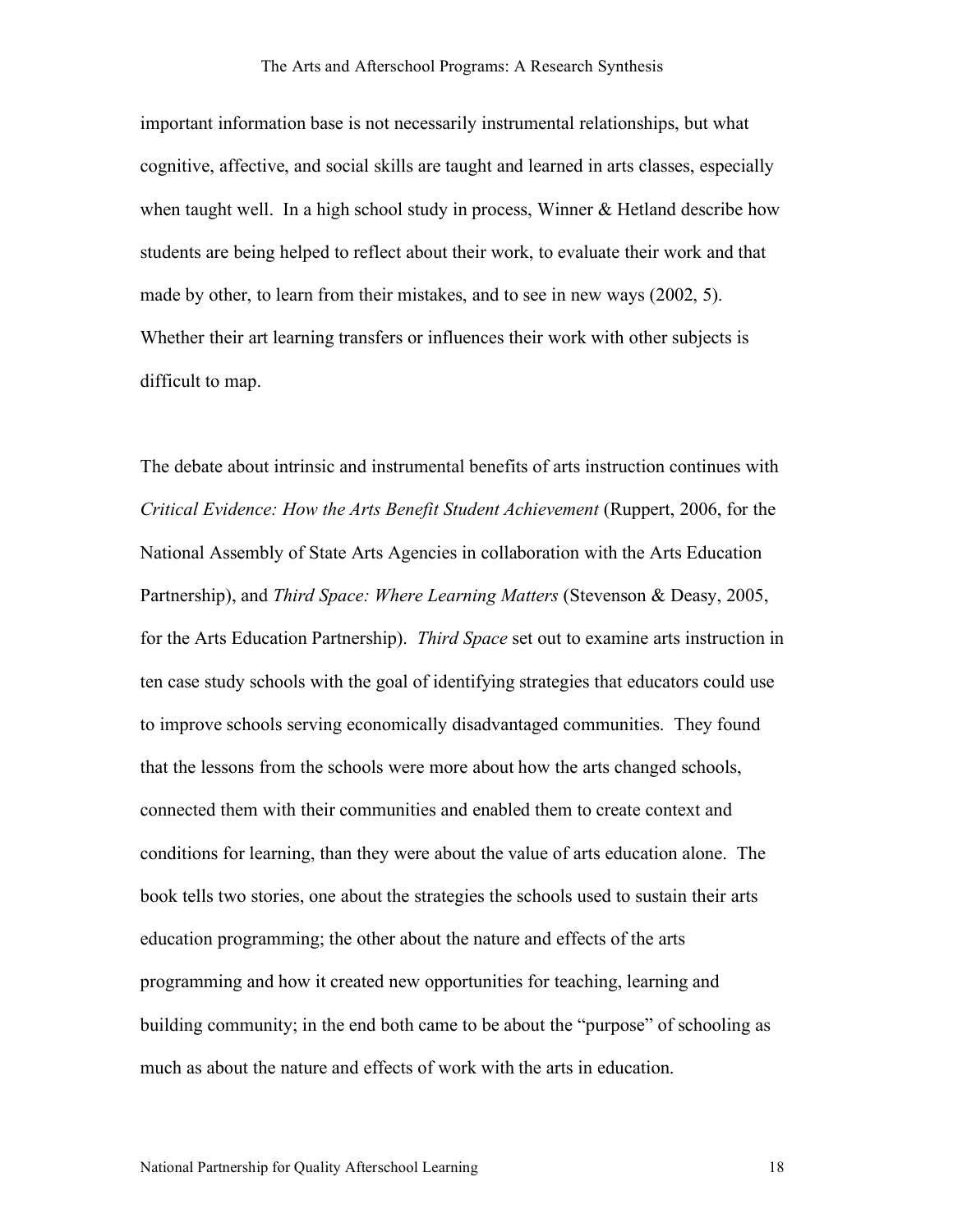*Continuing to explore the role and impact of the arts*. The theme of looking for value and impact of the arts continues, in terms of various purposes, contexts, teaching strategies, and outcomes. Purnell et al. (2007) examined the nature of culturally responsive early childhood classrooms through the integration of literacy and art, and offer suggestions to teachers from their findings. Burnaford (2007) used participatory action research to document the interaction and effects of an arts partnership (external organization and schools) and set goals for improvement. Thomas (2007) conducted research on a community-based arts classroom where adolescent working class students work with an artist-printmaker. Her study found that these students came away outcomes that went beyond printmaking—particularly better communication skills and sense of creative work.

*Summary*. These studies emphasize that work with the arts has value to learning, especially for economically disadvantaged children, and especially when there is sustained involvement for students. Whether or not the arts have the instrumental benefits described by some studies, i.e. they transfer skills to greater academic achievement; the arts clearly make a difference to the students working with them. Students, teachers, community members, and artists--all report changes based on involvement with one or more art forms (Wolf et al, 2006; Arts Corps, 2004, 2005). Students exhibit more creative thought and ability to solve problems; disadvantaged students see another side of life and gain opportunities not found for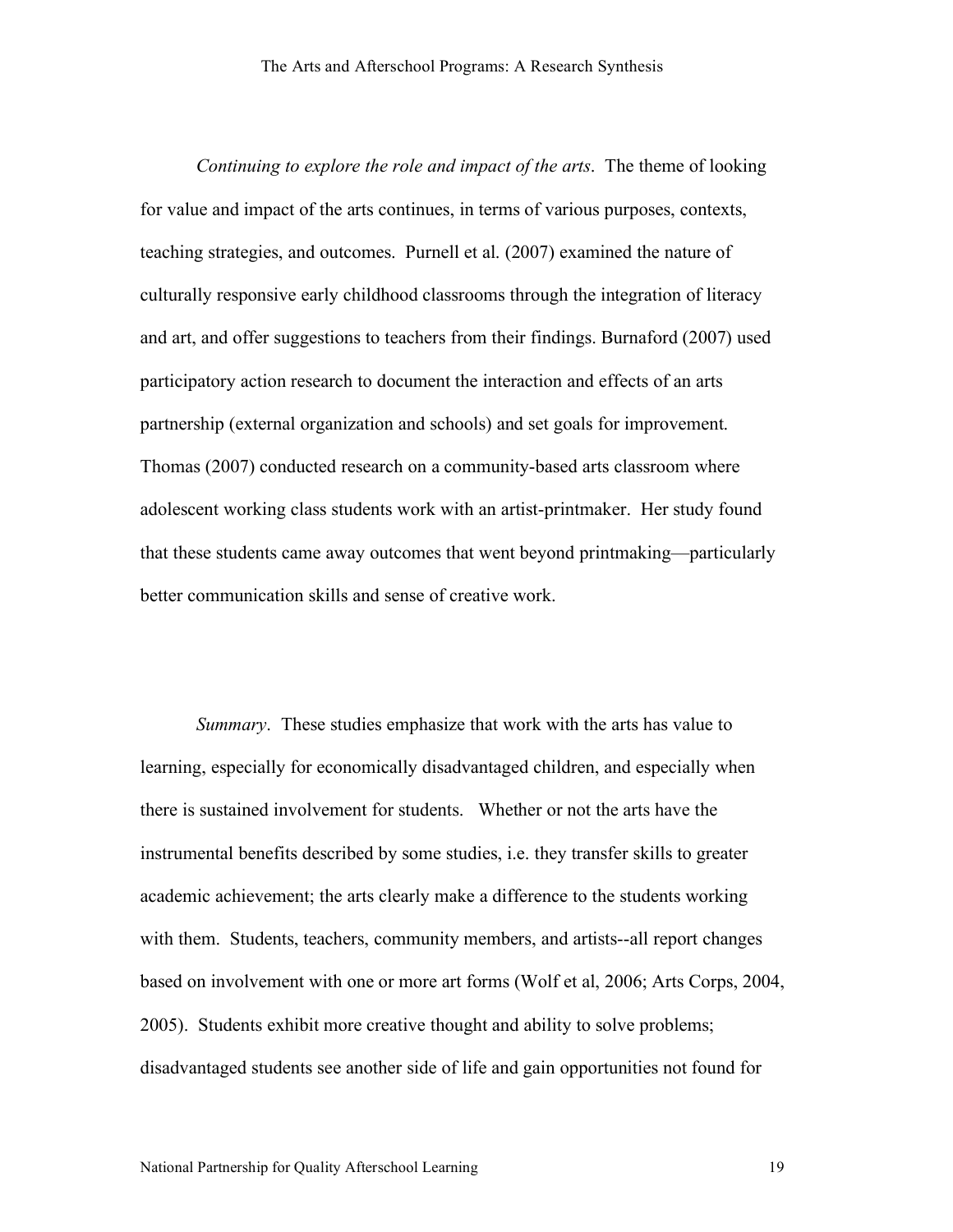them in traditional classrooms alone; students improve in higher level thinking skills, regardless of background; students think more of themselves and what they can do. In a variety of ways these are consistent findings across studies.

# AFTERSCHOOL AND THE ARTS

Studies on afterschool environments are more complex than even school environments: populations change frequently, even staff populations; since all students are engaged in something in afterschool, it is difficult to sort what is the cause of what; children self-select to be in afterschool, perhaps for good reasons. Differences in results may only be about differences in neighborhoods. There is no control group, and everyone is the "treatment" group (Miller, 2003, 88). Further, afterschool programs can vary greatly in their goals, resources, and offerings.

Beth Miller, in *Critical Hours* (2003a), a synthesis of research commissioned by the Nellie Mae Educational Foundation on the effects of afterschool programming, describes how research over the last two decades has shown links between participation in afterschool programs and greater engagement in learning and higher academic performance. Other effects include fewer absences, higher scores on achievement tests, improved homework completion, and greater proficiency in English language skills for bilingual children (Miller, 2003b). Her overview provides examples of studies and sites that show benefits to youths, increase in engagement in learning, increase in educational equity, and build skills necessary for success in today's economy. One study included looked at 18,000 students in 105 schools in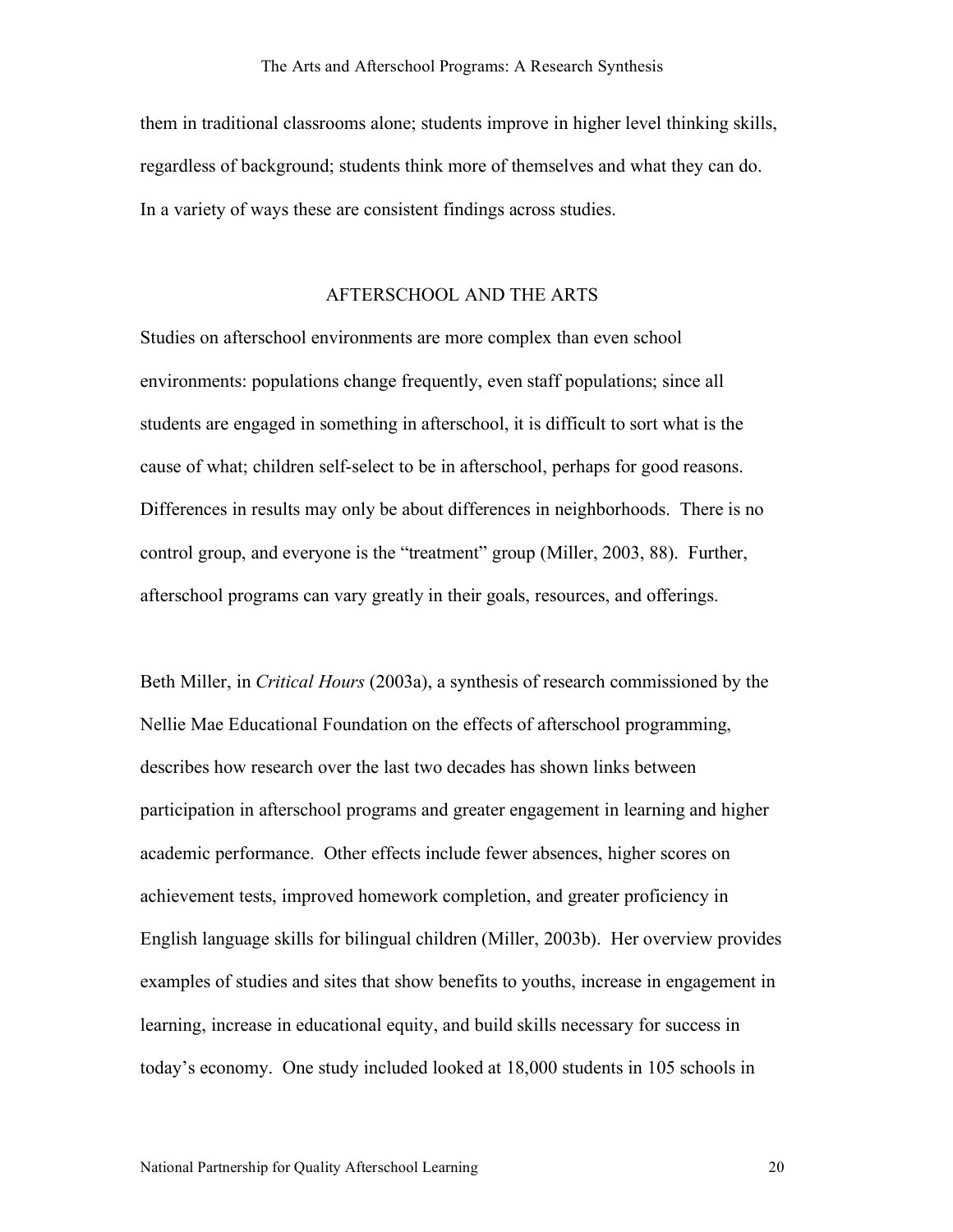California and found, among other benefits, that grade-point averages in math, science, social studies, reading and writing increased after the second year in the afterschool program. Further, teachers reported that afterschool students have better attitudes and communication skills (Huang et al, 2000). Program strategies that nurture such results include experiential and adventure education, service and project based learning, mentoring and tutoring, and arts education. "All of these approaches can develop and engage early adolescents' interests, bringing them 'through the door'. Effective programs strive to meet young peoples' need to experience success and competence, as well as develop health relationships with adults and peers, and a rich variety of skills, positive attitudes and behavior" (Miller, 2003b, 15). Note that the positive program strategies from her research synthesis include arts education, experiential education, and project-based learning, all aspects of a potential arts in afterschool curriculum, possibly in combination.

Shirley Brice Heath (1998) asked the research question: do low-SES at-risk students who are intensively involved in the arts through afterschool organizations perform better in school than those who are not so involved? She found that students involved in the afterschool arts programs stood out from the control group in a number of ways. They were:

- Two times more likely to win an award for academic achievement
- Four times more likely to win school-wide attention for academic achievement
- Four times more likely to participate in a math or science fair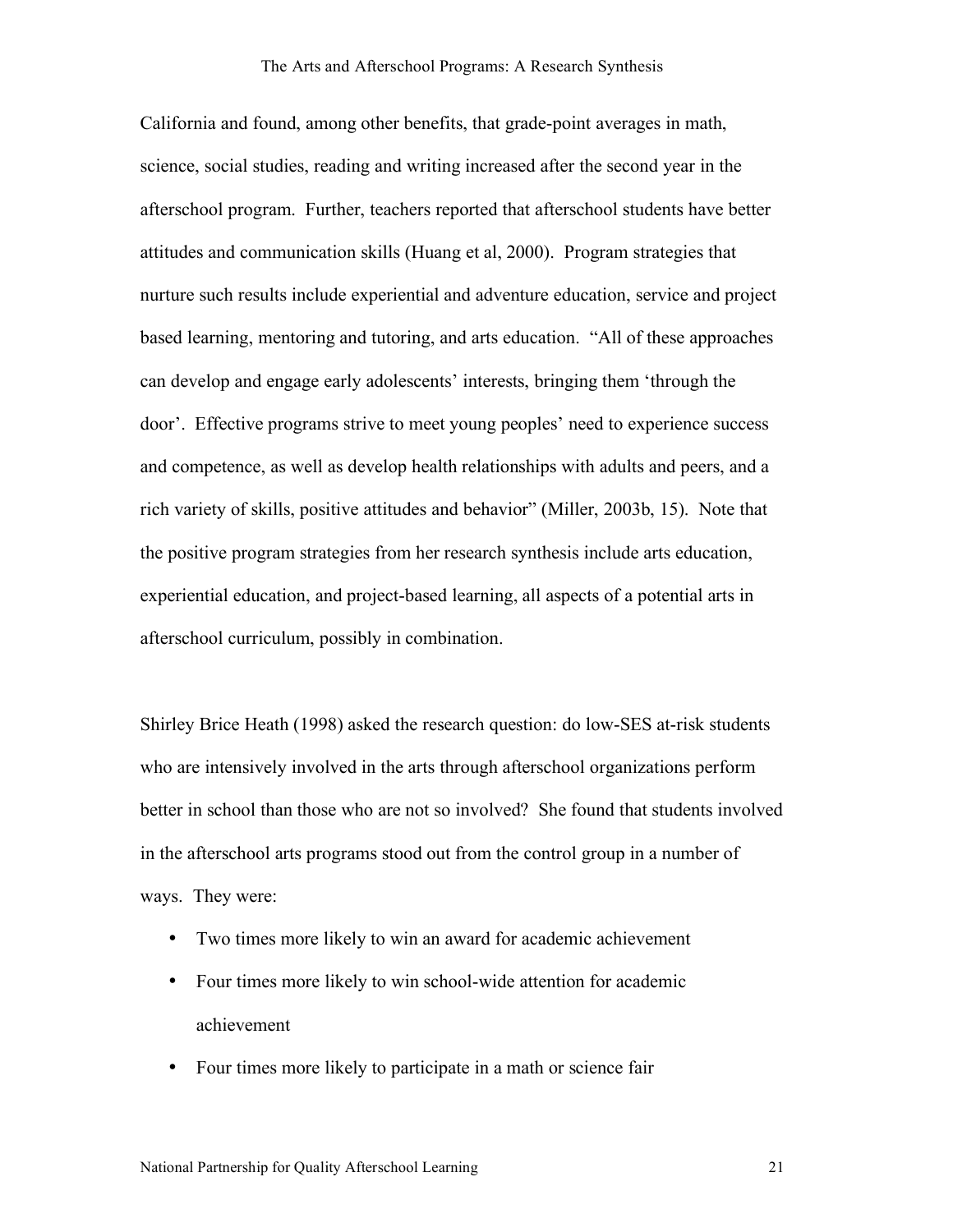- Three times more likely to win an award for school attendance
- Over four times more likely to win an award for an essay or poem
- Nearly twice as likely to read for pleasure
- Over four times as likely to engage in community service
- Eight times more likely to win a community service award

In another study, Heath and Roach (1999), researched three types of community youth programs: athletic-academic, community service, and arts. Their study showed that youth participating in community arts programs develop a greater range of skills and dispositions that enable them to cope and succeed in school, life and work, as defined by the study. In particular, the "highly frequent oral exchanges between youth and older peers and adults around problem posing and hypothetical reasons lead these youth in arts organizations to consider multiple ways of doing and being in their artistic work and beyond" (1998, 28). And, youth involved in arts programs were doing even better in school than those in programs that focused on sports and community involvement alone, a finding they did not anticipate.

Susan Otterbourg (2000) investigated the key elements of afterschool programs in a report for the U.S. Department of Education and the 21<sup>st</sup> Century Community Learning Centers program. Many of the key elements are what might be expected: goal setting, staffing, safe places, community partnerships, family involvement, enriching learning opportunities with a challenging curriculum, links to the school day and constructive evaluation--all recognized as critical to the success of programs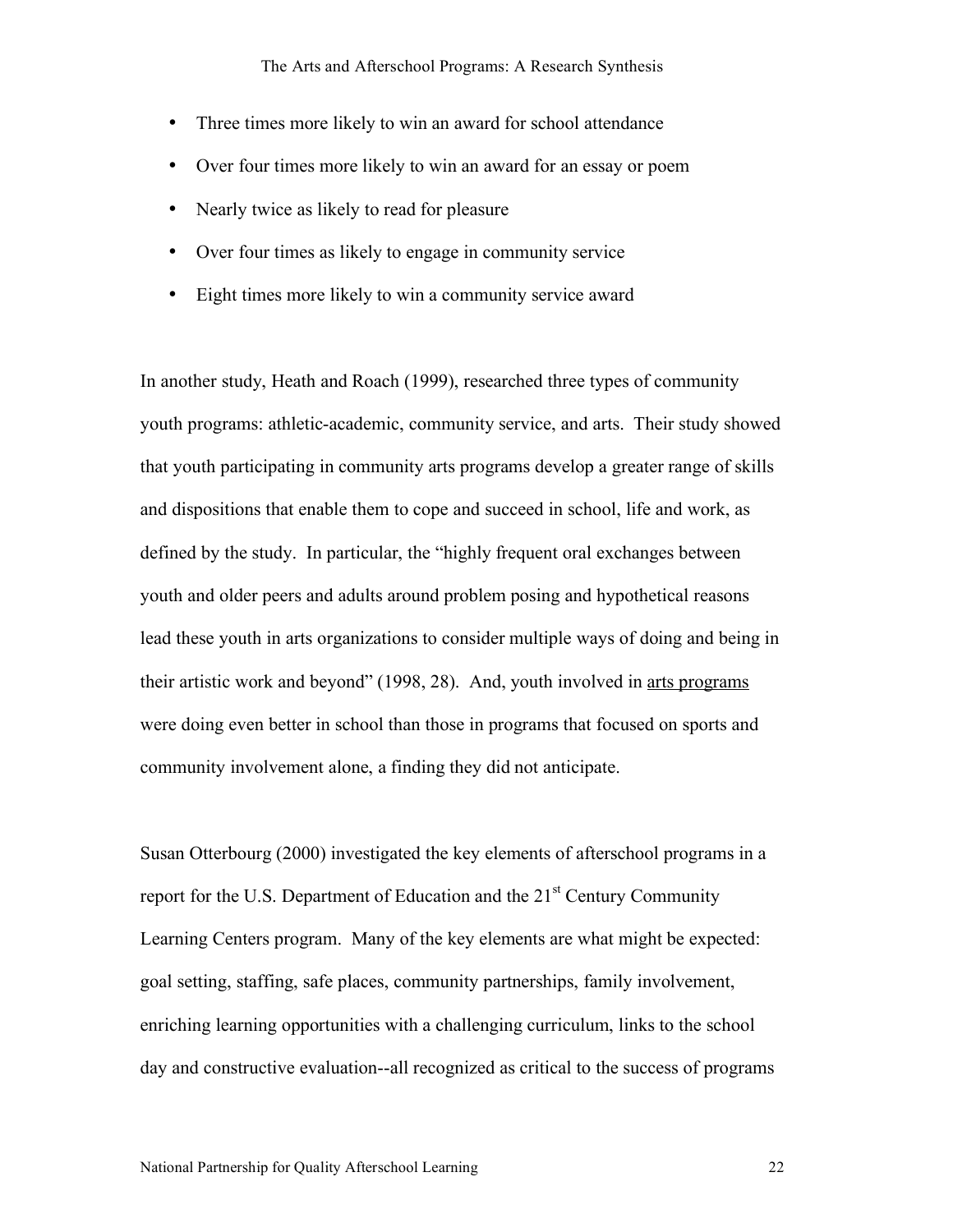(2000, 9-10). She notes, however, that through arts education students have the opportunity to have "closer and more collaborative relationships with teachers, artists and each other" is the "…single most important factor in the success of programs" and positive effects on students (2000, 7). Smaller working groups or afterschool settings that facilitate collaborative relationships that made a difference to outcomes.

Huang, Gribbons, Kim & Backer (2002) conducted a study of the impact of the LA's BEST 69 afterschool sites on student achievement, grouping and comparing students based on the number of years a student had participated in the program (high, medium and low groups) and their academic progress. Students with long-term involvement in LA's BEST programs had the greatest positive achievement. Huang et al saw this outcomes as twofold: the programs of LA's BEST are intrinsically more motivating than other alternatives, and, conjoined with the regular school's efforts, together they influence academic performance. Within the programs sponsored by LA's BEST, the arts play a major role. LA's BEST sponsors visiting artists and encourages staff at sites to teach art forms they are comfortable with. They also offer regular professional development to staff across sites in arts education as well as other subjects.

The YouthARTS Development Project of Americans for the Arts (2003), through research with focus groups and independent interviews with representatives from arts programs for youth at risk, describes successful programs as those that recognize the value of art as a vehicle to engage youth in activities that increase their self-esteem.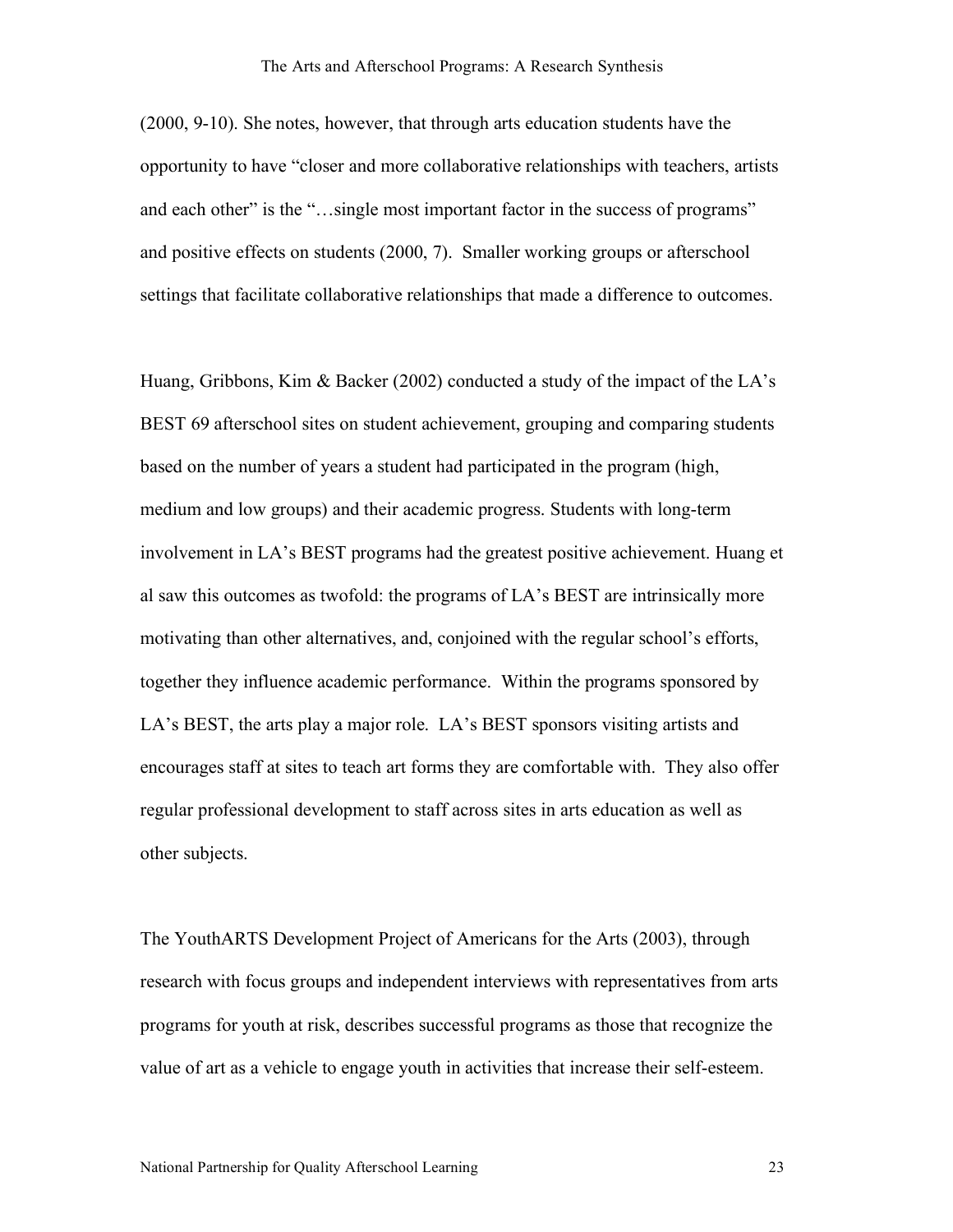The delivery of a successful arts program is a collaborative effort among the artists, the social service providesr, teachers, agency staff, youth and family, recognizing the community in which youth live, and using dynamic teaching tactics such as hands-on learning, apprentice relationships, and the use of technology. Successful programs provide youth with opportunities to succeed and culminate in a public performance or exhibition in an effort to nurture participants' self-esteem through public recognition. Depending on the population and the talents of students and staff, special training might be needed to create an arts approach that works for all concerned. Their earlier study of three arts programs (YouthARTS Development Project, 1998) found that participation in these programs resulted in the following improvements for youth: work and social skills, attitudes and behavior, and fewer court referrals. They state: regular attendance and participation engages kids in "the trill of creative and artistic expression". They also saw as outcomes--more community recognition through public exhibitions and demonstrations, learning new job skills, and learning to use the arts to communicate about difficult issues. Programs like the *ARTS Apprenticeship Training Program* in Pittsburg, *STARS* in Florida focusing on dance, creative writing and vocal arts, *Midnight Shakespeare* in San Francisco for at-risk Hispanic youth, all result in greater attendance and school skills. In the case of the *ARTS Apprenticeship Program*, they report that eighty percent of participants continued on to some college or university.

The arts in afterschool environments have particular benefits for disadvantaged and latchkey students in providing adult mentoring, modeling, motivating activities and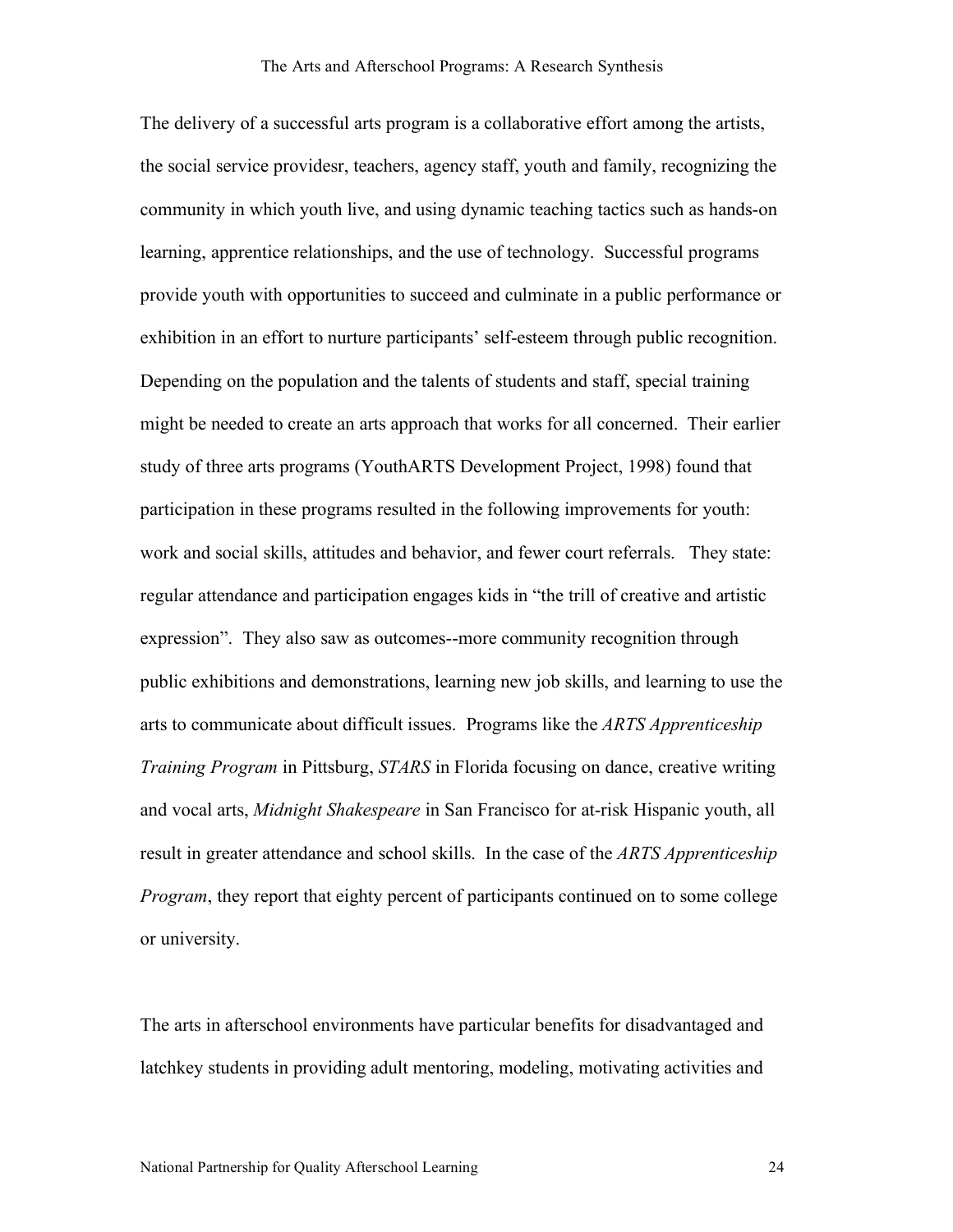support for youth through these programs (Miller, 2003; Heath & McLaughlin, 1994; Wolf, 2003). Students work with artists and community members in developing skills and activities that enrich their afterschool-learning environment. Programs have the potential to integrate the students' own background and experience as part of the curriculum, as well as to connect to the community as a basis of support. The theme of engagement with community is another part of Miller's synthesis as well as mentioned in *Critical Links* as a significant factor in work with the arts and student developmental growth.

In another review of afterschool programs, Fashola (2002) describes programs and practices that can make a positive difference to successful outcomes. His summary includes program practices that focus on tutoring, language and reading skills, handson learning, community-based programs and partnerships, and enrichment strategies. He provides examples of program structures from a number of exemplary sites. He notes that effective programs use hands-on, experiential enrichment strategies that focus on the arts, science and language arts. But as Miller and others suggest, effective outcomes for students require quality programs, in the arts or otherwise, that extend over a period of time, even years. The research of Rodriguez et al (1999), Huang et al (2002), and as described in *Champions of Change* (Fiske,1999) and other studies reinforce this idea: students who participated for one year or more had significantly greater academic success than those who had been in the program for a shorter period.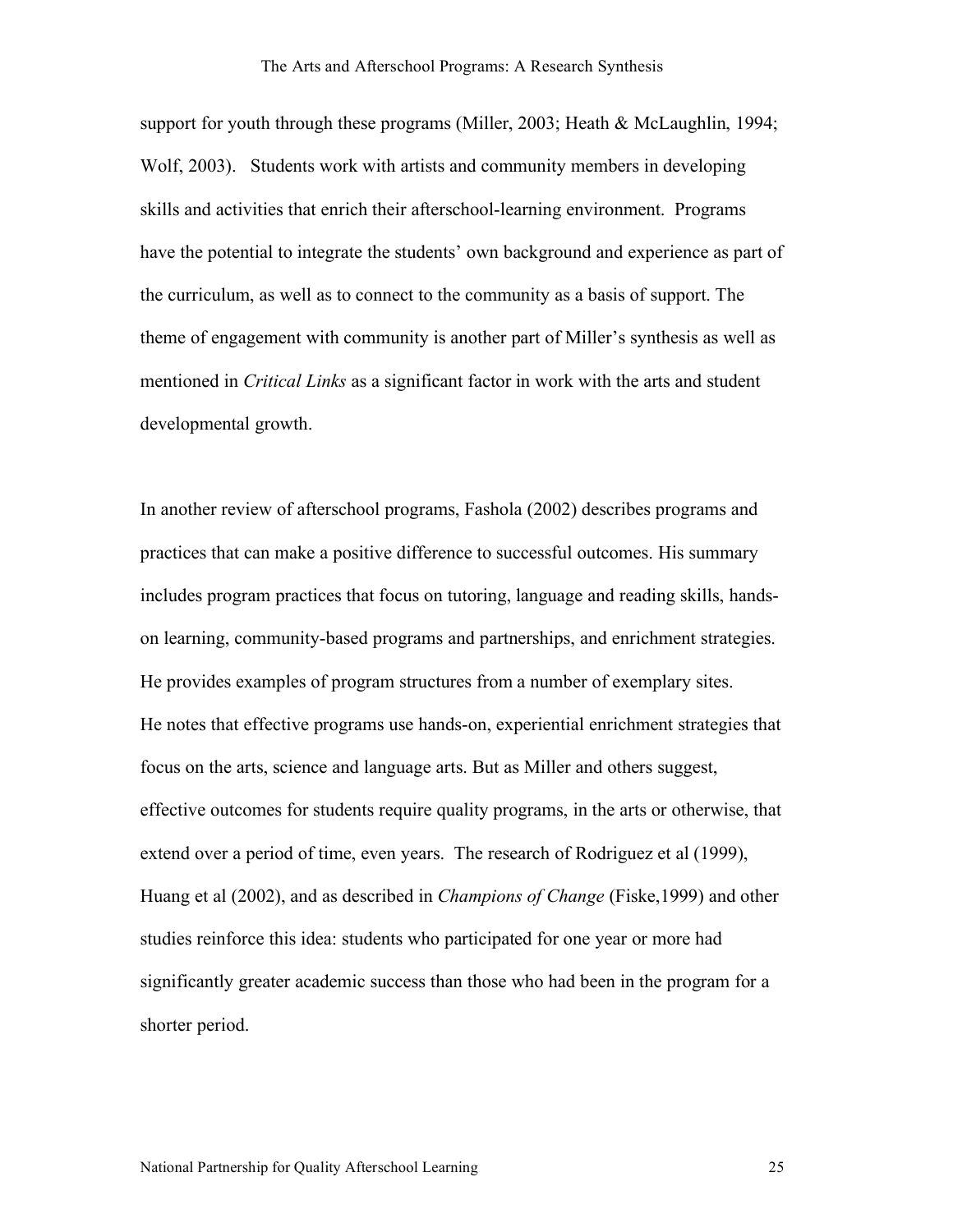*Summary of arts in afterschool*. While research on the arts in afterschool is more limited than research on the arts in general, a number of findings are similar. One strong theme is the value of the arts and afterschool settings to "*students who face the greatest odds in our society*—low income youth, students from non-English speaking families, students who do not perform well in school, and those who live in chaotic, dangerous neighborhoods" (Miller, 2003b, 3). Where many of these students are disengaged in the school day and do not have the resources for independent exploration of the arts, the arts in afterschool present them with opportunities to develop self esteem and new skills. This seems especially true for at-risk youth.

Another clear theme is that of *time*: the longer students stay with a quality afterschool program, the more likely their academic skills and achievement scores will improve, given the variable of good attendance and quality of instruction. When students are engaged in something they like, can do, and interests them, they will continue to attend. Time and program quality are variables that programs have some control of. The third theme is that of *hands-on, real-world work*. The arts represent a way for students to engage with the real life world, find a point of interaction with it and themselves and to explore ideas in a less-evaluative setting. The arts in afterschool can address particular art forms; they can address community interests and needs; they can address identity and age related interests. An active curriculum, focused on youth interests, makes a difference to afterschool engagement. Finally--the arts in afterschool reinforce the theme of *community*: while it is often taken for granted,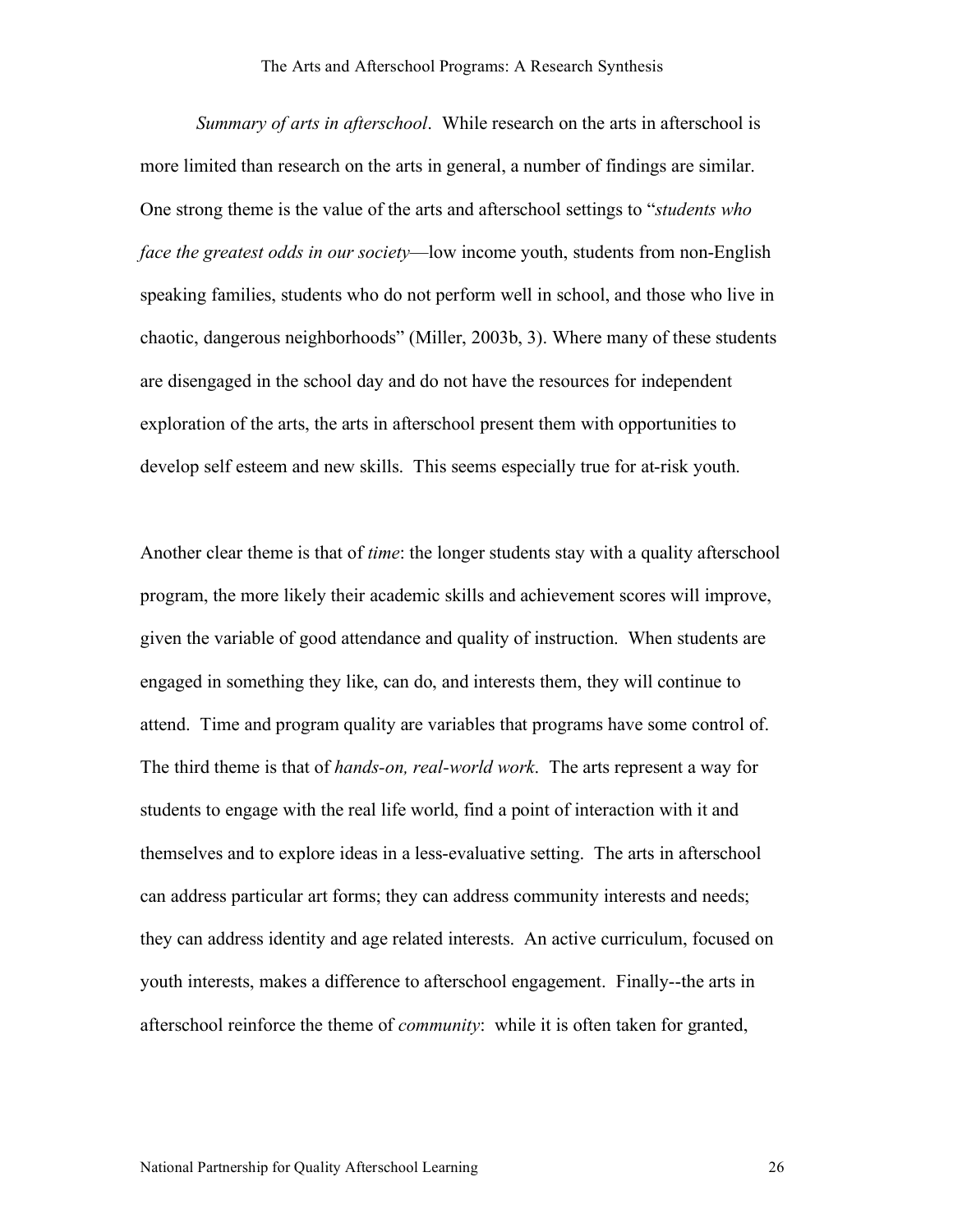community can be the greatest resource for programs and students, as well as the most appreciative of student performances and exhibitions.

## WHAT ARE THE EFFECTS OF THE ARTS?

Putting the findings of research on the arts and on the arts in afterschool together, the effects of the arts can be classified in two ways. First, specific effects related to teaching and learning a specific art form, such as music, drama, dance, or visual arts. Secondly, effects related to teaching the arts in general, in afterschool or otherwise. Many of the effects described in the studies that are part of *Champions of Change* or *Critical Links* have mixed validity, i.e. effects might have been caused by factors other than arts involvement. A few do stand out, however:

• The relationship between music and spatial-temporal reasoning. While how this happens is not clear, listening and playing music seems to influence special skills. A strong causal relationship was found between learning to make music and spatial-temporal reasoning, for at-risk and general populations both. Catterall et al (1999) discuss finding that playing music contributes to students learning Math and science. They suggest that music involves forms of notation, understanding absolute values as in notes or math, the relative tonal distances between notes, a kind of pattern recognition and manipulation—all related to spatial temporal reasoning. Spatial-temporal skills could be helpful to learning in mathematics, geography, or science depending on the teaching strategy used (Winner & Hetland, 2000).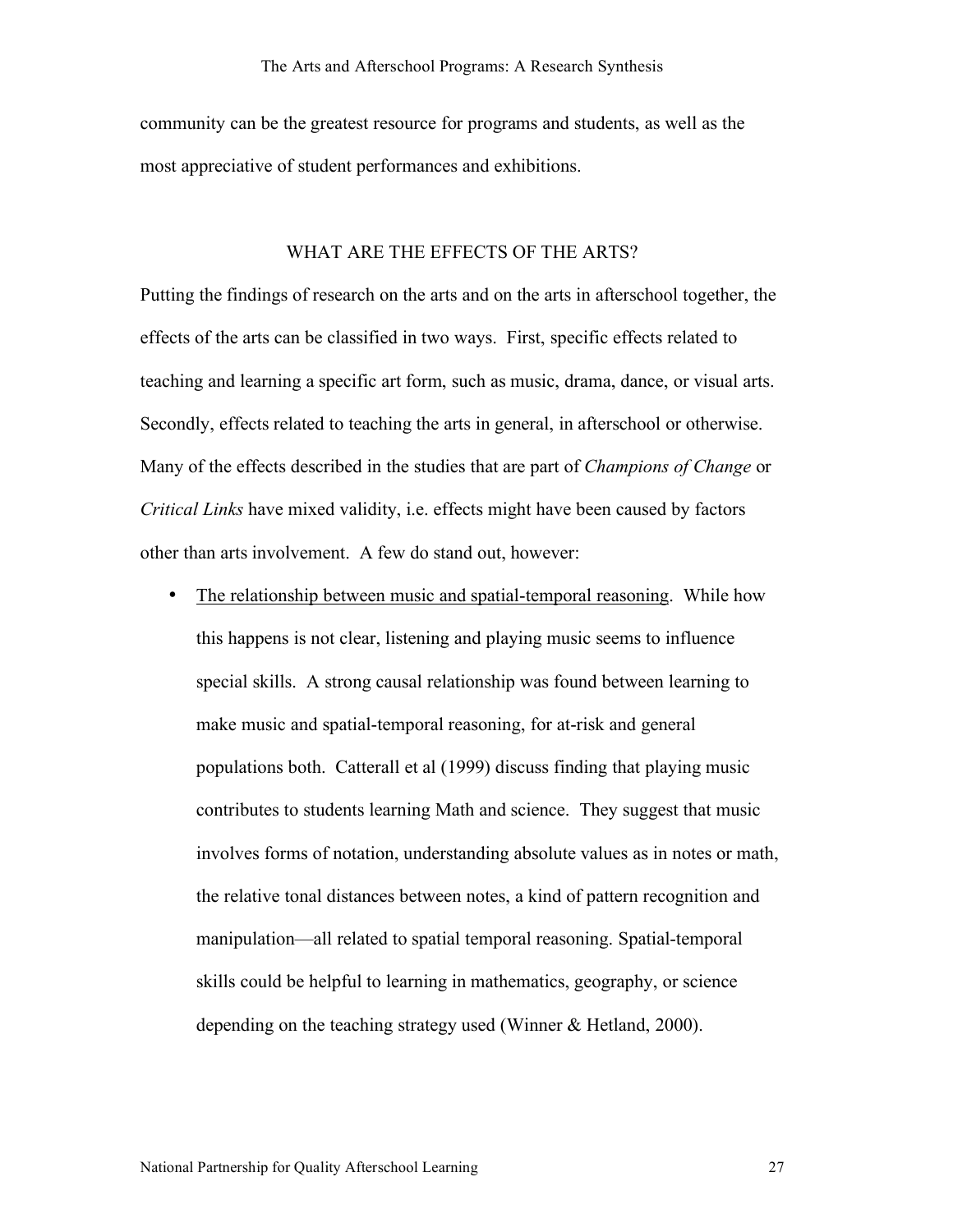• Classroom Drama and verbal skills: a strong causal link was found between classroom drama and a variety of verbal areas. These included the understanding and recall of stories, reading readiness and achievement, oral language and writing. Drama not only helped children's verbal skills with texts at hand but generalized to new texts and contexts (Catterall et al, 1999; Winner & Hetland, 2000; Dupont, 1992; Moore & Caldwell, 2002). Theatre also contributed to the development of empathy and tolerance, especially with low SES students, and as focused on social interactions that might involve understanding issues of race and well being (Catterall et al, 1999).

As Catterall et al state in their discussion of the findings related to theatre and sociallanguage outcomes, "establishing causation in education and social science research is difficult. Any convictions that causation is involved depend mainly on three elements of the research—sound theory, supportive evidence, and ruling out rival explanations" (1999, 16). They note that music and theatre seem to have received more attention as to cognitive outcomes than dance or visual arts, thus limiting some potential findings. Other studies that are more phenomenological, including longitudinal studies of the meaning of the arts to students in different groups, have validity by repetition across studies. Some in this category are:

• The arts help motivate students, especially disadvantaged students. Whether the arts have the transfer value hypothesized by some studies, they clearly serve to motivate students and increase their interest in learning and their selfconfidence to learn. This is especially true for children of disadvantaged backgrounds. Success with the arts frequently is a motivational factor for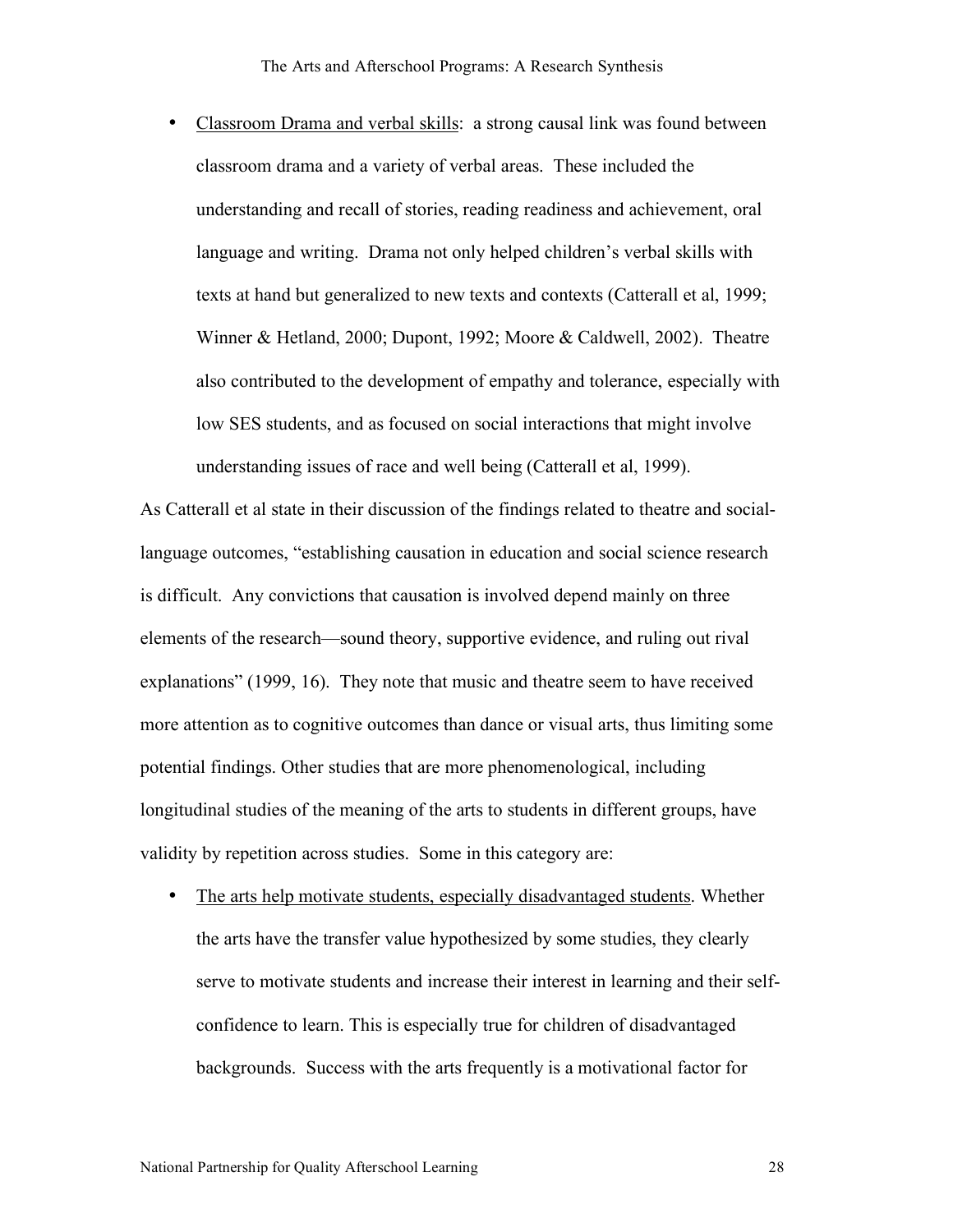success in other areas. Many studies would suggest that motivation is one of the major values associated with arts education and this motivation provides and entry point for learning especially for non-academic students (Winner & Hetland, 2000; Heath, 1999; Heath & Roach, 1998). Winner & Hetland suggest that the arts should be seen more for their motivational value than instrumental value (2000).

- Students who are 'high arts" experience do better with academics than "lowarts" students; extended time for involvement is important. Numerous studies remark on the difference between students who have longer and more intense arts experiences and those that have little or none (Catterall et al, 2002; Miller, 2003; Deasy, 2002; Ingram & Seashore, 2003); Huang et al, 2002; Burton et al, 2000; Ruppert, 2006). "Youngsters who are the beneficiaries of what we have called high-art experience tend to think they are good at reading, mathematics, and in school generally" (Burton et al, 2000, 254). Ruppert writing for the NASSA (2006) reports that students who took four years of arts coursework outperformed their peers who had one half year or less of arts coursework by 58 points on the verbal portion and 38 points on the math portion of the SAT. The more time a student is involved with the arts the more likely positive effects will be seen in other areas. In fact, *Gifts of the Muse* suggests that early exposure to the arts may lay a foundation for learning that shows benefits in later years (McCarthy et al, 2004).
- The Arts contribute to enhanced reasoning, cognitive and critical thinking skills. There is strong evidence that the arts positively enhance various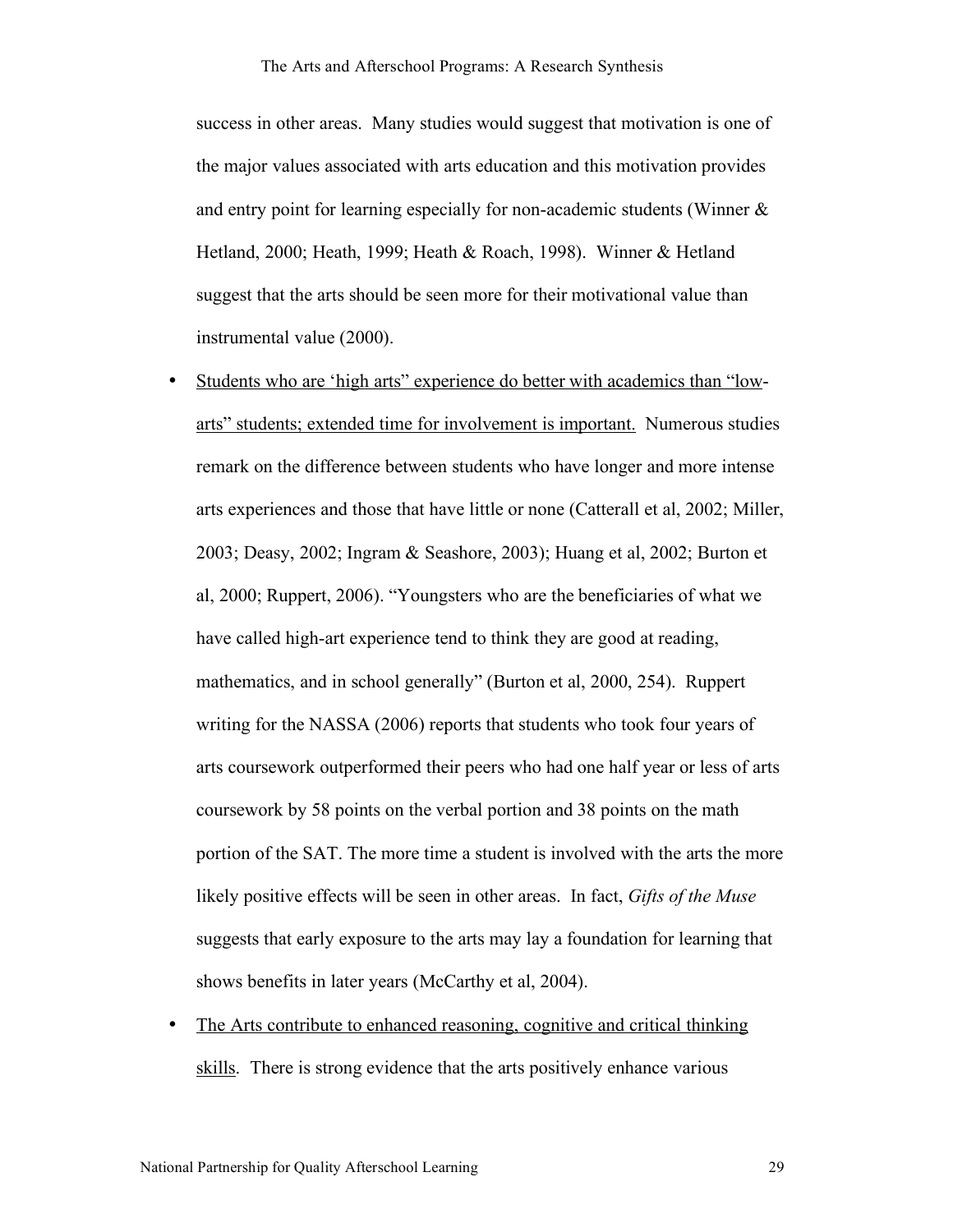cognitive skills. Reasoning ability, intuition, perception, imagination, inventiveness, creativity, problem-solving skills and expressing all are cognitive processes associated with the arts. Minton (2002) describes the relationship between the study of dance in high school and increased creative thinking skills as measured by a standardized index of creative thinking. Tishman et al (2002) tested a group of 162 children, ages 9 and 10, on their ability to look at works of art and reason about what they saw. She found that the children's ability to draw inferences transferred to their reasoning about images in science.

- The best programs for outcomes are experiential, active, hands-on, and real world. Ideally they involve small group collaborative working relationships where social and cognitive learning is combined. This is especially true for afterschool programming. The arts by their very nature are experiential and hands-on. This style of learning seems to benefit disadvantaged students in particular, but even for other students, shows greater learning outcomes than more passive strategies (Wolf, 2003; Miller, 2003a, 2003b; Huang et al, 2000; YouthARTS, 1998; Fashola, 2002). Otterbourg describes how small collaborative groups allow for closer relationships which significantly influences the success of programs (2000); Miller (2003a, 2003b) discusses how smaller collaborative groups have benefits in afterschool in providing mentoring, modeling, and learning from each other.
- Students who participate in afterschool arts see themselves as more able to express themselves and approach life tasks. Arts Corps' Program Evaluation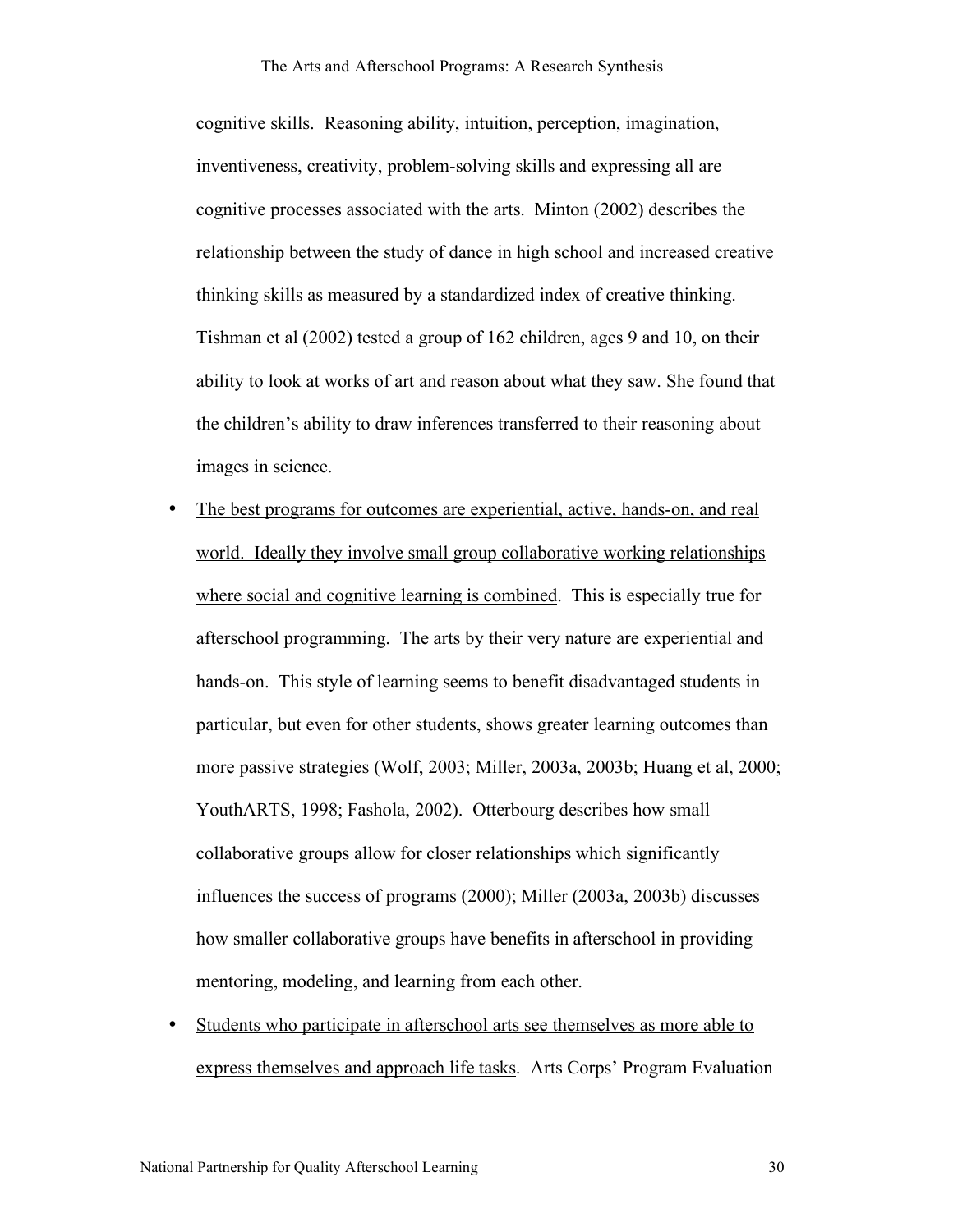Reports (2004, 2005) conducted surveys of students, parents, and program staff to examine the impact of their program to date. Their survey of a sample of parents found that parents saw their child as more outgoing, more involved in schoolwork, happier—wants to go to school, talking with them more and wanting to do more activities, more confident in social situations, better at expressing their individuality in school, working with art at home. 87% of the parent sample reported seeing positive changes in their child since they started in the arts in afterschool. Heath (1998) describes the confidence that afterschool programs instilled in youth; Miller (2003a) discusses positive effects for disadvantaged and bilingual children. The issue of increased positive social skills and confidence through the arts is also demonstrated in studies with at-risk youth: Kennedy (2002), Ross (2002) and Barry et al (2002) all describe the effects of instruction in the arts (guitar, dance, visual arts, respectively) on increased self confidence, persistence, tolerance and sense of success in at-risk youth.

• The arts and afterschool provide a vehicle for positive interaction and modeling from adults. Studies show that the involvement of artists as models of alternative approaches to adult life, and of collaborate working relationships with other adults in projects, mentoring, or apprenticeships, positively influences youth's view of themselves and their capacities. Especially for at-risk youth, these adult interactions can be fundamentally different from other interactions they might have in traditional academic settings and help them see their own worth in a different context (Oreck et al,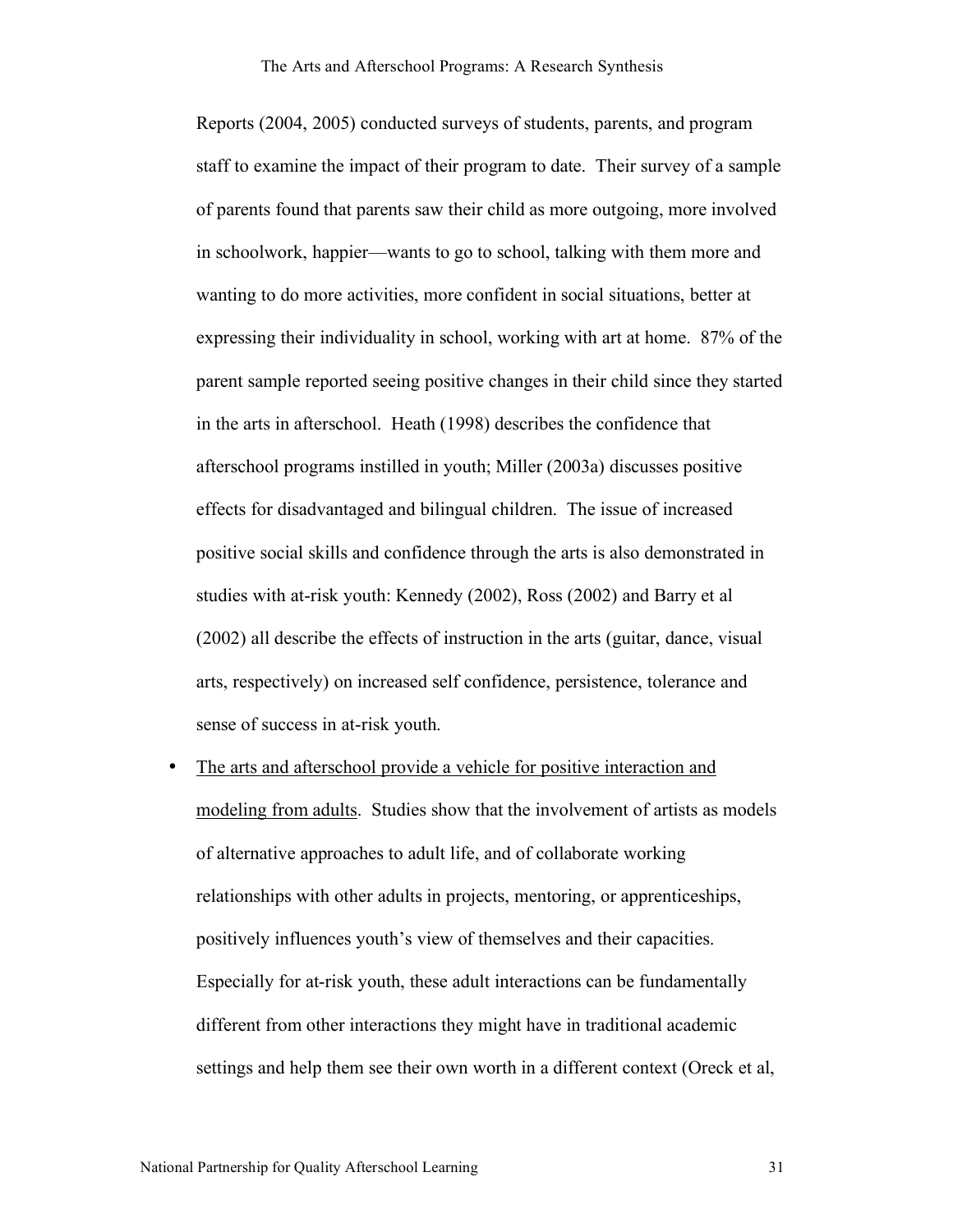1999; Davis, 2005; Miller, 2003a, 2003b; Arts Corps 2004, 2005; YouthARTS, 2003; Wolf et al, 2006).

- The Arts and the Arts in Afterschool benefit not only students but families, communities and teachers; they enhance a positive school environment. The arts have the potential to "change the culture of learning" and to create community "in and out of schools" (Stevenson & Deasy, 2005). Numerous studies, especially in afterschool, remark on the ability of the arts to unite and involve communities, as a resource, as a sounding board, and as part of arts projects (Miller, 2003a, 2003b; Heath 1998). Further, the arts as a teaching strategy, especially on a project basis has the potential to change how people work together within a school, to look at planning, teaching strategies, and personal relationships as a collaborative strategy and support (Stevenson & Deasy, Snell-Johns et al, 2006). Nelson's evaluation of A+ schools in North Carolina (2002) found that beneficial effects go beyond growth in student outcomes to include increased teacher collaboration and enhanced partnerships with parents and the community.
- The arts have strong cultural and intrinsic value. The arts are a fundamentally important part of culture, without them we live in an impoverished society. They are time-honored ways of learning, knowing and expressing. Further, the arts offer a way of thinking unavailable in other disciplines (Winner & Hetland, 2000). Whether the arts have extrinsic or instrumental value, i.e. they affect success with other subjects or cognitive domains, they clearly have intrinsic value--they contribute to quality of life, make life pleasurable and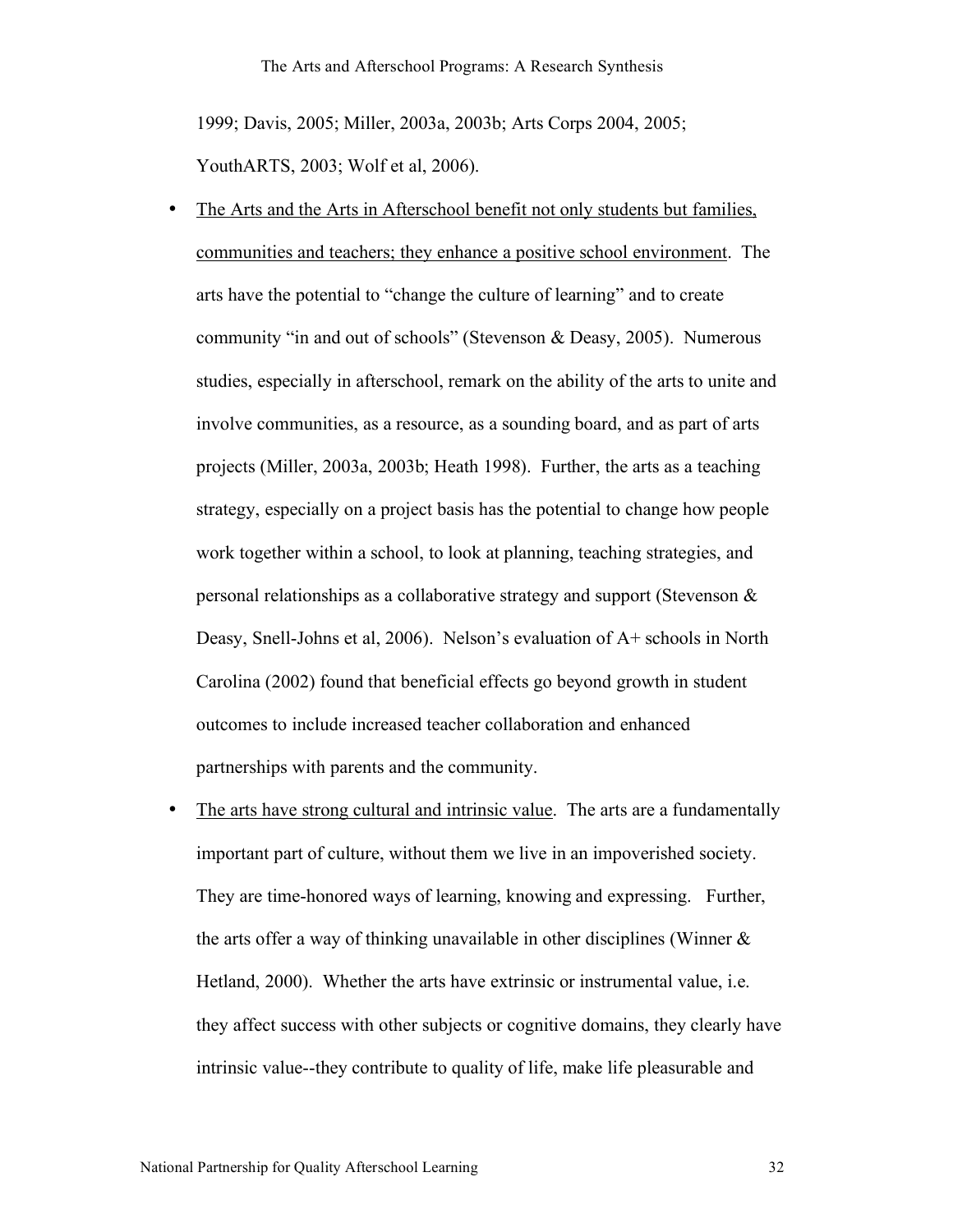provide a way to increase enjoyment, something that can continue after schooling (McCarthy et al, 2004).

## THE ARTS AND AFTERSCHOOL: RECOMMENDATIONS FROM THE ARTS

The National Assessment of Educational Progress Report (NAEP, 1998) describes two major components of learning expected of students who participate in the study of the arts. The term "arts" specifically refers to the visual arts, dance, music, and theatre. The learning components put forth in the NAEP report are:

- 1. Students should gain knowledge and understanding about the arts, including the personal, historical, cultural and social contexts for works; and
- 2. Students should gain perceptual, technical, expressive, and intellectual or reflective skills when working with the arts. These skills are built into the hands-on work with the arts, as well as exposure to the arts through involvement with arts partners or performers.

These components reflect in broad terms the standards for the arts described in the National Standards for Arts Education (2003). They also reflect the idea that developing skills and understandings in the arts contributes to self-confidence and learning strategies that can be applied to other academic areas (Fiske, 1999). Afterschool environments are an opportunity to enhance a sense of accomplishment and well being among young people, especially in and through the arts, where the capacity for "creation" and success is more individualized and supported. Frequently children who are not successful in school, because of structures, routines or other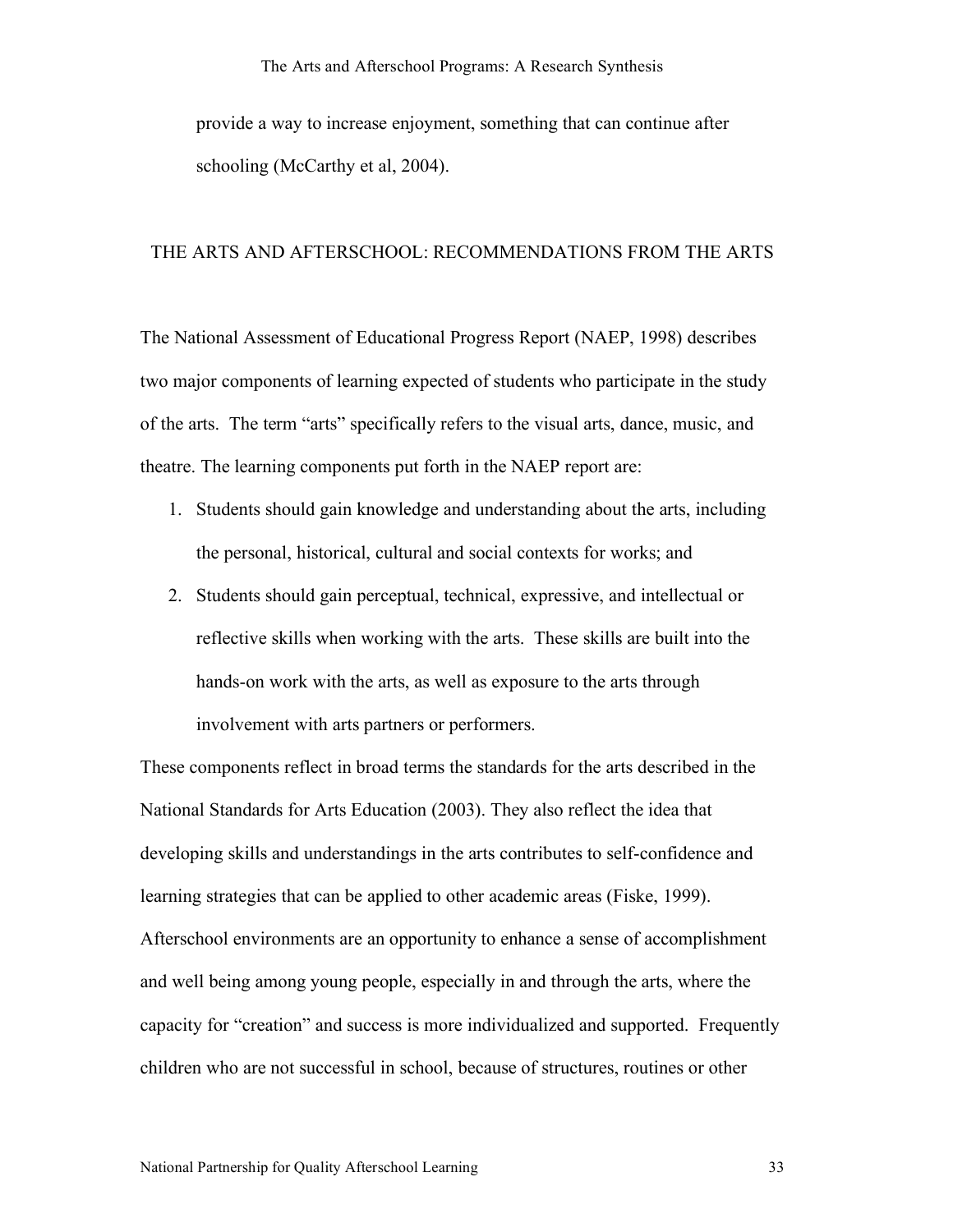reasons, are often successful in afterschool where there is a different environment for learning.

Developed by the Consortium of National Arts Education Associations (under the guidance of the National Committee for Standards in the Arts), the National Standards for Arts Education is a document that outlines basic arts learning outcomes integral to the comprehensive K-12 education. The Consortium published the National Standards in 1994 through a grant administered by MENC, the National Association for Music Education. These standards suggests that students should:

- 1. Be able to communicate at a basic level in the arts disciplines, including knowledge and skills in the use of basic vocabularies, materials, techniques and intellectual methods of each art discipline.
- 2. Be able to communicate proficiently in at least one art form, including the ability to define and solve artistic problems in that art form.
- 3. Be able to develop and present basic analyses of work of art.
- 4. Have an informed acquaintance with exemplary works of art from a variety of cultures and historical periods
- 5. Be able to relate various types of arts knowledge and skills within and across arts disciplines, and apply to other disciplines as relevant (i.e. integrated or project basis).

Through working with these standards, students would develop a sense of the arts in terms of a broad base of knowledge, skills, and values and can apply that in a meaningful way to their own personal life and humanity. These National Standards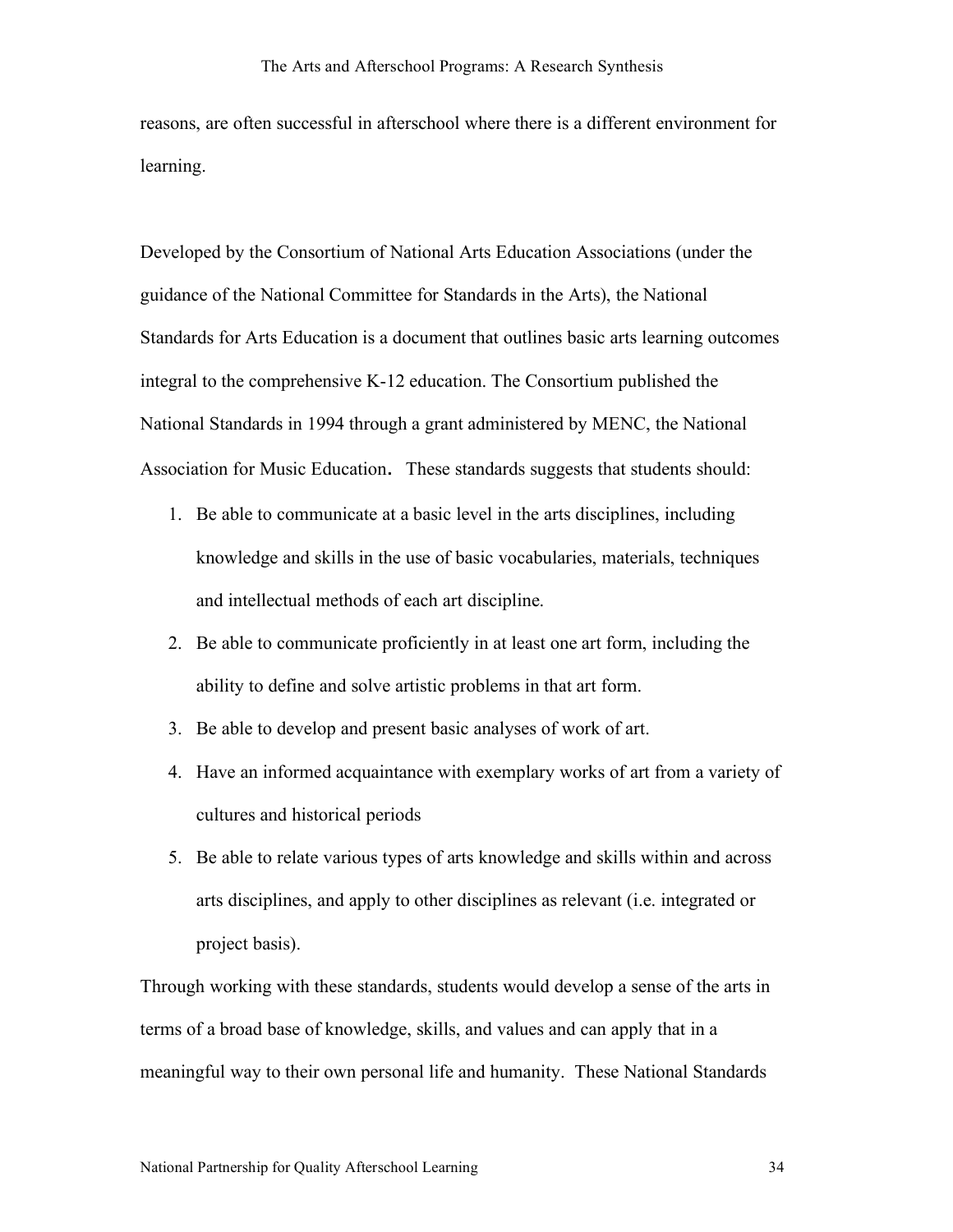are reflected in State Standards and have been organized into smaller and more specific learning expectations for each of the content areas of the arts at different grade levels. 4

# Promising Arts Practices

In considering promising practices for the arts in afterschool environments, a combination of the requirements presented in the National Standards and findings from research on the value of the arts and the arts in afterschool, have been utilized. The Arts Practices presented here are as follows:

1. Applying art skills, techniques and processes in creating and communicating meaning.

*Being proficient in at least one art form means that a student has enough disciplined practice with it to be able to be successful in expressing themselves in that medium, whether it is music, visual arts, drama or dance (National Standards for Arts Education, No. 1, 2). The practice and the self-discipline transfer to other endeavors: "the skills learning through the arts are transferable to other areas of life" (NAEP, 1998); The effects of practice playing the piano are documented in a study conducted by Rauscher et al (1997) where mastering a musical instrument aids in developing mathematical understanding and special-temporal reasoning (Raucher & Shaw, 1998); also discussed by Catterall et al, 1999).*

2. Creating art experiences that express the self or environment.

*Numerous studies of afterschool setting and the arts discuss the value of providing a method and context for self expression, including Heath & Roach (1999), Burton et al. (1999), Oreck et al (1999), YouthARTS (2003), Wolf, Keens & Company et al (2006), Davis (2005), Arts Corp (2005, 2006): "You can see the way I look in my drawing. Being happy*

<sup>&</sup>lt;sup>4</sup> For National Art Standards and content standards see www.educationworld.com/standards/national/arts/index.shtml or www.artsedge.kennedycenter.org/teach/standards.cfm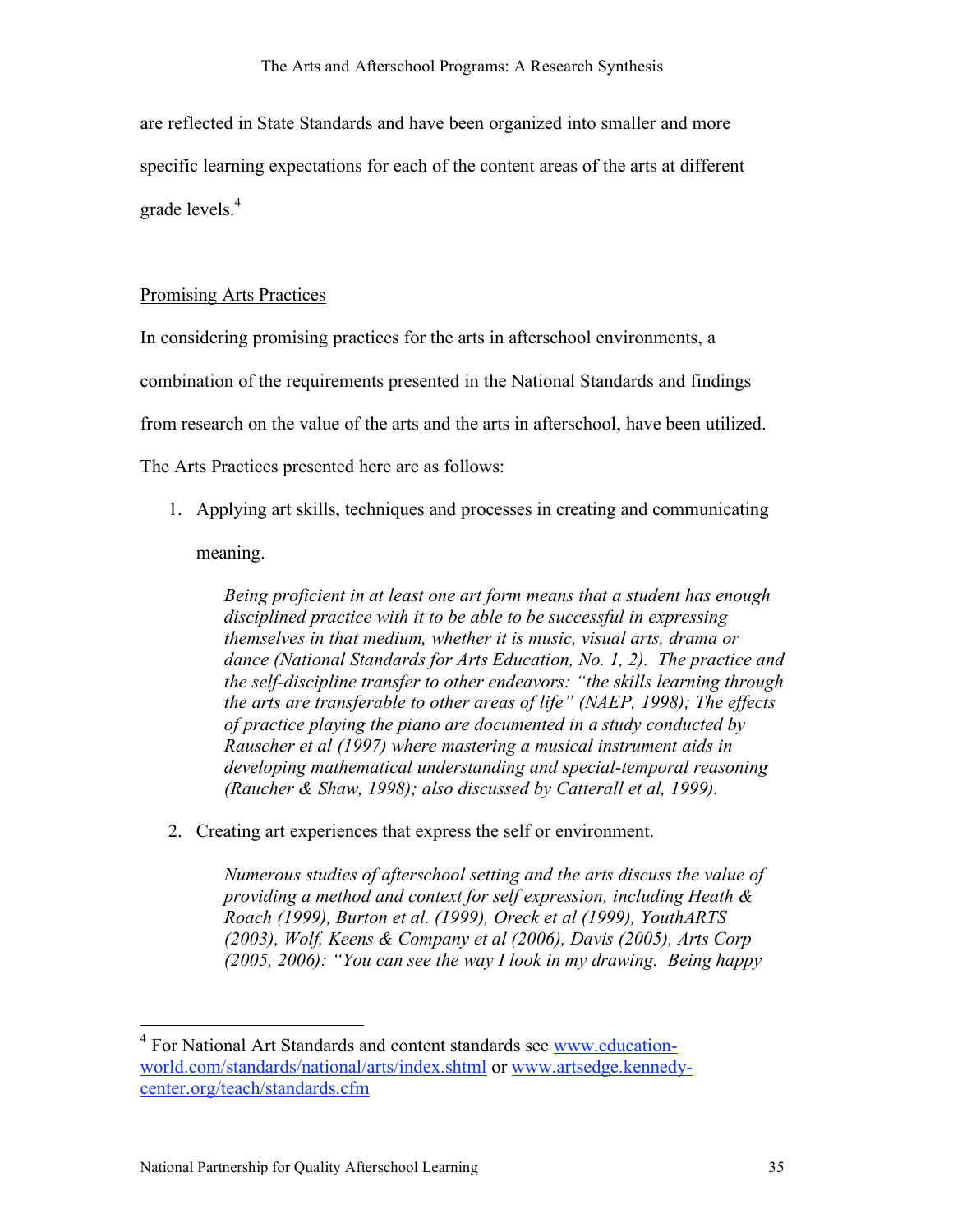*makes me feel like I am made up of all different kinds of colors on the inside": student comment, Dallas ArtsPartners, (2003).*

3. Making connections to history and culture through the arts.

*This idea is reinforced in the National Standards: "Have an informed acquaintance with exemplary works of art from a variety of cultures and historical periods" as a means of providing a knowledge base and context for works of art (2003, No. 4). It is also described in studies of afterschool settings where the community and its culture is an important element (Winner & Hetland, 2002; Miller 2003, YouthARTS, 2003, Arts Corps 2004, 2005). Student involvement with their own culture and history allows them to explore personal and local issues and interact with their community in a positive way. Community collaborations about history and culture are a way to gather support and acknowledgement of the students' efforts. McCarthy et al in Gifts of the Muse see promoting early exposure to the arts, through school, community, or museum based programs as a way to start a process of involvement as well as to establish a context for why the arts are important to history and culture (2004).*

4. Engaging students in analyzing and communicating about works of art.

*The National Standards describe talking about art as a way to facilitate a deeper understanding of its method, meaning and context: "Be able to communicate at a basic level in the arts disciplines, including knowledge and skills in the use of basic vocabularies, materials, techniques and intellectual methods of each art discipline" (skills and understanding), as well as "Be able to develop and present basic analyses of work of art," as in a "critique" (2003, No. 3). The value of analyses and talking about works of art, whether they are visual, musical, dramatic, or theatrical, lies in the student's use of art related vocabulary and understanding of how the art form works. Talking in itself has value to cognitive skills and social behavior. A number of afterschool & arts studies describe the relationship of theatre to memory skills, presentation skills, reading, and self-confidence (Caterall et al, 1999, Burton et al, 1999, Seidel, 1999, Winner & Hetland, 2000, Dupont, 1992). Tishman et al (2002) in particular, describe the impact of training students in reasoning about works of art and how it transfers to other subjects, science in particular. As students learn to "really look" at images they are able to use that skill in investigating other kinds of images.*

5. Integrating the arts with other subjects (project or problem-based, or as a

strategy)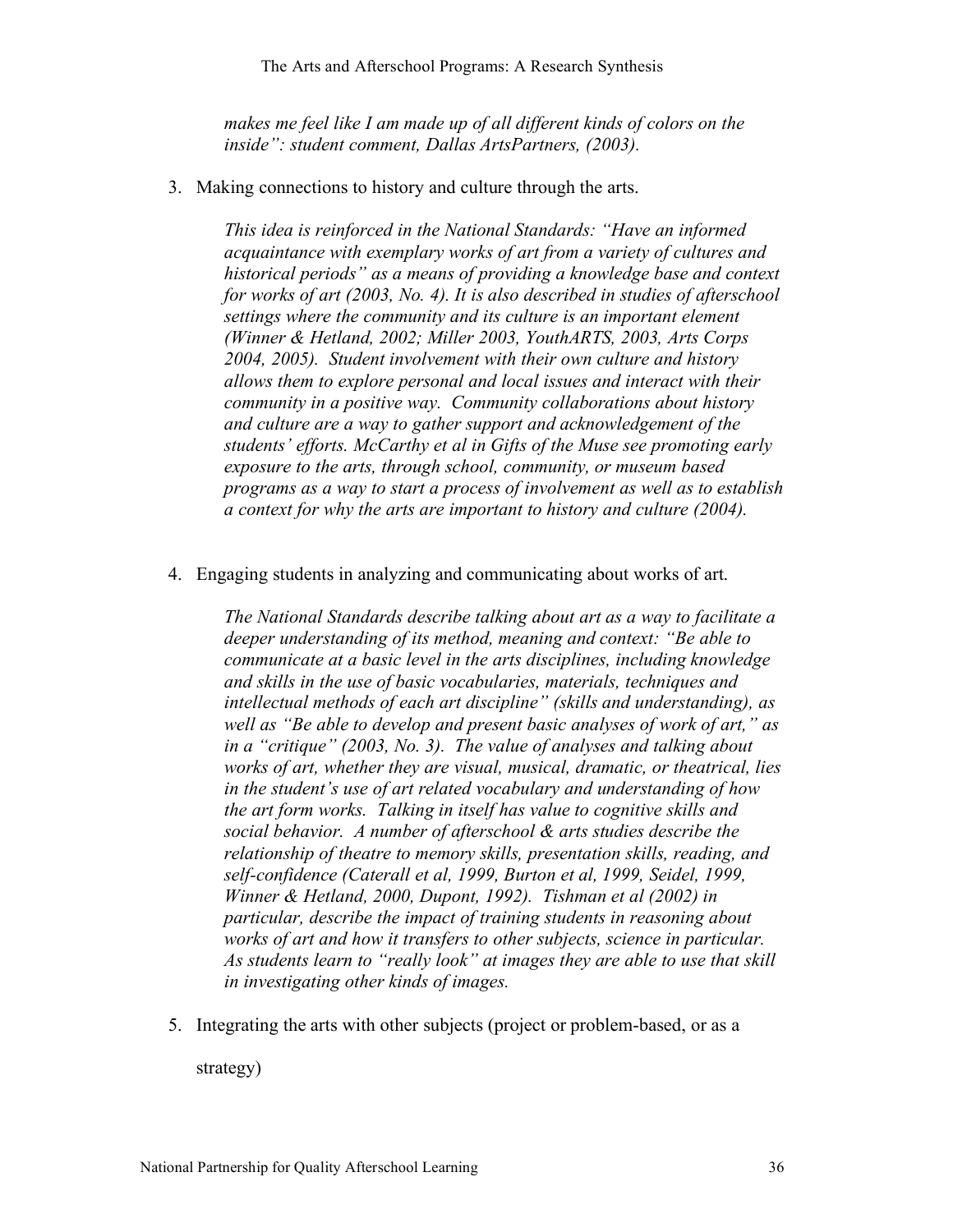*The National Standards describes integrating the arts across art forms (visual arts and music, music and theatre, music and dance, theatre and dance, etc.) as well as a way to understand other subject areas: "Be able to relate various types of arts knowledge and skills within and across arts disciplines, and apply to other disciplines as relevant (i.e. integrated or project basis, 2003, No. 5)." The issue of integration and integrated strategies emerges as a theme in much of the afterschool research. Miller describes project-based learning as an effective method of developing problem-solving skills, critical thinking, ability to make connections across academic disciplines, and cooperative teamwork and planning (2003). Ingram and Seashore (2003) in their study of Minneapolis Schools found a significant relationship between arts integrated instruction and improved student learning and achievement. This relationship was more powerful for disadvantaged learners, and helped to close the achievement gap. The relationship of arts integration and reading achievement was stronger for students in free and reduced lunch programs and English language learner programs. They state that their findings show it was not the mere presence of arts integration but the intensity or persistent use of it that related to gains.*

## *6.* Involving family and community*.*

*The issue of community is fundamental to afterschool, but also important to schools. Stevenson & Deasy in their research in ten schools about how the arts contribute to the improvement of schools that serve economically disadvantaged communities (Third Space: When Learning Matters, 2005), found that arts programming had profound effects on building community within and around the schools, community that sustained and learned from the interaction. YouthARTS found that successful afterschool programs recognize and involve the community,, and that programs that involve the youths' families provide the opportunity for greatest impact (2003). It is communities that sustain programs; that come to performances; that watch their children grow. Family and community are essential elements of afterschool and the arts.*

In terms of developing quality arts programming or enrichment, these standards and suggestions from the research on the arts and the arts and afterschool suggest that a quality program:

- Is intentional and standards based.
- Is relevant to age and interests of students.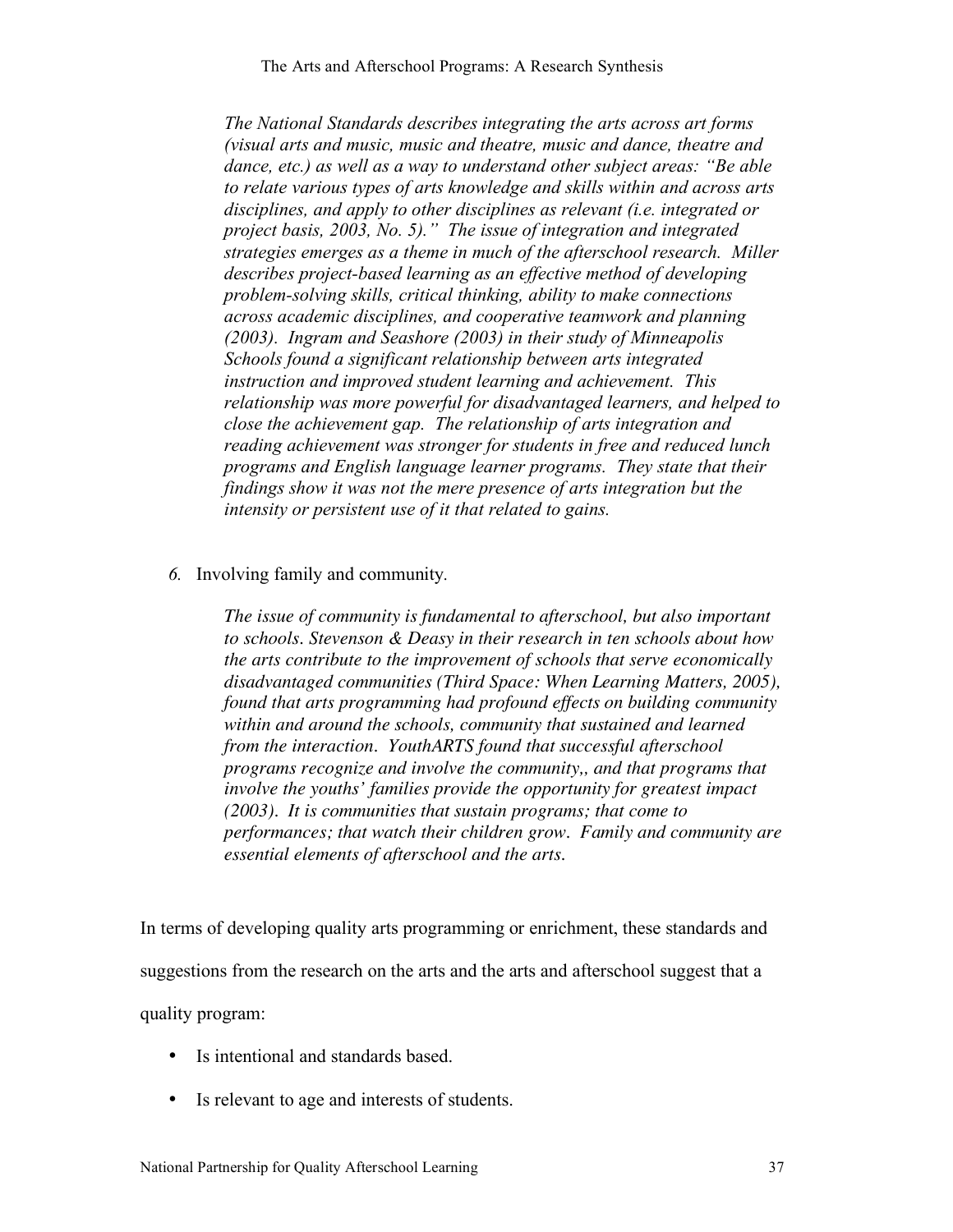- Engages students in real-world, hands-on activities.
- Utilizes an arts process of doing, performing or exhibiting, and reflecting
- Builds skills, understanding, and enjoyment of the arts as a part of students' personal and academic/professional lives (intrinsic outcomes).
- Includes and involves artists, families and communities.
- Seeks artists or art partnerships to fill in the gaps in teaching the arts
- Uses the strategy of integration or project-based learning to address the arts and other subjects, or addresses in depth at least one of the arts, or both.
- Is informed by ongoing assessment of student needs and progress.
- Is delivered by well-trained staff.
- Develops a broad range of resources to support and sustain programming, especially local resources including people, material, space and financial resources.

## Teaching Strategies: Arts Integration

Arts integration has increasingly been discussed as a way to gain the benefits of the arts as well as learning about other academic subjects (Burnaford et al, 2007). It can be used to learn about the arts, or, more commonly, to use the arts and arts strategies to learn about other subjects. This is usually approached through a Project-based curriculum that integrates the arts and other subjects around a common theme, such as pirates, or the undersea world, or Cinco de Mayo, as examples. In these cases, all of the subjects involved--measuring (math), history, science, writing, designing and construction may all come together as a learning experience, perhaps with a final presentation to an audience. The arts play a major role in the designing and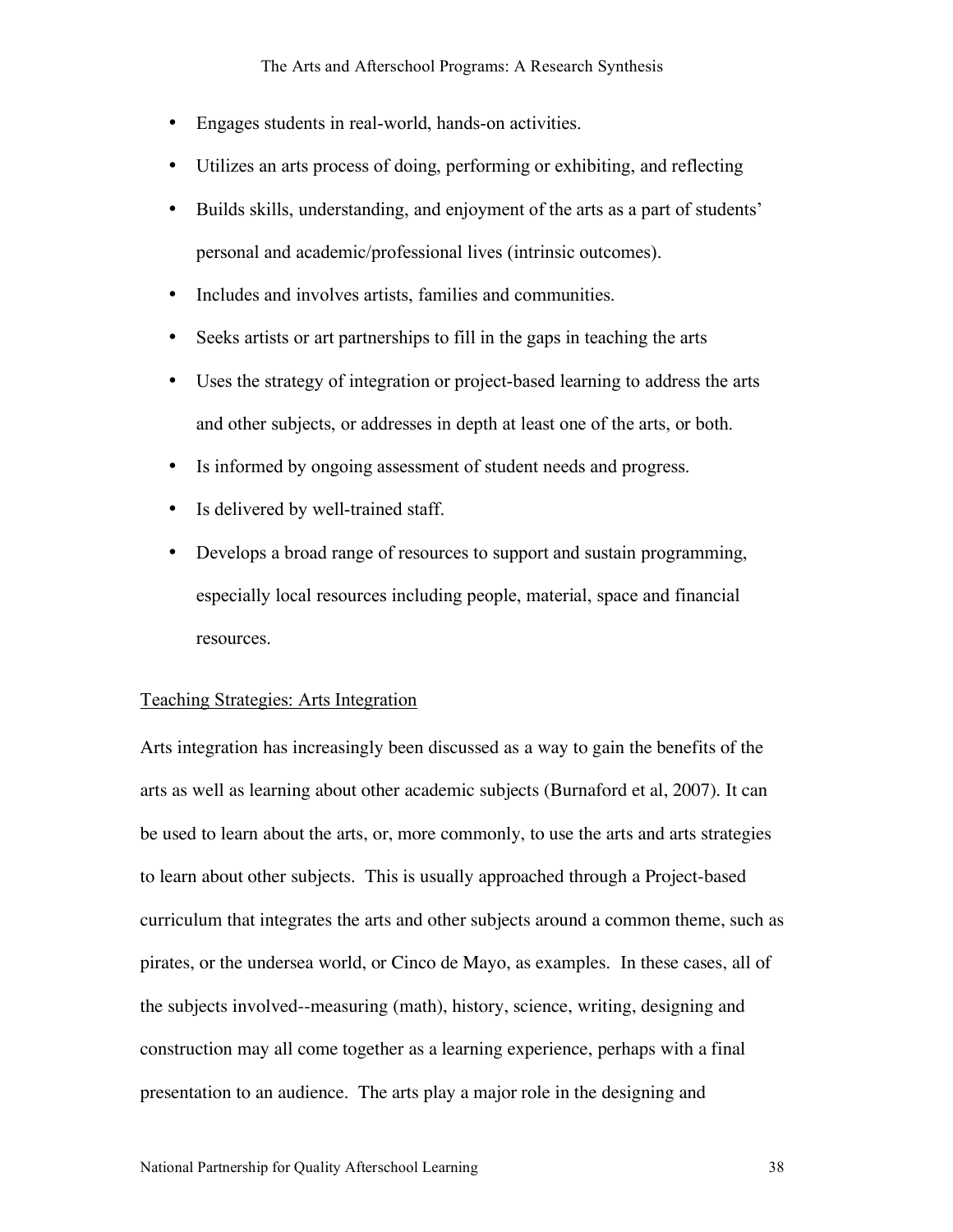performing of the content, while other subjects provide an information base supporting student learning and expression through the arts.

Arts Integration is also a way to gain the collaborative benefits of working in small groups, having adult mentioning, providing a context for interchange and discussion of ideas, and having an outcome that everyone feels proud of. It is important to mention that arts integration is not the same as teaching about the arts, though in some cases it can cross art forms. The more common meaning is that the arts are used as the entry point to learn about other subjects, with the arts as the vehicle of learning. In many settings, this strategy is helpful in addressing a number of academic concerns, and can make learning fun. However, it is also import to learn about the specific arts, and build art skills and understandings, to have some of the benefits described in the research studies, especially those related to transfer between one art form and other subjects (i.e. music to math).

## **CONCLUSIONS**

In considering the value of the arts to education and to afterschool, and after all this discussion of research findings and standards, it is perhaps appropriate with two reminders. The first is the statement made by the National Standards in the Arts in presenting the Arts Standards.<sup>5</sup>

 <sup>5</sup> retrieved from www.ed.gov/pubs/ArtsStandards.html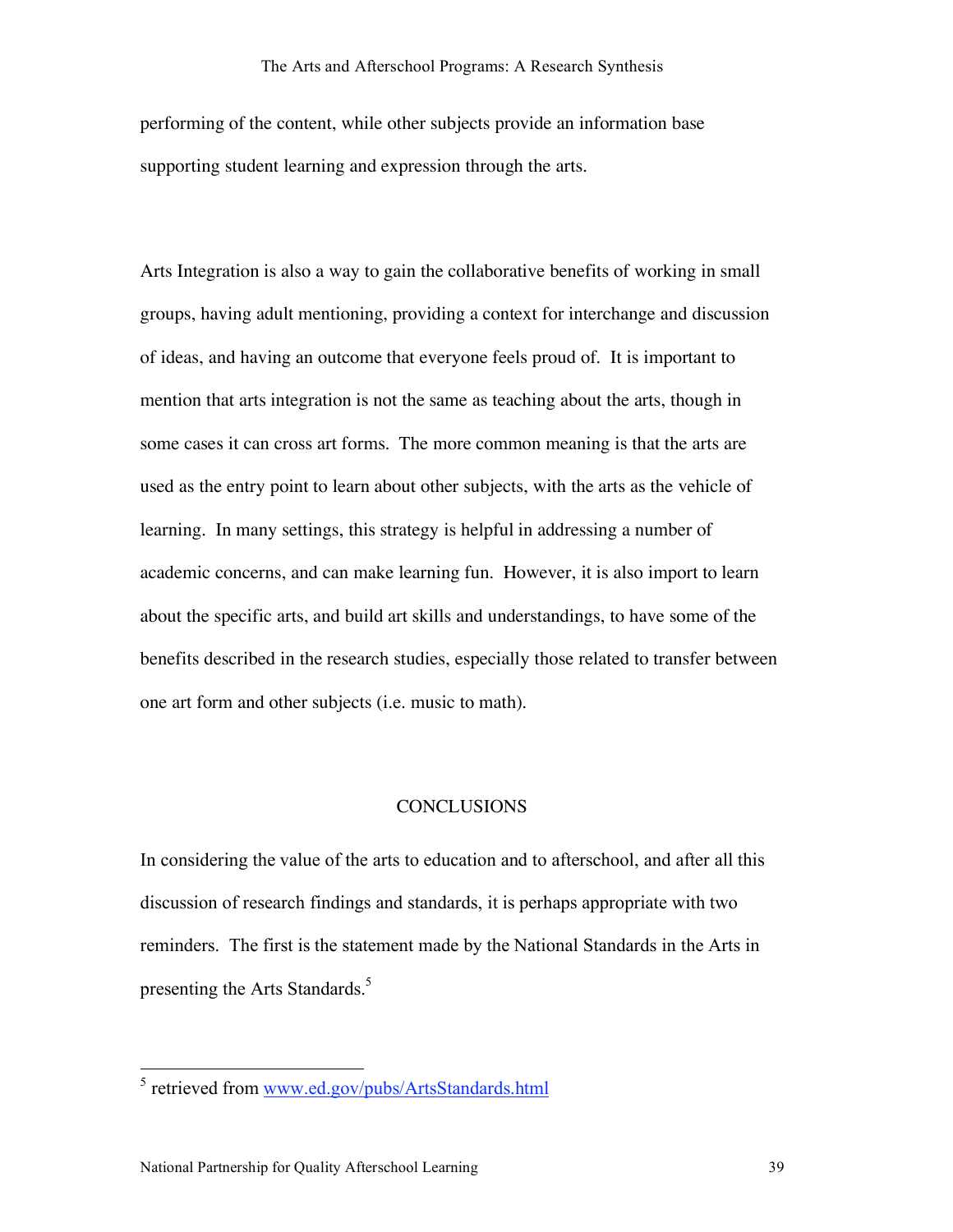"The Importance of Arts Education Knowing and practicing the arts disciplines are fundamental to the healthy development of children's minds and spirits. That is why, in any civilization--ours included--the arts are inseparable from the very meaning of the term "education." We know from long experience that no one can claim to be truly educated who lacks basic knowledge and skills in the arts. There are many reasons for this assertion:

\* The arts are worth studying simply because of what they are. Their impact cannot be denied. Throughout history, all the arts have served to connect our imaginations with the deepest questions of human existence: Who am I? What must I do? Where am I going? Studying responses to those questions through time and across cultures--as well as acquiring the tools and knowledge to create one's own responses--is essential not only to understanding life but to living it fully.

\* The arts are used to achieve a multitude of human purposes: to present issues and ideas, to teach or persuade, to entertain, to decorate or please. Becoming literate in the arts helps students understand and do these things better.

\* The arts are integral to every person's daily life. Our personal, social, economic, and cultural environments are shaped by the arts at every turn- from the design of the child's breakfast placemat, to the songs on the commuter's car radio, to the family's night-time TV drama, to the teenager's Saturday dance, to the enduring influences of the classics.

\* The arts offer unique sources of enjoyment and refreshment for the imagination. They explore relationships between ideas and objects and serve as links between thought and action. Their continuing gift is to help us see and grasp life in new ways.

\* There is ample evidence that the arts help students develop the attitudes, characteristics, and intellectual skills required to participate effectively in today's society and economy. The arts teach self-discipline, reinforce selfesteem, and foster the thinking skills and creativity so valued in the workplace. They teach the importance of teamwork and cooperation. They demonstrate the direct connection between study, hard work, and high levels of achievement."

The second statement comes from Ellen Dissanayake, an arts philosopher who has

written a number of books on why the arts are important, from the viewpoint of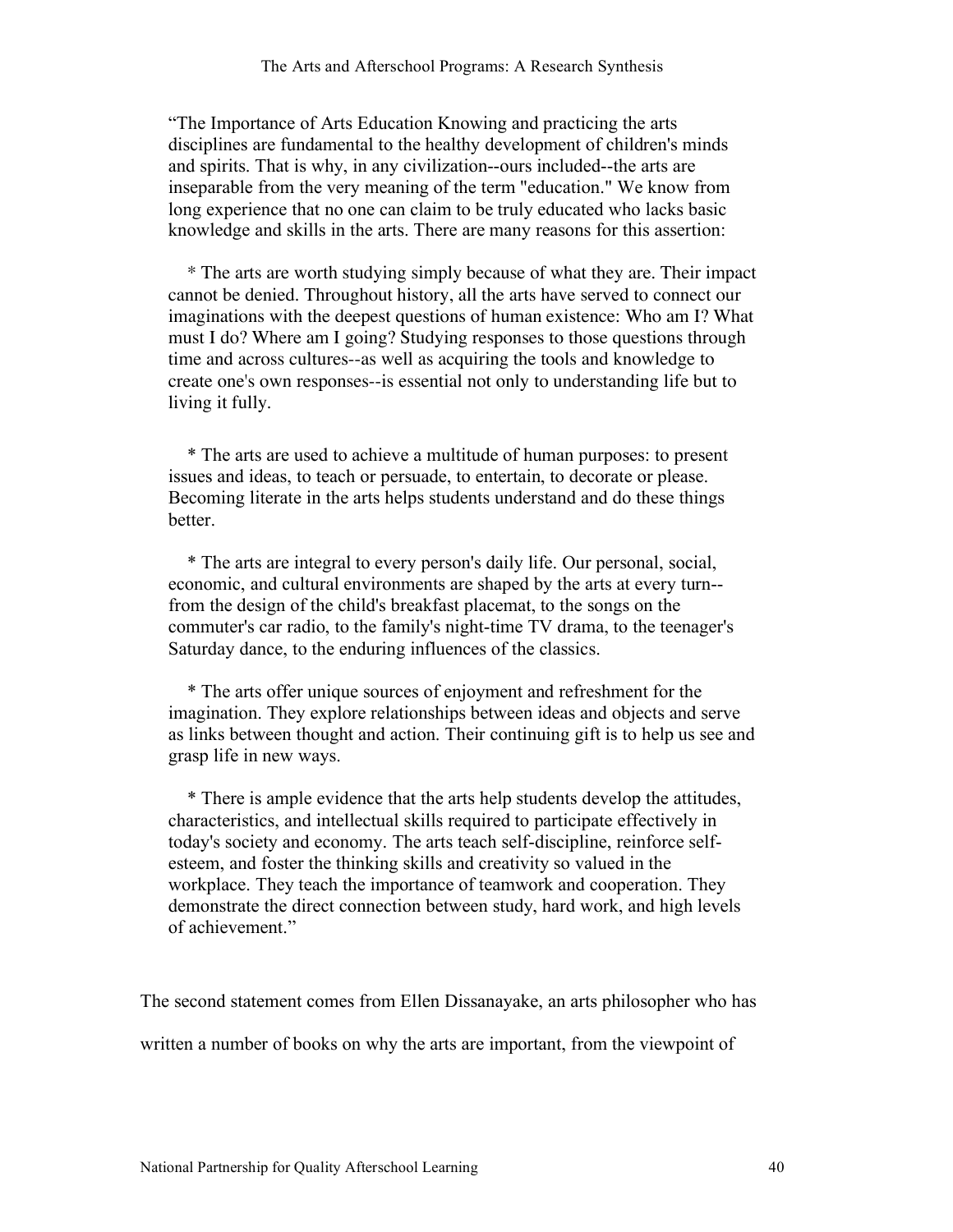evolutionary biology and cultural anthropology (from Stiegelbauer, 2002, see also

Dissanayake, 1988):

"Ten reasons why the Arts are Important:

- 1. The arts help create a sense of identity both collective and personal
- 2. The arts build or celebrate a sense of community and reciprocity in working together on something
- 3. The arts provide an opportunity for us to use our hands and bodies in both physically and psychologically satisfying ways.
- 4. The arts appeal to and access nonverbal parts of our minds that may become neglected in our over-literate lives.
- 5. The arts help us learn. They are ways into other kinds of knowledge, thinking and creative problem solving.
- 6. The arts enhance and enrich the natural and man-made environments. They mark significant places, times and events.
- 7. The arts help us deal with anxiety, e.g. our mortality or that of other, illness, suffering. They give us "something to do" in times of uncertainty. They give a "form to feeling."
- 8. The arts put us in touch with life concerns, which in our day-to-day life we often have not time for, e.g. the importance of love, redemption, desire, loss, hope, what life is all about.
- 9. The arts acknowledge things we care about, allow us to mark or to celebrate.
- 10. The arts awaken us to deeper self-understanding and higher levels of consciousness."

Given these two statements, it is no wonder that the arts have a significant effect on any population or educational setting. In fact the question may be "why not the arts?" rather than "why the arts?" and the necessary proofs. The research and standards presented here provide lots of evidence as to the benefits of the arts, to schools and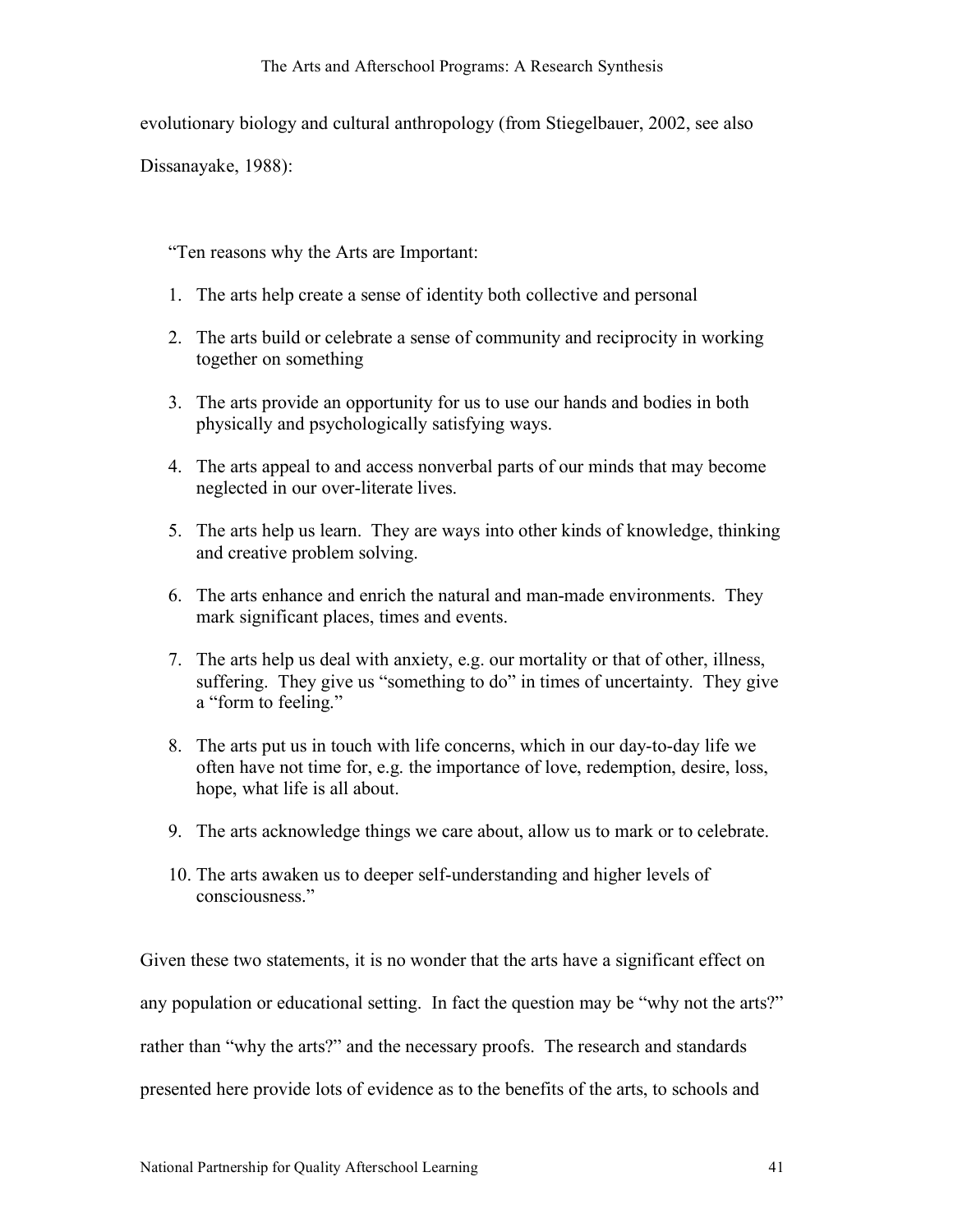afterschool settings, especially to disadvantaged learners. Given the anthropological perspective of Dissanayke or the humanist perspective of the National Standards' statement, the arts are an extension of being human, both process and product. Working with the arts allows students to use all of themselves and to trust themselves to explore and express the information of the senses. Further, it helps them transform that information to communicate their understandings, even in traditional academic modes. If there is any goal in education, it must be that, to be "more of a human being" in all that might imply for an individual. The arts are, and have always been, a major path to that end.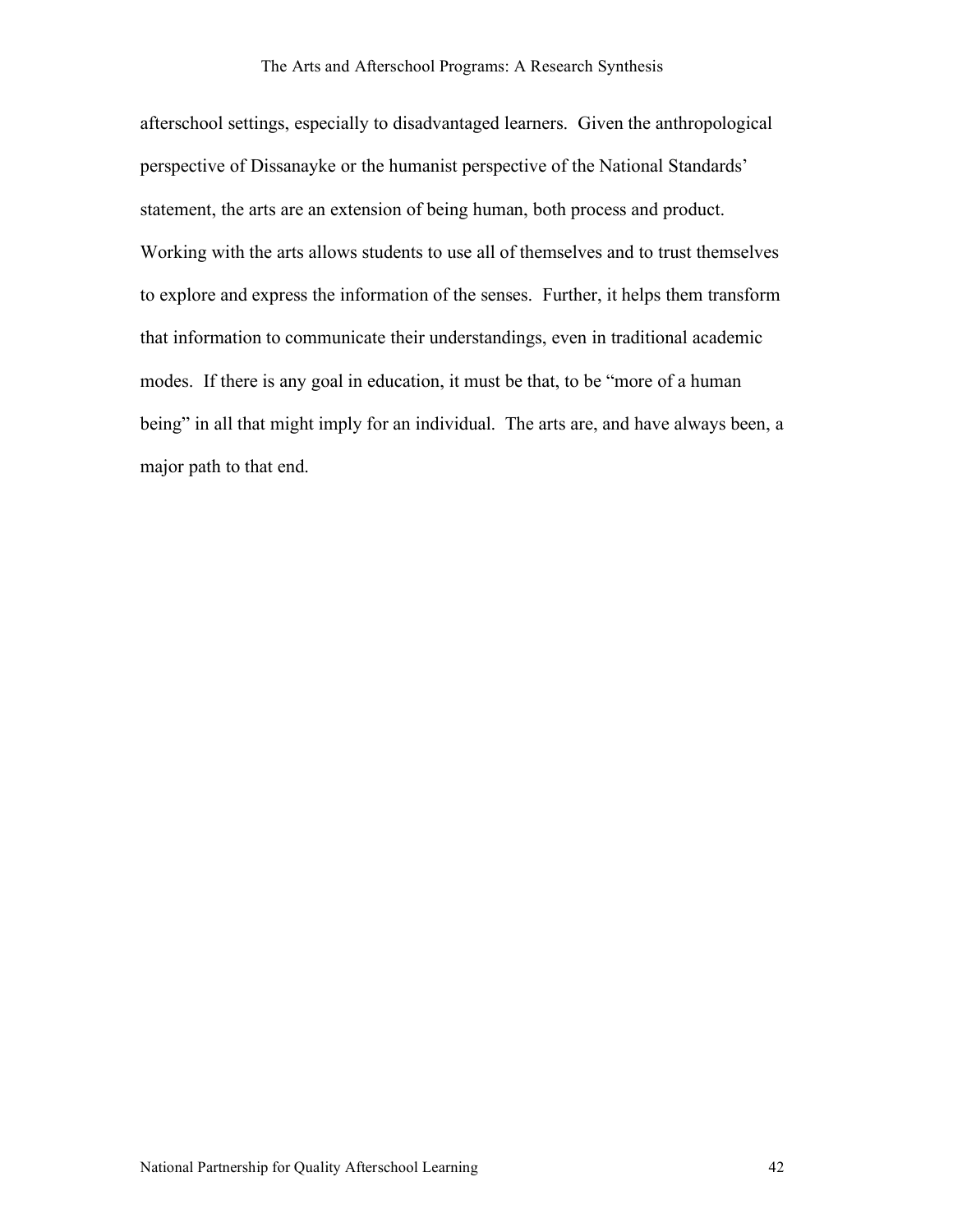# BIBLIOGRAPHY

- Americans for the Arts (2004). *Quick Facts and Figures*. Retrieved from the web: www.americansforthearts.org/\_global/\_print.asp?id=1091
- Americans for the Arts (2004). *Arts Programs for At-Risk Youths*. Retrieved from the web: www.artsysa.org/education/youth.htm
- Annenberg institute for School Reform at Brown University (2003). *The Arts and School Reform, Lessons and Possibilities,* Annenberg Challenge Arts Projects, Annenberg Foundation.
- Aprill, Arnold (2001). Toward a Finer Description of the Connection between Arts Education and Student Achievement. *Arts Education Policy Review*, Vol. 102, No. 5, May/June.
- Arts Corps (2004). *Program Evaluation Report: 2003- 2004*. Seattle, WA: Arts Corps
- Arts Corps (2005). *Building on our success: 2004-2005 Annual Report*. Seattle, WA: Arts Corps.
- Barry, N., J. Taylor, and K. Walls (2002). The Role of the Fine and Performing Arts in High School Dropout Prevention. In R. Deasy (Ed.). *Critical Links: Learning in the Arts*. Washington, DC: AEP.
- Booth, David and Masayuki Hachiya, Eds. (2004). *The Arts go to school: classroom based activities that focus on music, painting, drama, movement, media, and more*. Portland, ME: Stenhouse Publishers.
- Burnaford,, Gail E., Sally Brown, James Doherty, & H. James McLaughlin (2007). *Arts Integration: Frameworks, Research and Practice, A Literature Review.* Arts Education Partnership: Washington, D.C.
- Burnaford, Gail E. (2007). Moving toward a culture of evidence: Documentation and Action Research in the Practice of Arts Partnerships. *Arts Education Policy Review*, January, Vol. 108, Issue #, p. 35 – 40.
- Burton, Judith, Robert Horowitz and Hal Abeles (2000). Learning In and Through the Arts: The Question of Transfer. In *Studies in Art Education*, 2000: 228 – 257.
- Burton, Judith, Robert Horowitz and Hal Abeles (1999). Learning In and Through the Arts: Curriculum Implications. In *Champions of Change*, E. B. Fiske, Editor. Arts Education Partnership and the President's Committee on the Arts and the Humanities.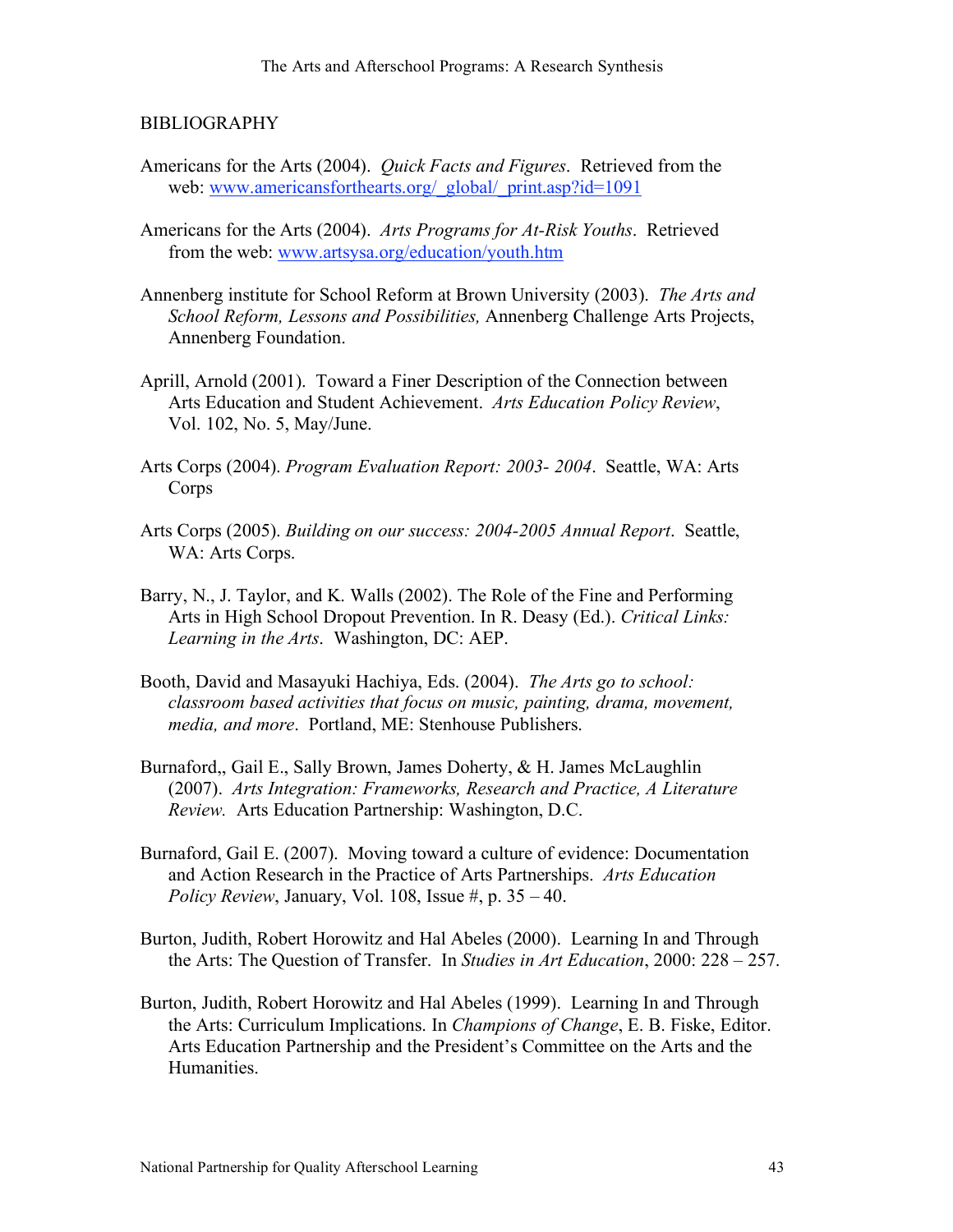- California Arts Council (2001). *An Arts in Education Research Compendium*. David B. Pankratz, Principal Investigator. California Arts Council (CAC): Sacramento
- Catterall, James S., Richard Chapleau & John Iwanaga (1999). Involvement in the Arts and Human Development: General Involvement and Intensive Involvement in Music and Theater Arts. In *Champions of Change*, E. B. Fiske, Editor. Arts Education Partnership and the President's Committee on the Arts and the Humanities.
- Catterall, James (2002). The Arts and the Transfer of Learning. In *Critical Links: Learning in the Arts and Student Academic and Social Development*. R. J. Deasy, Ed*.,* The Arts Education Partnership.
- Curtis, Diane (2002). The Power of Projects. *Educational Leadership,* Vol. 60, No. 1, September 2002.
- Dallas Arts Partners (2003). *Arts and Cultural Learning: Changing Achievement and Expectation. Interim report of three year longitudinal study*. Dallas, TX: BigThought.
- Davis, Jessica Hoffman (2005). Redefining Ratso Rizzo: learning from the arts about process and reflection. In *Phi Delta Kappa*, Vol. 87, No. 1: 8-41.
- Deasy, R.J. Ed. (2002). *Critical Links: Learning in the Arts and Student Academic and Social Development.* The Arts Education Partnership.
- Dissanayake, Ellen (1988). *What is Art For?* Seattle, WA., University of Washington Press.
- DuPont, Sherry (1992). The Effectiveness of creative drama as an instructional strategy to enhance the reading comprehension skills of fifth-grade remedial readers. *Reading Research and Instruction*, 1992, 31(3): 41-52.
- Eisner, Elliot (2005). Introduction: A Special Section on the Arts and the Intellect. *Phi Delta Kappa*, Vol. 87, No. 1: 8-41.
- Eisner, Elliot W. (2002) *The Arts and the Creation of Mind.* New Haven, Conn.: Yale University Press.
- Eisner, Elliot W. (2003). The Aesthetic Form of Life: Eisner on Arts Education. Book Review. *Arts Education Policy Review*. Vol. 104. No. 6. July/August.
- Fanelli, Leslie and Klippel, Nina M. (2001). Reaching Inner-City Youngsters Through the Arts. *Art Education.* Vol. 54, No. 5, September 2001.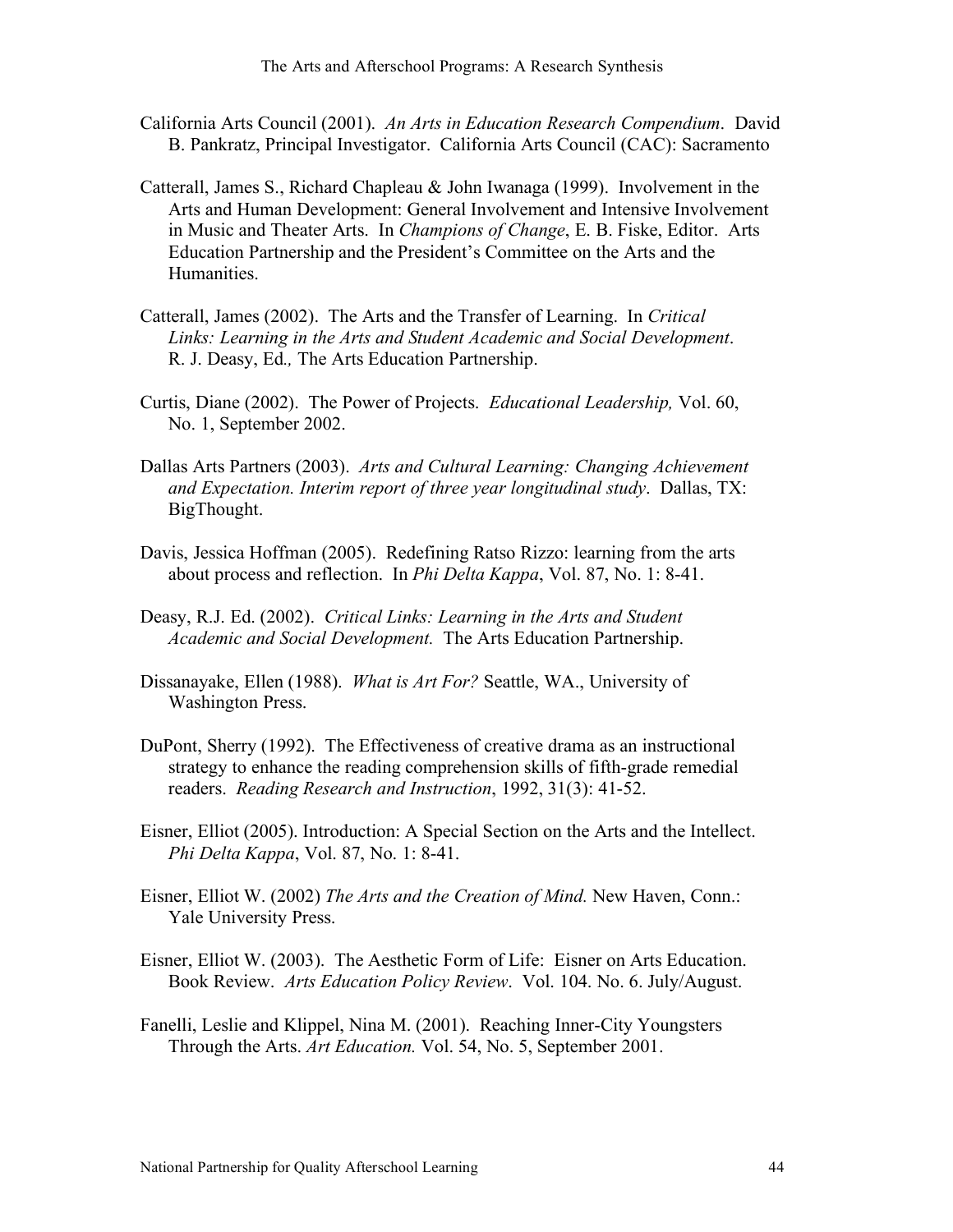- Fashola, Olatlkunbo S. (2002). *Building Effective Afterschool Programs*. Corwin Press: Thousand Oaks, Ca.
- Fiske, E.B., Editor (1999). *Champions of Change: the Impact of the Arts on Learning: Lessons from School districts that value Arts Education.* GE Fund/MacArthur foundation: The Arts and Education Partnership and the President's committee on the Arts and Humanities.
- Heath, Shirley (1998). *Living the Arts through Language and Learning: A Report on Community-Based Youth Organizations*. Americans For the Arts Monographs. 2:7. pp. 1–19.
- Heath, Shirley B. and A. Roach (1999). Imaginative Actuality: Learning the arts during the nonschool hours. In *Champions of Change: the Impact of the Arts on Learning: Lessons from School districts that value Arts Education.* E.B. Fiske, Ed. GE Fund/MacArthur Foundation: The Arts and Education Partnership and the President's Committee on the Arts and Humanities.
- Heath, Shirley B. and Milbrey McLaughlin (1994). The best of both worlds: Connecting schools and community youth organizations for all-day, all-year learning. *Educational Administration Quarterly*, 1994, pp. 278-300.
- Hetland, Lois and Ellen Winner (2004). Cognitive Transfer from Arts Education to Non-Arts Outcomes: Research Evidence and Policy Implications. In E. Eisner & M. Day (Eds.), *Handbook on Research and Policy in Art Education*. National Art Education Association.
- Huang, D. B., Gribbons, K. S., Kim, Lee. C. & Backer, E. L. (2002). *A Decade of Results: The Impact of the LA's BEST Afterschool Enrichment Program on Subsequent Student Achievement.* UCLA Graduate School of Education and Information Studies, Center for the Study of Evaluation: Los Angeles, Ca.
- Ingram, D. and K. R. Seashore (2003). *The Arts for Academic Achievement: Summative Evaluation Report*. The Annenberg Foundation and Minneapolis Public Schools.
- Kennedy, John Roy (2002). The Effects of Musical Performance, Rational Emotive therapy and Vicarious Experience on the Self-Efficacy and Self-Esteem or Juvenile Delinquents and Disadvantaged Children. In R. Deasy (Ed.). *Critical Links: Learning in the Arts*. Washington, DC: AEP.
- Kennedy Center (2000). *The Arts Beyond the School day: Extending the Power.* Joint Task force of the Kennedy Center Alliance for the Arts Education Network and the Kennedy Center Partners in Education, November 2000.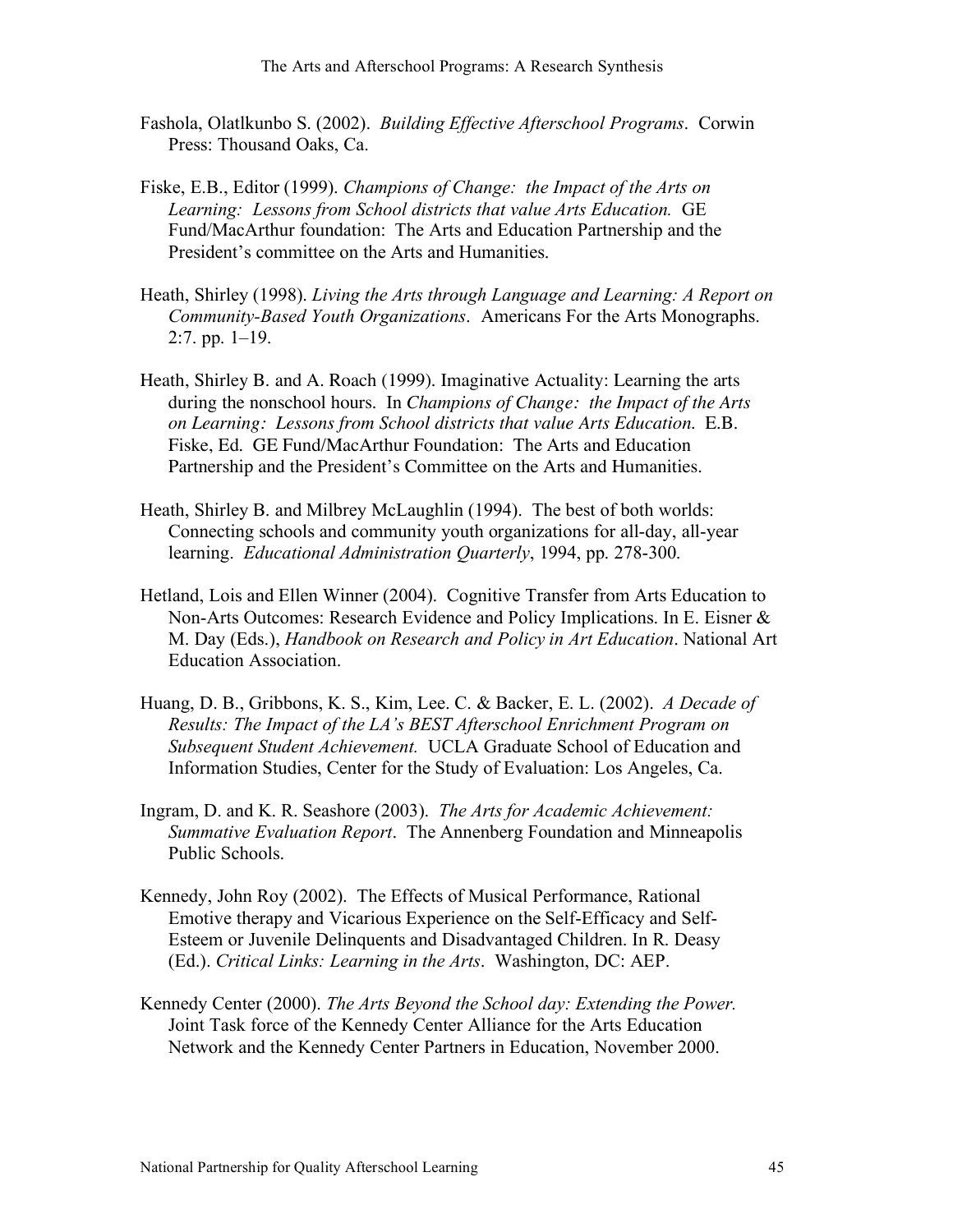- McCarthy, Kevin F., Elizabeth Ondaatje, Laura Zakara, and Arthur Brooks (2004). *Gifts of the Muse: Reframing the Debate About the Benefits of the Arts.* RAND: Research in the Arts. Commissioned by: The Wallace Foundation.
- Miller, B.M. (2003a). *Critical Hours: Afterschool Programs and Educational Success*. Nellie Mae Education Foundation.
- Miller, B.M. (2003b). *Critical Hours: Executive Summary*. Nellie Mae Education Foundation.
- Miller, Beth M. (2001). The Promise of After-School Programs. *Educational Leadership*, Vol. 58, No.1, April 2001.
- Minton, Sandra (2002). Assessment of high school students' creative thinking skills: A Comparison of the effects of dance and non-dance classes. In R. Deasy (Ed.). *Critical Links: Learning in the Arts*. Washington, DC: AEP.
- Miron, Louis F. (2003). Cognitive Transfer and Art Education: A Critique. *Arts Education Policy Review.* Vol. 104. No. 3, January/February.
- Moore, Blaine H. and Helen Caldwell (2002). Drama and Drawing for Narrative Writing in Primary Grades. In R. Deasy (Ed.). *Critical Links: Learning in the Arts*. Washington, DC: AEP.
- Mott Foundation (2005). *Moving Toward Success: Framework for Successful Afterschool Programs.* Washington, DC: Collaborative Communications Group, May 2005.
- NASSA (2006). *Critical Evidence: How the Arts Benefit Student Achievement*. National Assembly of State Arts Agencies (NASSA) in collaboration with the Arts Education Partnership. Ruppert, Sandra (Ed). Washington, D. C.
- National Center for Education Statistics (1998) *The NAEP 1997 Report Card: Eight Grade Findings from the National Assessment of Educational Progress*. Washington, DC: U.S. Department of Education. For downloading: http://nces.ed.gov

National Standards for Arts Education (2003). Retrived from the web: www.ed.gov/pubs/ArtsStandards.html or www.artsedge.kennedy-center.org/professional\_resources/standards/natstandards/

Nelson, C.A. (2002). The Arts and Education Reform: Lessons from a Four-Year Evaluation of the A+ Schools Program, 1995 – 1999: Executive Summary. In R. Deasy (Ed.). *Critical Links: Learning in the Arts*. Washington, DC: AEP.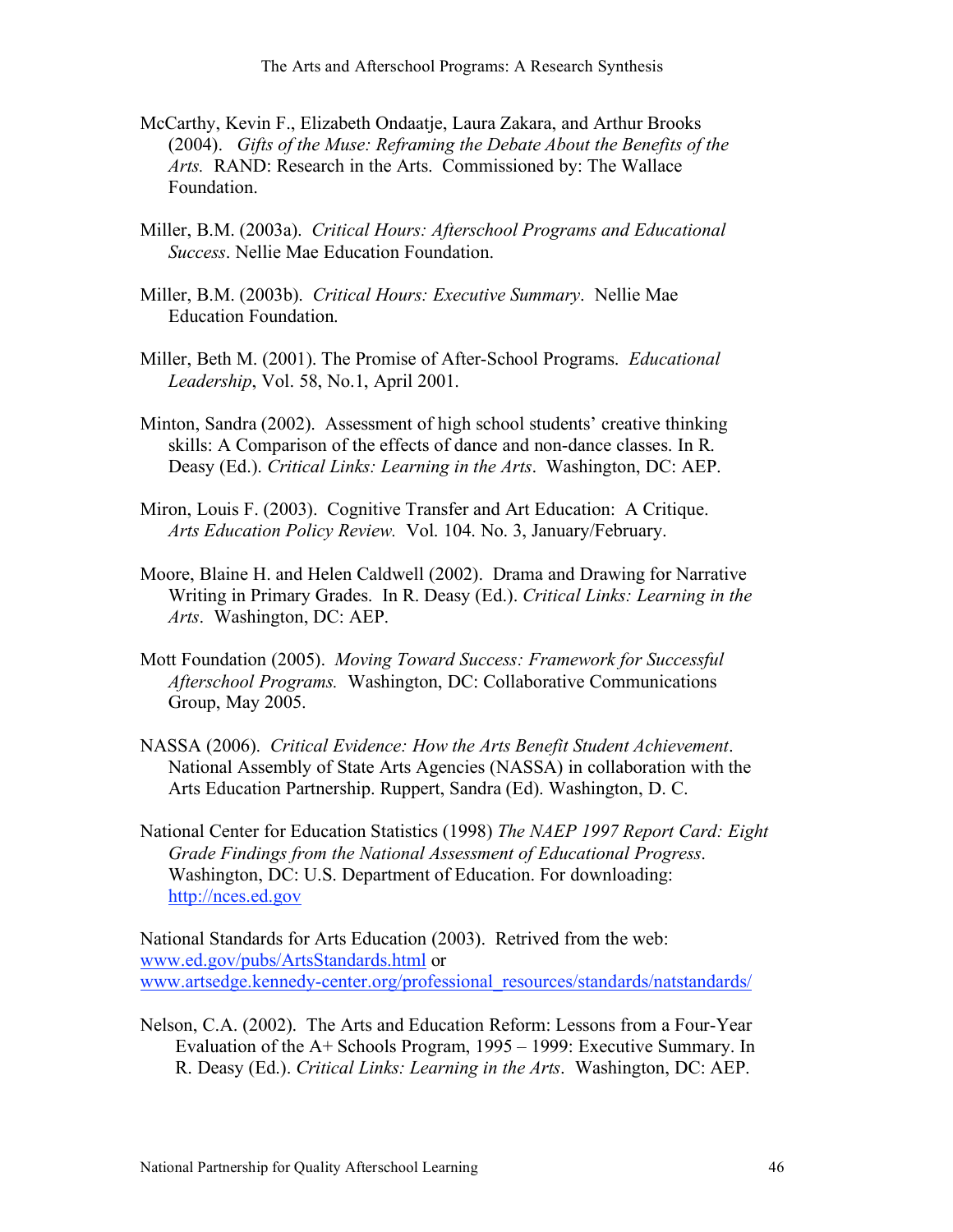- Oreck, Barry, Susan Baum and Heather McCartney (1999). Artistic Talent Development for Urban Youth: the Promise and the Challenge. In *Champions of Change: the Impact of the Arts on Learning: Lessons from School districts that value Arts Education.* E.B. Fiske, Ed. GE Fund/MacArthur Foundation: The Arts and Education Partnership and the President's Committee on the Arts and Humanities.
- Otterbourg, Susan D. (2000). *How the Arts Can Enhance After-School Programs*. U.S. Department of Education: National Endowment for the Arts. Available from: ED Pubs: Jessup, MD, 2-37.
- Perrin, Stephanie (2004). Arts and the Psychological Growth of Adolescents. *Independent School*, Vol. 63, No 2.
- Persky, Hillary A., Brent A. Sandene, Janice M. Askew, with Lisa Beth Allen, John Mazzewo, Claudette Morton, and Nancy Pistone, (1997). *The NAEP 1997 Arts Report Card*. U.S. Department of Education, Office of Educational Research and Improvement, National Center for Education Statistics.
- Purnell, Paula, Ali, P., Begum, N., Carter, M. (2007). Windows, Bridges and Mirrors: Building Culturally Responsive Early Childhood Classrooms through the Integration of Literacy and the Arts. *Early Childhood Education Journal*, June 2007, Vol. 34, Issue 6, p. 419-424.
- Rauscher, F. and G. Shaw, L. Levine, E. Wright, W. Dennis & R. Newcomb (1997). Music training causes long-term enhancement of preschool children's spatialtemporal reasoning. *Neurological Research*, 19, 2 – 8.
- Rauscher, F. and G. Shaw (1998). Key components of the Mozart effect. *Perceptual and Motor Skills*, 86, 835-841.
- Rodriguez, E., Hirschl, T. A., Mead, J. P. & Groggin, S. E. (1999*). Understanding the Difference 4-H Clubs Make in the Lives of New York Youth: How 4-H Contributes to Positive Youth Development.* Ithaca, NY: Cornell University.
- Ross, Janice (2002). Art and Community: Creating Knowledge through Service in Dance. In R. Deasy (Ed.). *Critical Links: Learning in the Arts*. Washington, DC: AEP.
- Ruppert, Sandra (2006). *Critical Evidence: How the Arts Benefit Student Achievement*. National Assembly of State Arts Agencies (NASSA) in collaboration with the Arts Education Partnership. Washington, D. C.
- Seidel, Steve (1999). "Stand and Unfold Yourself": A Monograph on the Shakespeare & Company Research Study. In *Champions of Change: the Impact of the Arts on Learning: Lessons from School districts that value Arts*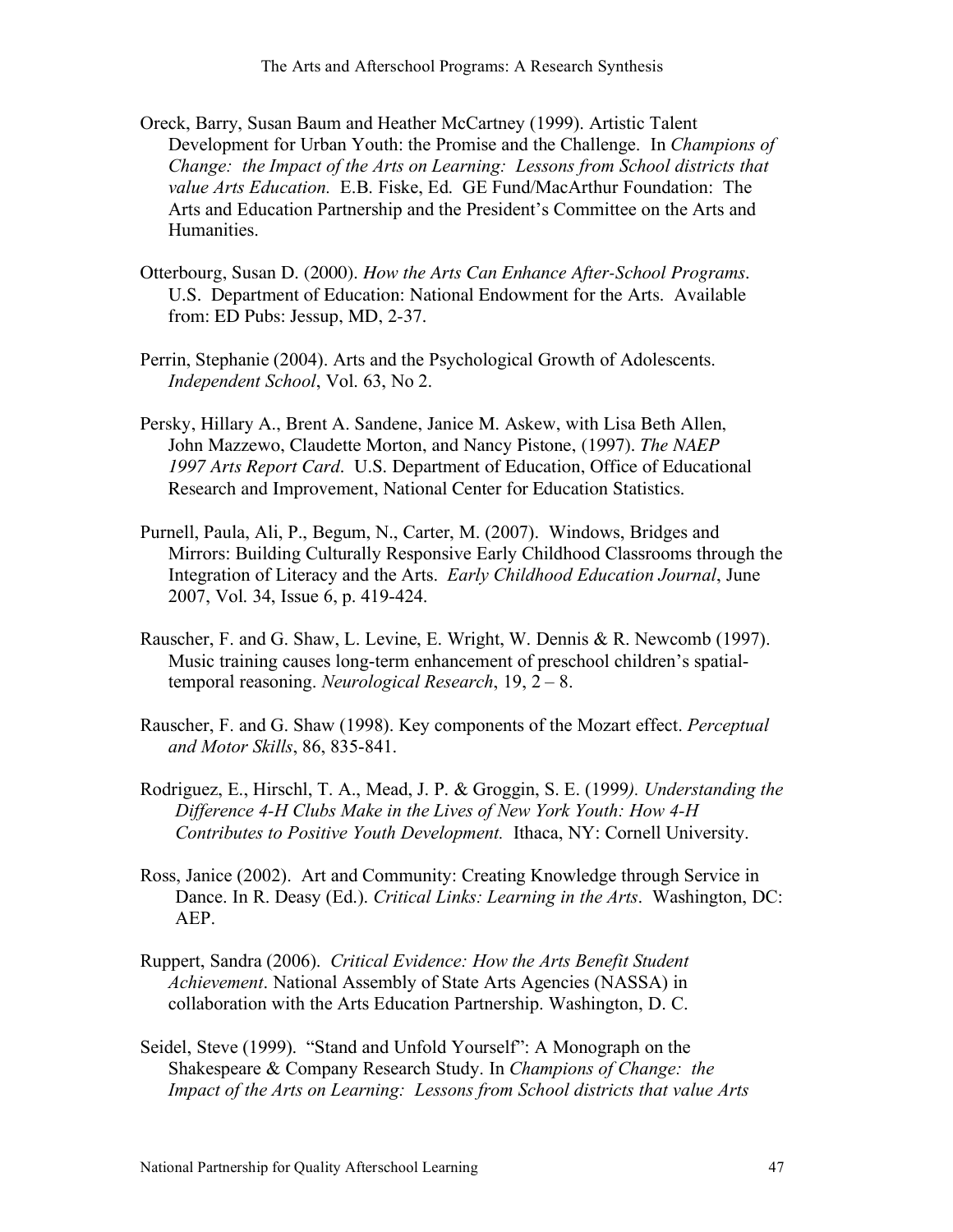*Education.* E.B. Fiske, Ed. GE Fund/MacArthur Foundation: The Arts and Education Partnership and the President's Committee on the Arts and Humanities.

- Snell-Johns, Jessica, Erin McCann, Cori Groth, & Sue Street (2006). *Arkansas A+ Schools Network Year Three Evaluation Report.* SEDL: Austin, Tx.
- Soren, Barbara (2004). Research and resources in arts education. In *The Arts go to school: classroom based activities that focus on music, painting, drama, movement, media, and more*. David Booth and Masayuki Hachiya, Eds. Portland, ME: Stenhouse Publishers
- Stevenson, Lauren & Richard J. Deasy (2005) *Third Space: Where Learning Matters*. Arts Education Partnership: Washington D.C.
- Stiegelbauer, Suzanne (2007). Out-of-school programs for the arts: Afterschool, museum and organization support approaches. Chapter in *Prospects for a New Early Childhood Education Through Art*, Masayuki Hachiya, Ed. Research Center for Children's Art Education, Tohoku University of Art and Design, Yamagata, Japan; also available on the web: www.sedl.org/afterschool/toolkits/art
- Stiegelbauer, S. (2002). "The Relationship of the arts to Education". *The Arts In Education.* Theme Issue of ORBIT, Ontario Institute for Studies in Education of the University of Toronto, Magazine for Schools, Larry Swartz and S. Stiegelbauer, Editors, Vol. 32, No. 3, 2002.
- Thomas, Elizabeth (2007). Student Engagement and Learning in a Community-Based Arts Classroom. *Teachers College Record*, March 2007, Vol. 109, issue 3, p 770-795.
- Tishman, Shari, Dorothy MacGillivray and Patricia Palmer (2002). Investigating the Educational Impact and Potential of the Museum of Modern Art's Visual Thinking Curriculum: Final Report. In R. Deasy (Ed.). *Critical Links: Learning in the Arts*. Washington, DC: AEP.
- Winner, Ellen & Lois Hetland (2000). Beyond the Evidence given: A Critical Commentary on Critical Links. In *Arts Education Policy Review*, 2000. Retrieved from the web: http://pzweb.harvard.edu/Research/Reap/REAPCritLinkResp.htm
- Wolf, Dennie Palmer (1999). Why the Art Matter in Education or Just What Do Children Learn When They Create an Opera. In *Champions of Change: the Impact of the Arts on Learning: Lessons from School districts that value Arts Education.* E.B. Fiske, Ed. GE Fund/MacArthur Foundation: The Arts and Education Partnership and the President's Committee on the Arts and Humanities.